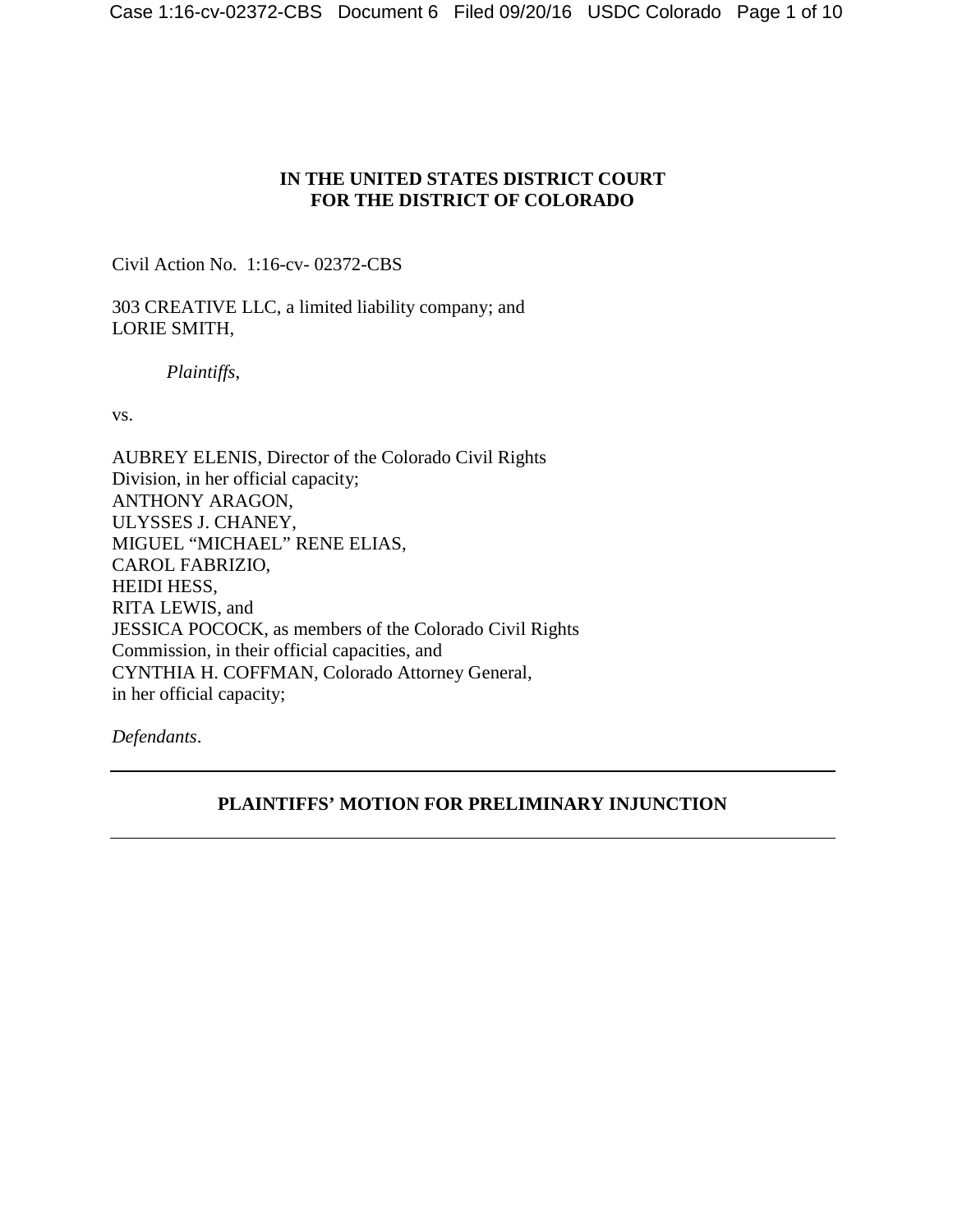Now come Plaintiffs 303 Creative LLC and Lorie Smith, by and through counsel, and hereby move this Court for a preliminary injunction, pursuant to Federal Rule of Civil Procedure 65. This requested preliminary injunction will prohibit Defendants from enforcing Colo. Rev. Stat. § 24-34-601(2)(a) in a manner that (1) requires Plaintiffs to design, create, or publish custom wedding websites promoting and celebrating same-sex weddings if they design, create, or publish custom websites promoting and celebrating weddings between one man and one woman and (2) bans Plaintiffs from publishing speech explaining their religious reasons for declining to design, create, and publish custom wedding websites that celebrate any form of marriage not between one man and one woman, including the specific website (attached to the Verified Complaint as Exhibit B) that Plaintiffs want to publish but have not done so for fear of punishment. In support of this motion seeking as-applied relief, Plaintiffs rely upon the Verified Complaint, the affidavit and appendix filed in support of this motion, the memorandum of law filed herewith, and any oral argument set by the Court.

Lorie Smith is a graphic and website design artist who always dreamed of using her artistic ability for a higher purpose. To accomplish this goal, Lorie started her own business, 303 Creative LLC, so that she could more fully integrate her faith and her work, something she could not do at the traditional graphics and marketing companies where she had worked. As 303 Creative's sole owner/operator and employee, Lorie uses her substantial experience with graphic design, website design, social media management, and marketing to promote messages that align with her religious beliefs. Lorie declines to create any artwork, graphics, or textual content that communicates ideas or messages that are inconsistent with her beliefs. Ver. Compl. ¶ 115.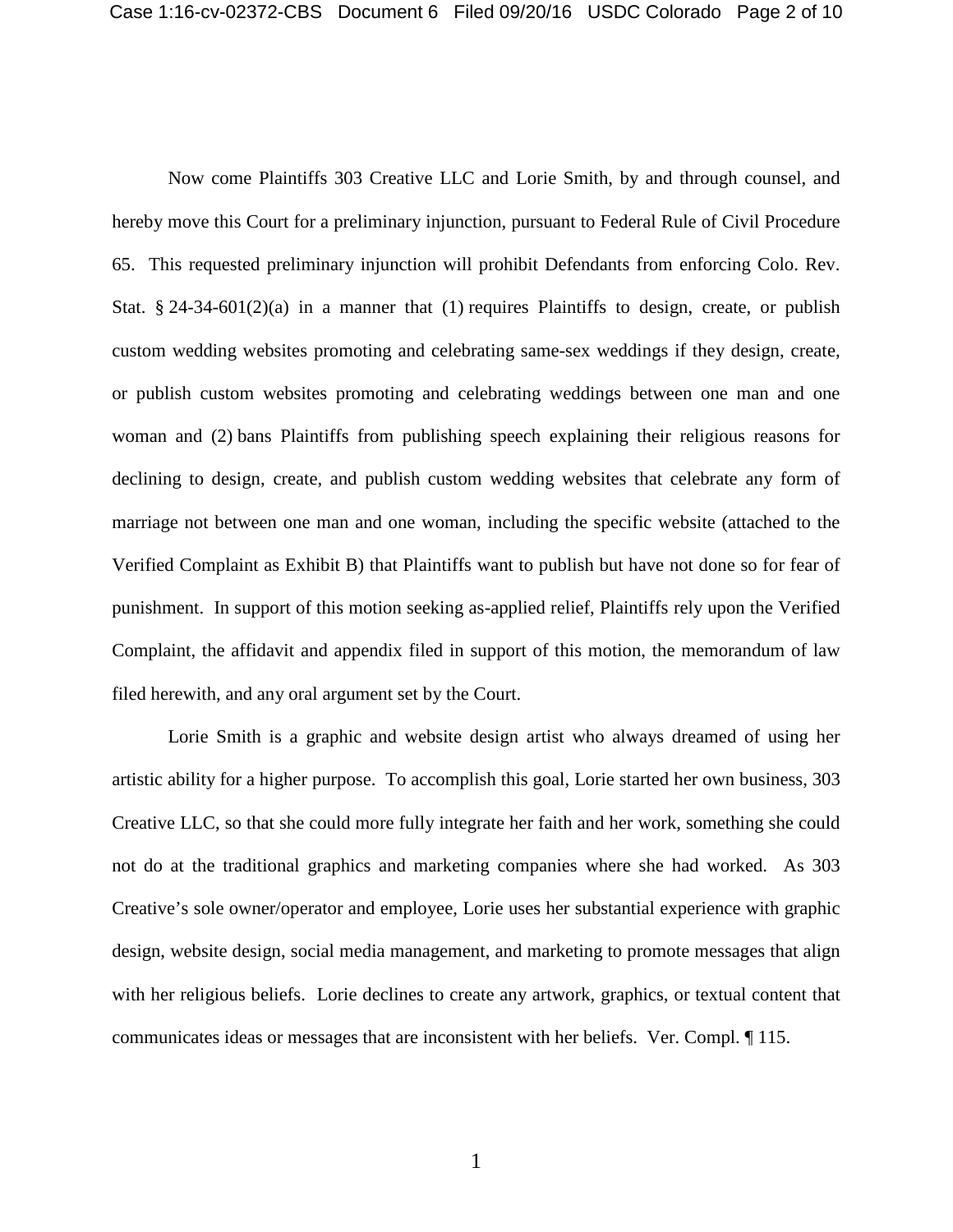One key way in which Lorie felt called by God to serve Him through her work was by designing, creating, and publishing custom wedding websites that depict the beauty of God's design for marriage between one man and one woman. This work is expressive in nature and uses images, words, symbols, and other modes of expression to tell a couple's unique story of love and commitment. Lorie created a special addition to 303 Creative's website announcing this new service and describing 303 Creative's religious motivation for offering this artistic service. To be transparent about the services 303 Creative provides, this addition explains that she "will not be able to create websites for same-sex marriage or any other marriage that is not between one man and one woman" because "[d]oing that would compromise [her] Christian witness and tell a story about marriage that contradicts God's true story of marriage—the very story He is calling [her] to promote." Ver. Compl. ¶ 163. But this website addition never saw the light of day.

Colorado's Anti-Discrimination Act ("CADA") bars businesses from discriminating based on a person's disability, race, creed, color, sex, sexual orientation, marital status, and national origin or ancestry. Colo. Rev. Stat.  $\S 24-34-601(2)(a)$ . It also bars businesses from publishing statements that would directly or indirectly indicate that service will be denied, or that a person's patronage or presence is "unwelcome, objectionable, unacceptable, or undesirable," based on these protected grounds. *Id.* This rule should have no effect on Lorie's religious practice because she decides what expression to create based on its message, not any prospective client's personal characteristics.<sup>[1](#page-2-0)</sup> But Defendants have interpreted CADA as prohibiting

<span id="page-2-0"></span> $\frac{1}{1}$  For simplicity's sake, this motion refers to both Plaintiffs collectively as "Lorie" whenever possible.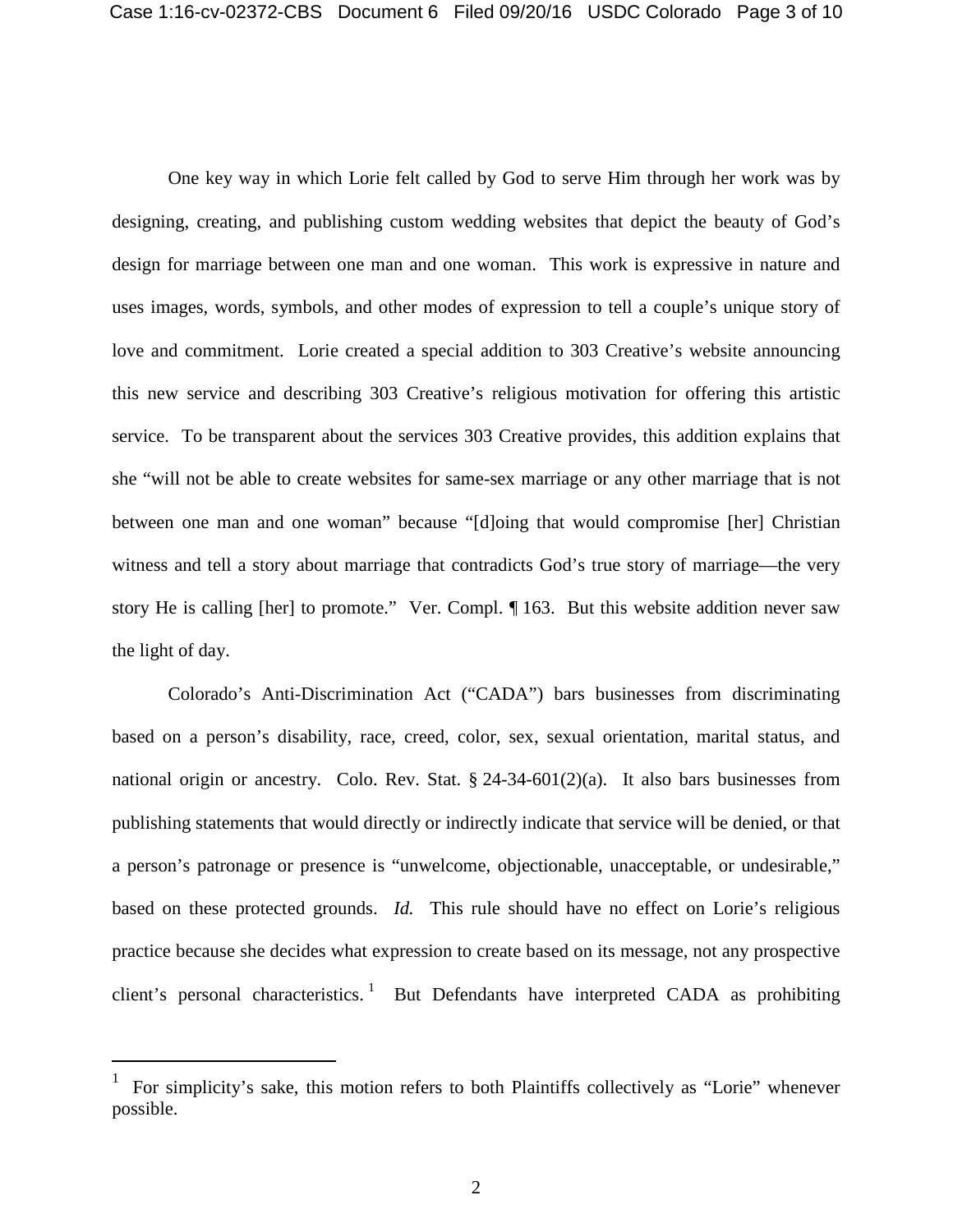expressive businesses from declining to create speech that celebrates same-sex marriage for religious or moral reasons. App. in Supp. of Pls.' Mot. for Prelim. Inj. ("App.") 1-16, 43-52.

As a result, Defendants have prosecuted Masterpiece Cakeshop, a Christian bakery, under CADA for declining to create a custom wedding cake for a same-sex couple, even though Masterpiece Cakeshop declined that order based on the unwelcome message expressed by the cake and offered to make any number of other items for the prospective clients. Ver. Compl. ¶¶ 70-72; App. 5, 46, 51. Defendants, in contrast, deemed three secular bakeries—Azucar Bakery, Le Bakery Sensual, Inc., and Gateaux, Ltd.—in compliance with CADA when they refused to create custom cakes expressing a religious message critical of same-sex marriage for a Christian client but would create other items for Christians. App. 17-34. Thus, with respect to expressive businesses that approve of same-sex marriage, Defendants recognized a distinction between (a) discrimination based on a protected status and declining a commission based on a disagreeable message and (b) the significance of the bakeries' willingness to create other items for members of a protected group. App. 20. But Defendants refuse to apply either consideration to Masterpiece Cakeshop or other expressive businesses that oppose same-sex marriage, putting them at imminent risk of incurring investigations, re-education training, reporting requirements, and fines of up to \$500 for each violation of CADA. Colo. Rev. Stat. §§ 24-34-306(2)(a),  $-306(9)$ ,  $-602(1)(a)$ ,  $-605$ ; App. 5-6, 15, 46, 51.

303 Creative holds the same religious beliefs regarding marriage as Masterpiece Cakeshop and has the same policy of not creating speech that promotes same-sex marriage. Ver. Compl. ¶¶ 113-14. And 303 Creative wishes to publish speech explaining its religious reasons for declining to promote any form of marriage not between a man and a woman. Ver. Compl.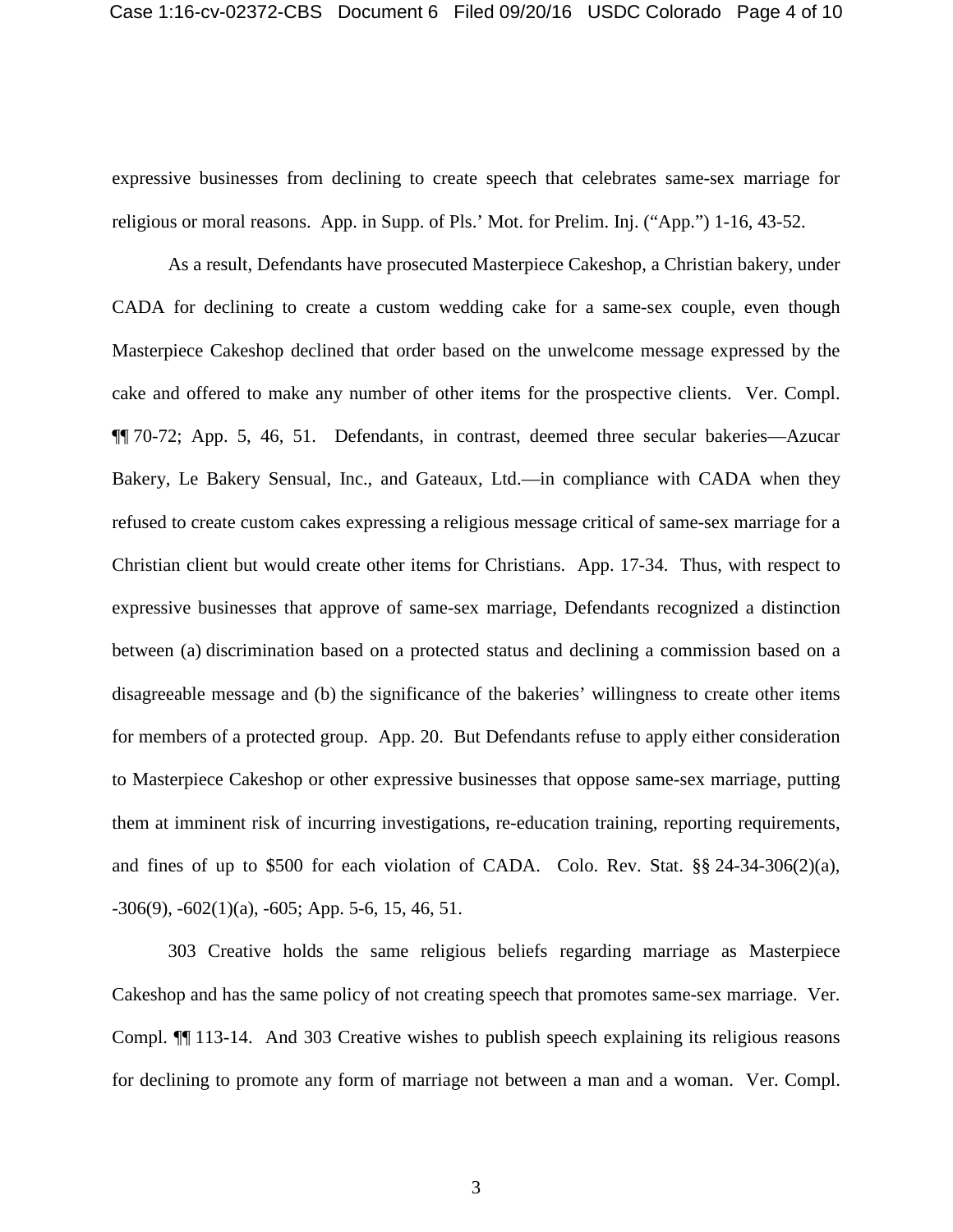¶¶ 162-63, 219-20. It is thus a clear target of Defendants' rules that no expressive business may decline to create speech promoting same-sex marriage on religious or moral grounds or publish speech explaining its religious reasons for celebrating only marriage between a man and a woman. As a direct result, 303 Creative has not published the new addition to its website announcing the availability of custom wedding websites and explaining its religious reasons for designing, creating, and publishing only speech that promotes God's design for marriage between a man and a woman. Ver. Compl. **[1**] 177-79. But for CADA and Defendants' discriminatory application of it, 303 Creative would do so immediately. Ver. Compl. ¶¶ 180, 285.

Defendants' application of CADA to expressive businesses that oppose same-sex marriage on religious grounds—like 303 Creative—violates the First Amendment, the Unconstitutional Conditions Doctrine, and the Equal Protection Clause. Indeed, Defendants' application of CADA violates three aspects of the First Amendment: (1) the Free Speech Clause, (2) the Free Press Clause, and (3) the right of expressive association. The Free Speech Clause protects Lorie's right to speak about marriage and create art that aligns with her religious beliefs. But Defendants apply CADA in a content and viewpoint based fashion to target expressive businesses that disfavor same-sex marriage, like 303 Creative, for censure and punishment. Defendants also compel Lorie to create expression celebrating same-sex marriage against her will in violation of the Compelled Speech Doctrine. Defendants' application of CADA further violates the Free Press Clause by prohibiting Lorie from publishing a religious critique of samesex marriage on 303 Creative's website because doing so might directly or indirectly indicate requests for custom same-sex wedding websites would be unwelcome or denied. Defendants'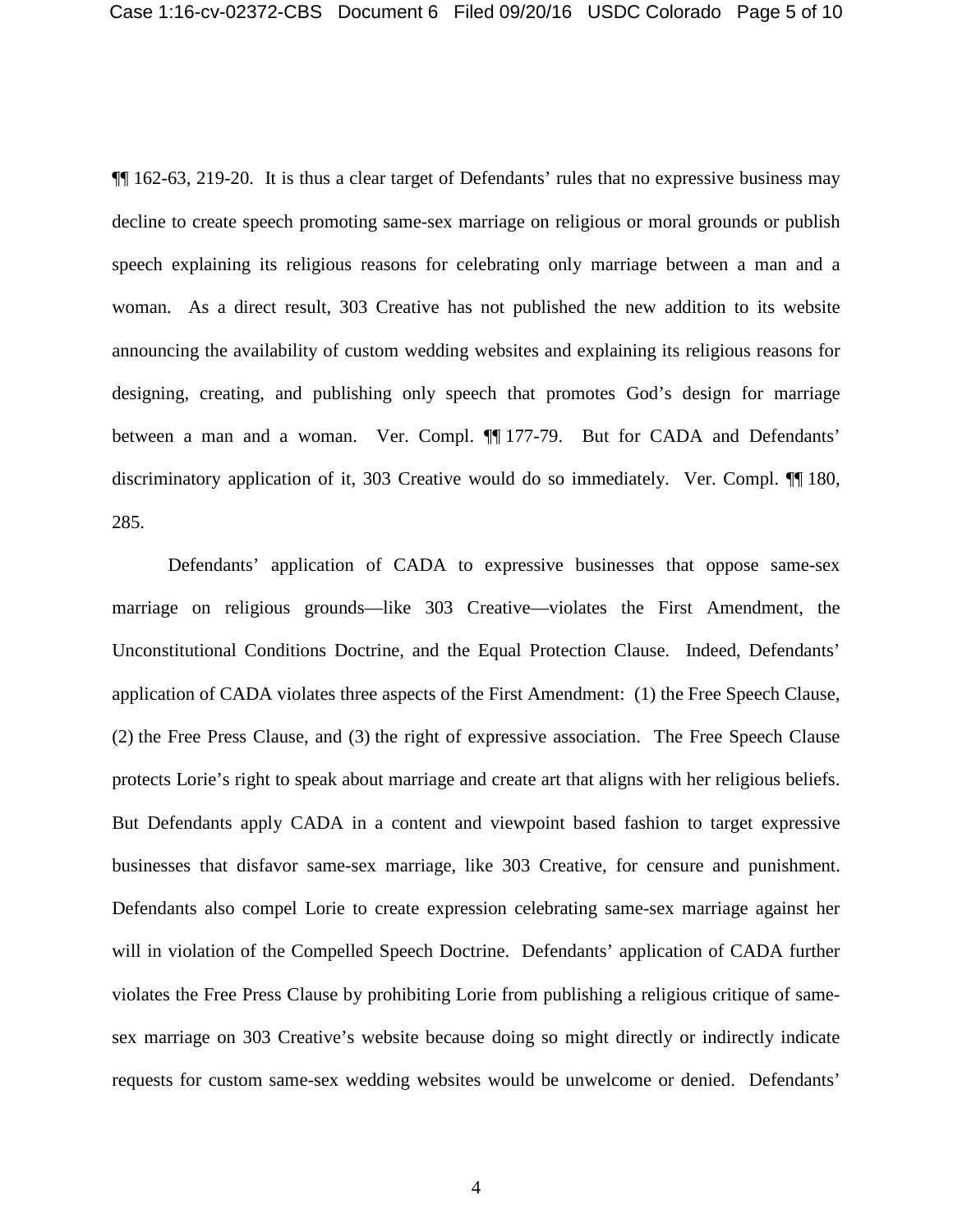application of CADA also unlawfully compels Lorie to engage in expressive association with persons seeking to partner with an artist to promote a view of marriage that directly opposes her own.

Furthermore, Defendants apply CADA to condition Lorie's right to create expression about marriage between a man and a woman on her agreement to create unwanted expression about other types of marital unions. This violates the Unconstitutional Conditions Doctrine by deterring or chilling Lorie's protected speech in an indirect attempt to do what Defendants cannot do directly, *i.e.*, force Lorie to engage in speech celebrating same-sex marriage. Likewise, Defendants' application of CADA only to expressive businesses that disfavor samesex marriage—like 303 Creative—but not to expressive businesses that support same-sex marriage—like Azucar Bakery, Le Bakery Sensual, Inc., and Gateaux, Ltd.—violates the Equal Protection Clause. Such unequal treatment based on expressive businesses' viewpoints on marriage has no rational, let alone compelling, basis.

Defendants' interpretation of CADA has barred, and will continue to bar, Lorie from engaging in protected speech about marriage. It is imperative that this Court enjoin Defendants' unconstitutional policy and practice of applying CADA to force Lorie to design, create, and publish speech promoting same-sex marriage and to forbid Lorie from broadcasting her religious views on marriage on 303 Creative's website. Lorie experiences irreparable harm each day Defendants prohibit her from engaging in free speech. Lorie thus respectfully requests that this Court rule on her Motion for Preliminary Injunction as soon as possible.

Lorie also respectfully requests that this Court waive the bond requirement for a preliminary injunction because this case serves the public interest by vindicating her First and

5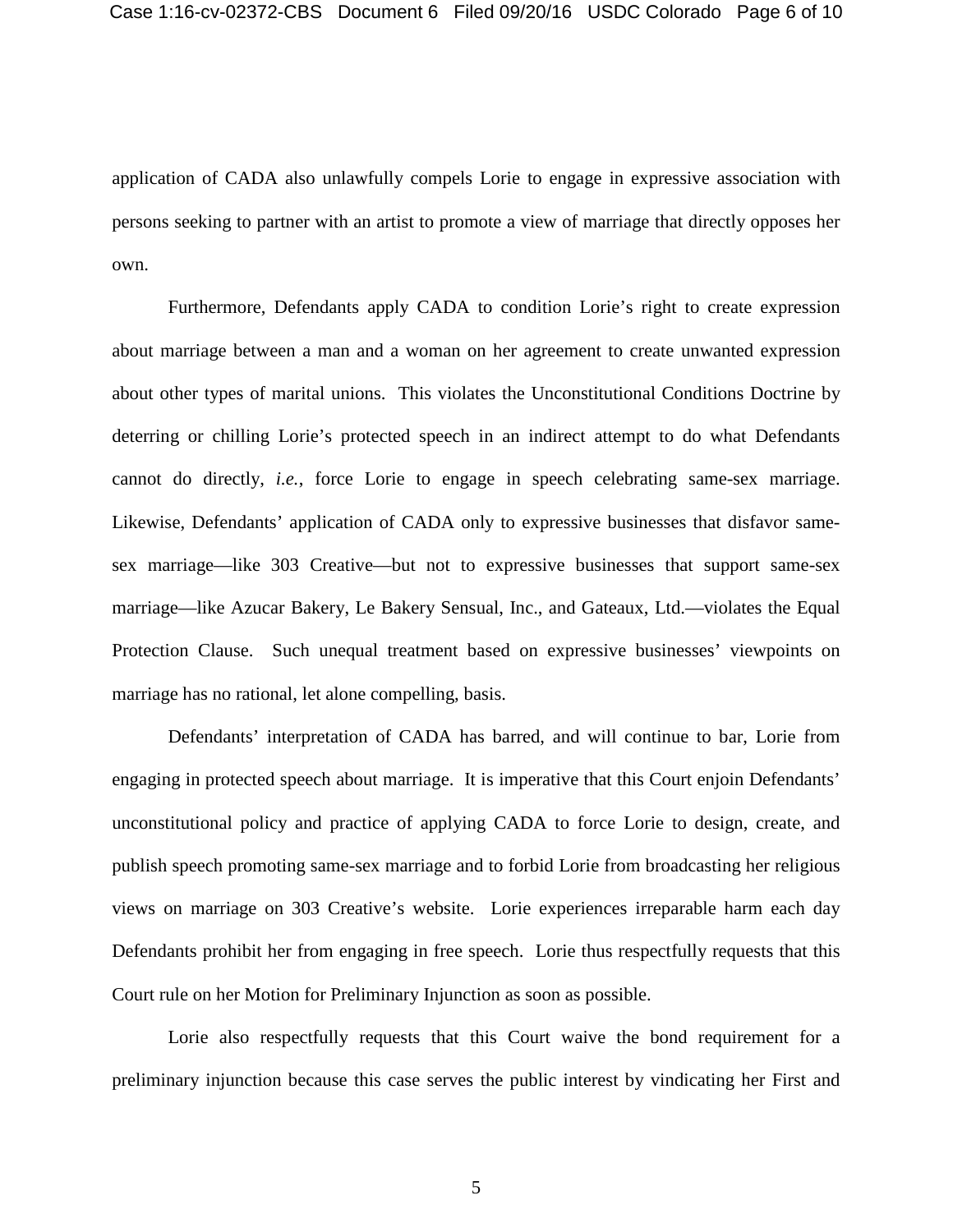Fourteenth Amendment rights, *see City of Atlanta v. Metro. Atlanta Rapid Transit Auth.*, 636 F.2d 1084, 1094 (5th Cir. 1981) (upholding the waiver of bond where "plaintiffs were engaged in public-interest litigation"), and there is no likelihood of harm to Defendants, as they already recognize the free speech rights of expressive businesses that support same-sex marriage, *see Coquina Oil Corp. v. Transwestern Pipeline Co.*, 825 F.2d 1461, 1462 (10th Cir. 1987) ("[A] trial court may … determine a bond is unnecessary to secure a preliminary injunction if there is an absence of proof showing a likelihood of harm." (quotation omitted)). Lorie's ability to protect her constitutional "rights should not be contingent upon an ability to pay." *Doctor John's, Inc. v. City of Sioux City*, 305 F. Supp. 2d 1022, 1043-44 (N.D. Iowa 2004); *see also Westfield High Sch. L.I.F.E. Club v. City of Westfield*, 249 F. Supp. 2d 98, 128-29 (D. Mass. 2003) (noting that "requiring a security bond … might deter others from exercising their constitutional rights").

In keeping with Local Rule 7.1(a), counsel for Plaintiffs conferred with the Office of the Colorado Attorney General about this motion via telephone on September 20, 2016. Deputy Attorney General Vincent Morscher indicated to Plaintiffs' counsel that he and Assistant Attorney General Jack D. Patten, III intend to appear as attorney of record in this case on behalf of Defendant Aubrey Elenis in her official capacity as Director of the Colorado Civil Rights Division; First Assistant Attorney General Eric Maxfield indicated to Plaintiffs' counsel that he intends to appear as attorney of record in this case on behalf of Defendants Anthony Aragon, Ulysses J. Chaney, Miguel "Michael" Rene Elias, Carol Fabrizio, Heidi Hess, Rita Lewis, and Jessica Pocock in their official capacities as member of the Colorado Civil Rights Commission, and First Assistant Attorney General LeeAnn Morrill indicated to Plaintiffs' counsel that she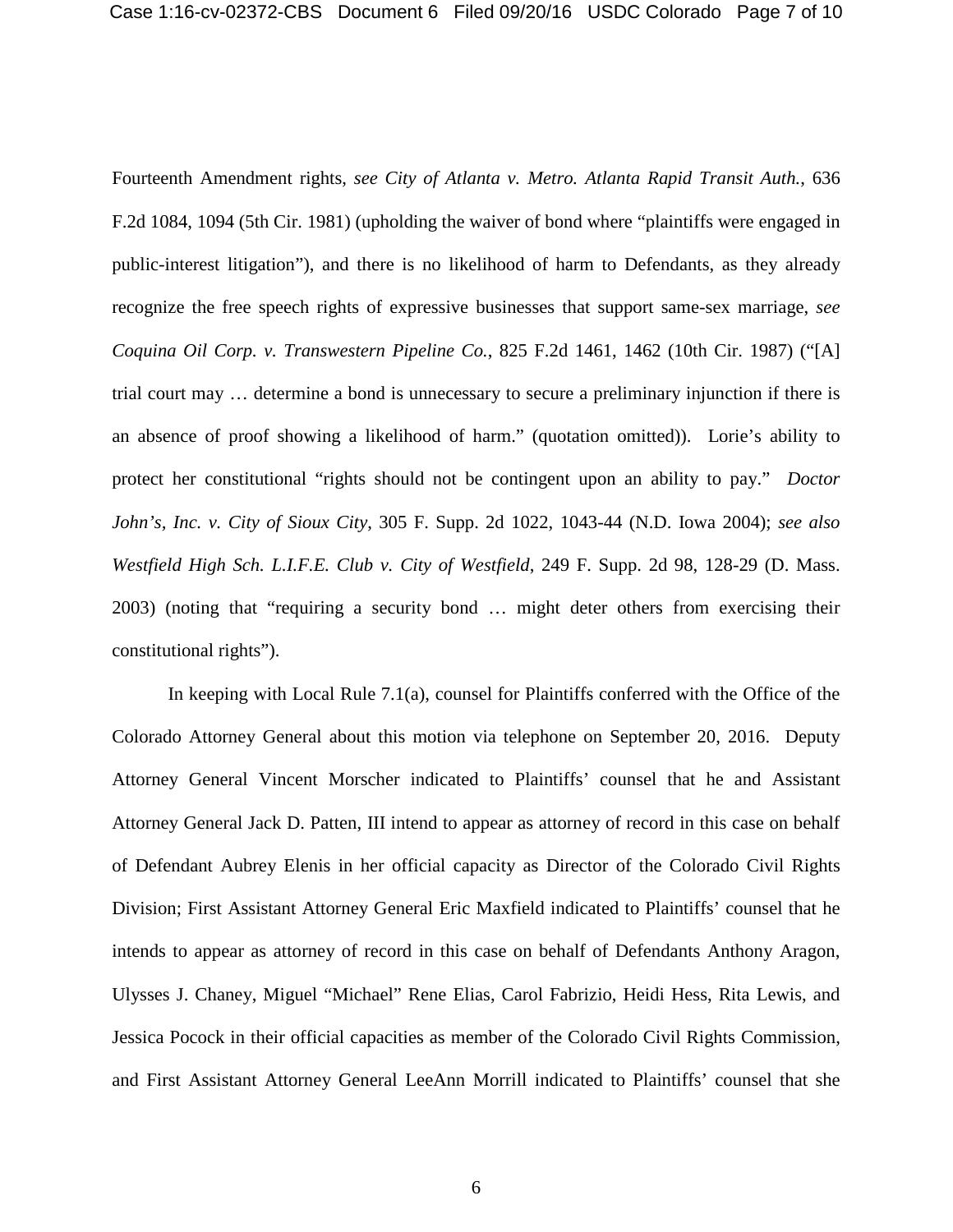intends to appear as attorney of record in this case on behalf of Defendant Cynthia H. Coffman in her official capacity as Colorado Attorney General. Attorneys for Defendants indicated that they were unable to state their position regarding Plaintiffs' motion at this time, but Plaintiffs' will notify the Court upon receiving Defendants' positions on the motion unless Defendants notify the Court directly. Accordingly, Plaintiffs' counsel filed the present motion with the Court.

Respectfully submitted this 20th day of September, 2016.

### *s/ Jeremy D. Tedesco*

Jeremy D. Tedesco (Arizona Bar No. 023497) Jonathan A. Scruggs (Arizona Bar No. 030505) Samuel D. Green (Arizona Bar No. 032586) Katherine L. Anderson (Arizona Bar No. 033104) ALLIANCE DEFENDING FREEDOM 15100 N. 90th Street Scottsdale, AZ 85260 (480) 444-0020 (480) 444-0028 (facsimile) jtedesco@ADFlegal.org jscruggs@ADFlegal.org sgreen@ADFlegal.org kanderson@ADFlegal.org

David A. Cortman (Georgia Bar No. 188810) Rory T. Gray (Georgia Bar No. 880715) ALLIANCE DEFENDING FREEDOM 1000 Hurricane Shoals Road, NE, Suite D-1100 Lawrenceville, GA 30043 (770) 339-0774 (770) 339-6744 (facsimile) dcortman@ADFlegal.org rgray@ADFlegal.org Attorneys for Plaintiffs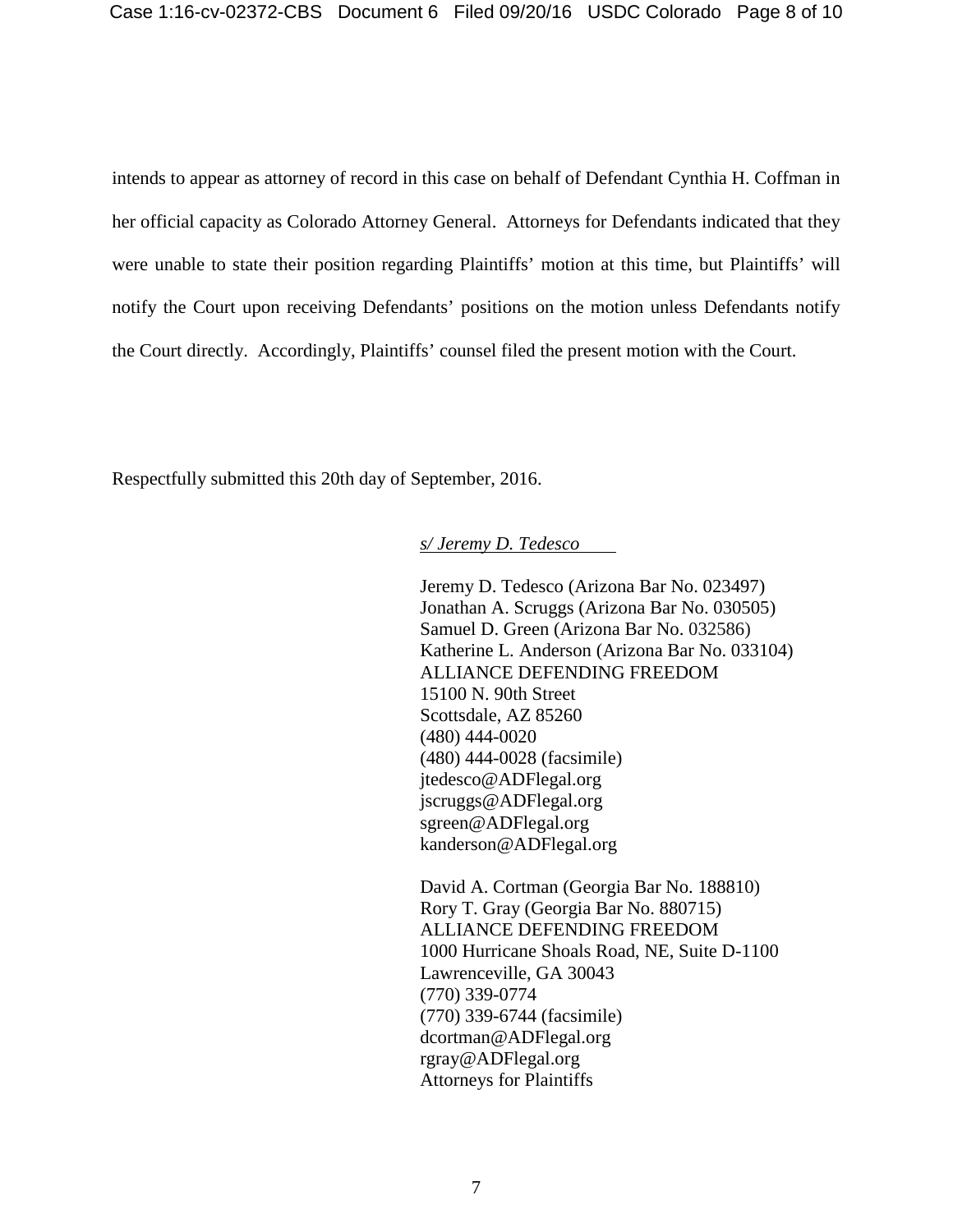Michael L. Francisco (Colorado Bar No. 39111) MRD Law 3301 West Clyde Place Denver, CO 80211 (303) 325-7843 (303) 723-8679 (facsimile) MFL@MRDlaw.com

Attorneys for Plaintiffs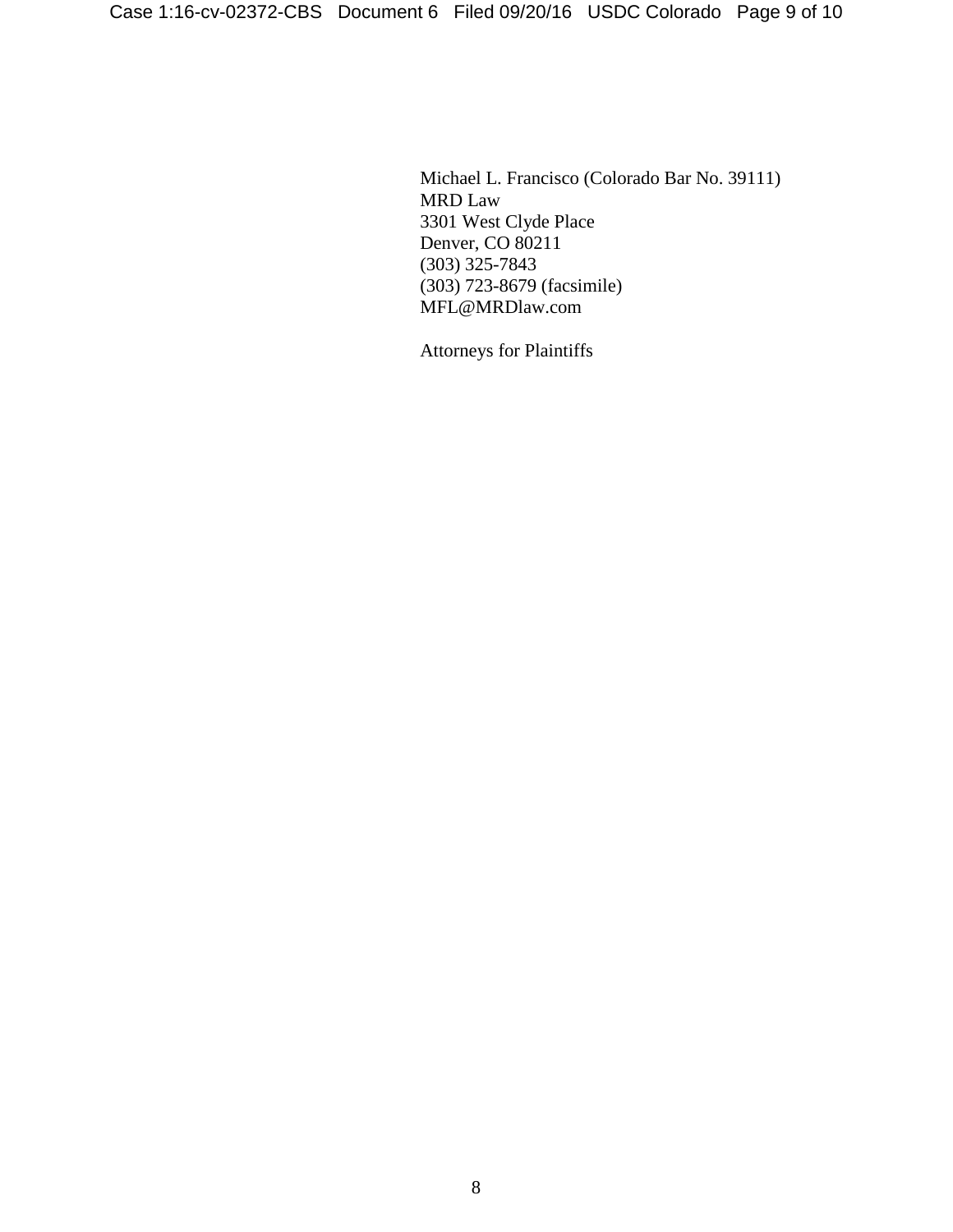# **CERTIFICATE OF SERVICE**

I hereby certify that on September 20th, 2016, the foregoing was filed with the Clerk of Court using the CM/ECF system. This Plaintiffs' Motion for Preliminary Injunction will be served along with the Complaint and Summons via process server to all defendants.

*s/ Jeremy D. Tedesco*

Jeremy D. Tedesco (Arizona Bar No. 023497) ALLIANCE DEFENDING FREEDOM 15100 N. 90th Street Scottsdale, AZ 85260 (480) 444-0020 (480) 444-0028 (facsimile) jtedesco@ADFlegal.org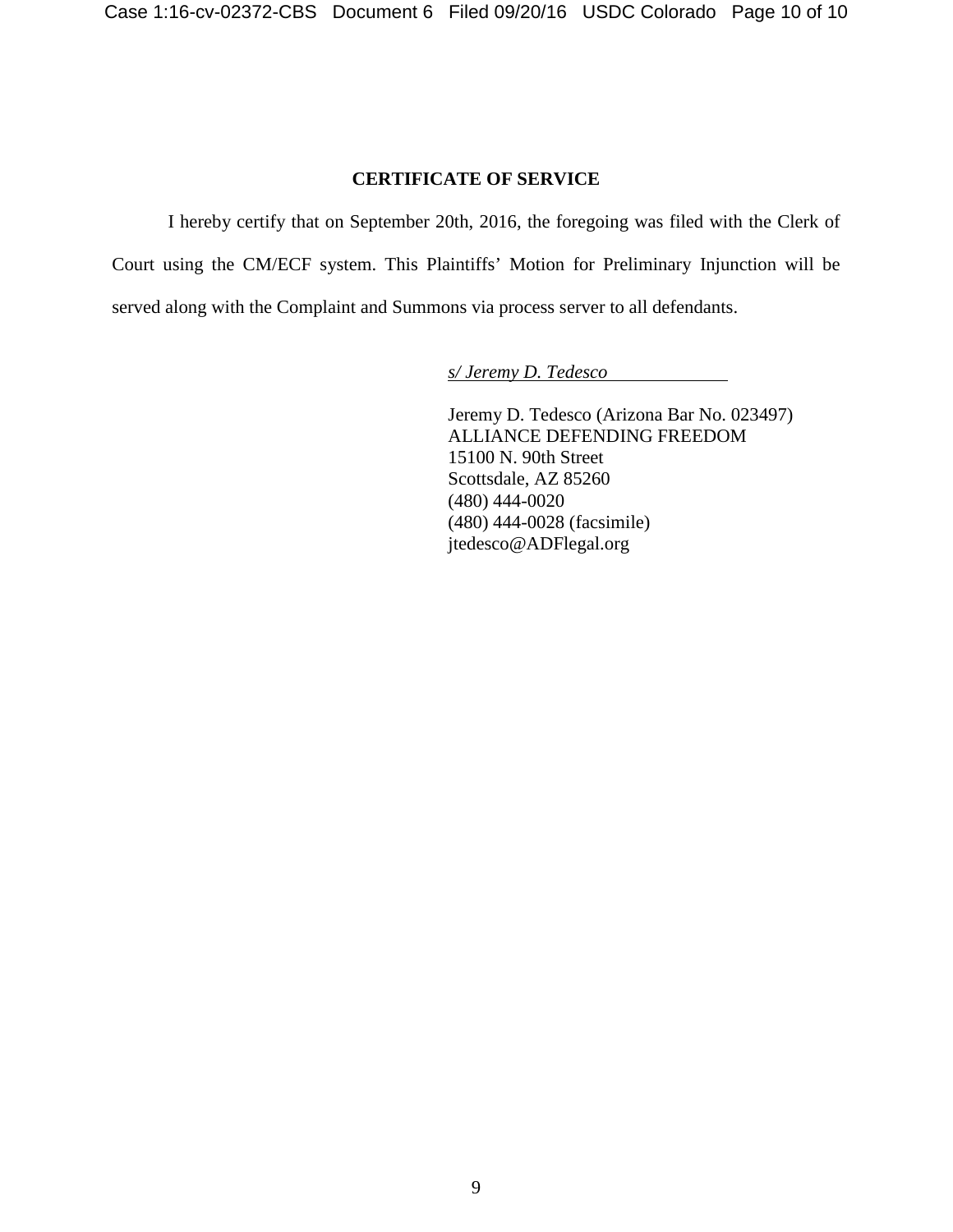## **IN THE UNITED STATES DISTRICT COURT FOR THE DISTRICT OF COLORADO**

Civil Action No. 1:16-cv-02372-CBS

303 CREATIVE LLC, a limited liability company; and LORIE SMITH,

*Plaintiffs*,

vs.

AUBREY ELENIS, Director of the Colorado Civil Rights Division, in her official capacity; ANTHONY ARAGON, ULYSSES J. CHANEY, MIGUEL "MICHAEL" RENE ELIAS, CAROL FABRIZIO, HEIDI HESS, RITA LEWIS, and JESSICA POCOCK, as members of the Colorado Civil Rights Commission, in their official capacities, and CYNTHIA H. COFFMAN, Colorado Attorney General, in her official capacity;

*Defendants*.

# **MEMORANDUM OF LAW IN SUPPORT OF PLAINTIFFS' MOTION FOR PRELIMINARY INJUNCTION**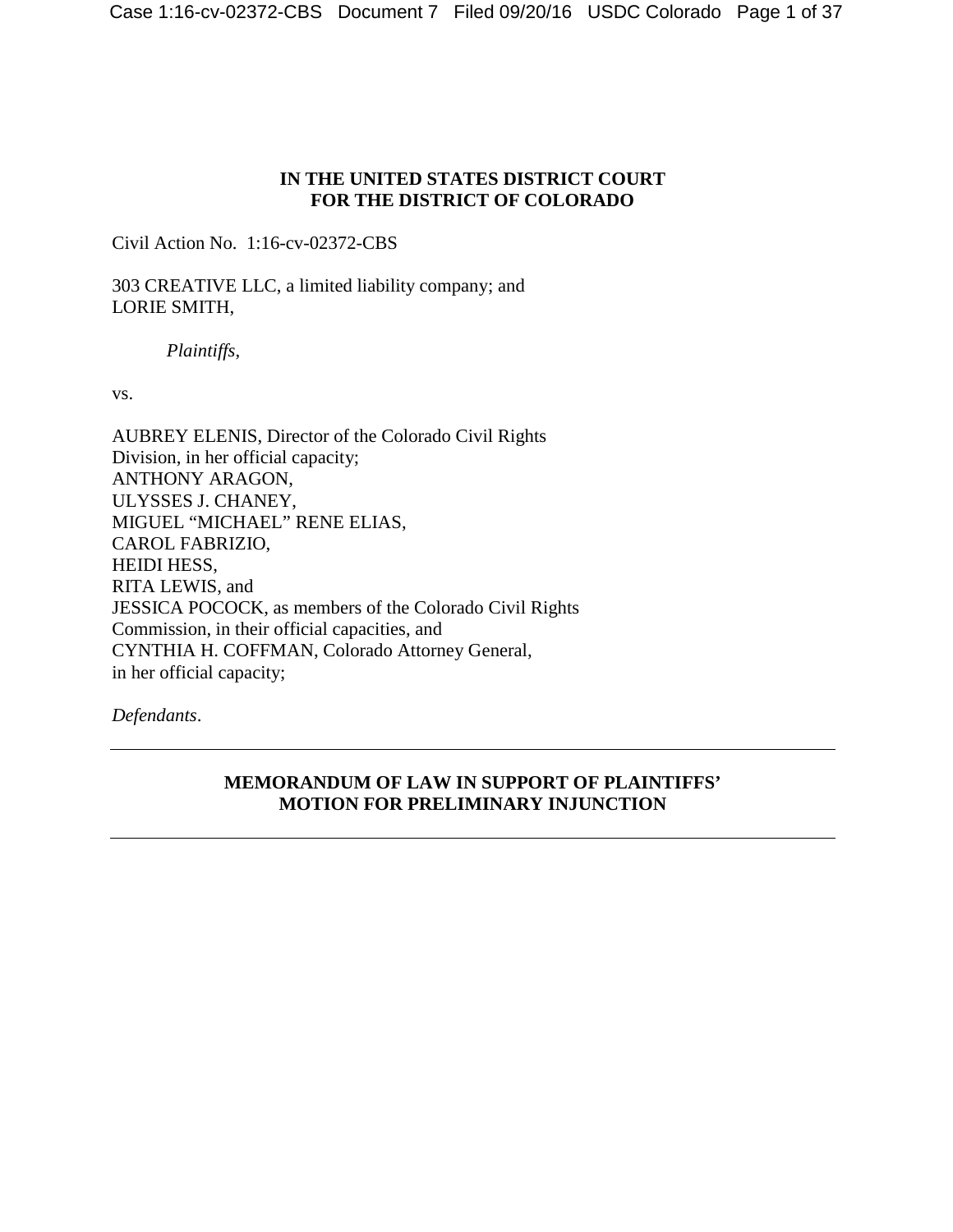# **TABLE OF CONTENTS**

| I.   |                                                                                     | Plaintiffs are Likely to Succeed on the Merits of Their Constitutional Claims 10 |                                                                                                                                                                                                               |  |
|------|-------------------------------------------------------------------------------------|----------------------------------------------------------------------------------|---------------------------------------------------------------------------------------------------------------------------------------------------------------------------------------------------------------|--|
|      | A.                                                                                  |                                                                                  | Defendants' Application of CADA Violates Plaintiffs' First Amendment<br>Rights to Freedom of Speech, the Press, and Expressive Association  10                                                                |  |
|      |                                                                                     | 1.                                                                               | Applying CADA to Force Plaintiffs to Design Custom Wedding<br>Websites Promoting and Celebrating Same-Sex Weddings and to<br>Prohibit Them from Publishing Religious Speech About Marriage                    |  |
|      |                                                                                     | 2.                                                                               | Defendants' Application of CADA's Banned-Speech Provision<br>Violates Plaintiffs' Rights Under the Free Press Clause  19                                                                                      |  |
|      |                                                                                     | 3.                                                                               | Defendants' Application of CADA's Compelled-Speech Provision<br>Violates Plaintiffs' Freedom of Expressive Association  20                                                                                    |  |
|      | B.                                                                                  |                                                                                  | Defendants' Application of CADA Forces Lorie to Choose Between<br>Operating an Expressive Business in Colorado and Her First Amendment<br>Rights in Violation of the Unconstitutional Conditions Doctrine  22 |  |
|      | C.                                                                                  |                                                                                  | Defendants' Application of CADA Only to Expressive Businesses That                                                                                                                                            |  |
|      | D.                                                                                  |                                                                                  |                                                                                                                                                                                                               |  |
| II.  | Plaintiffs are Experiencing, and Will Continue to Experience, Irreparable Harm as a |                                                                                  |                                                                                                                                                                                                               |  |
| III. |                                                                                     |                                                                                  | The Equities Favor Enjoining Defendants' Unconstitutional Application of CADA  27                                                                                                                             |  |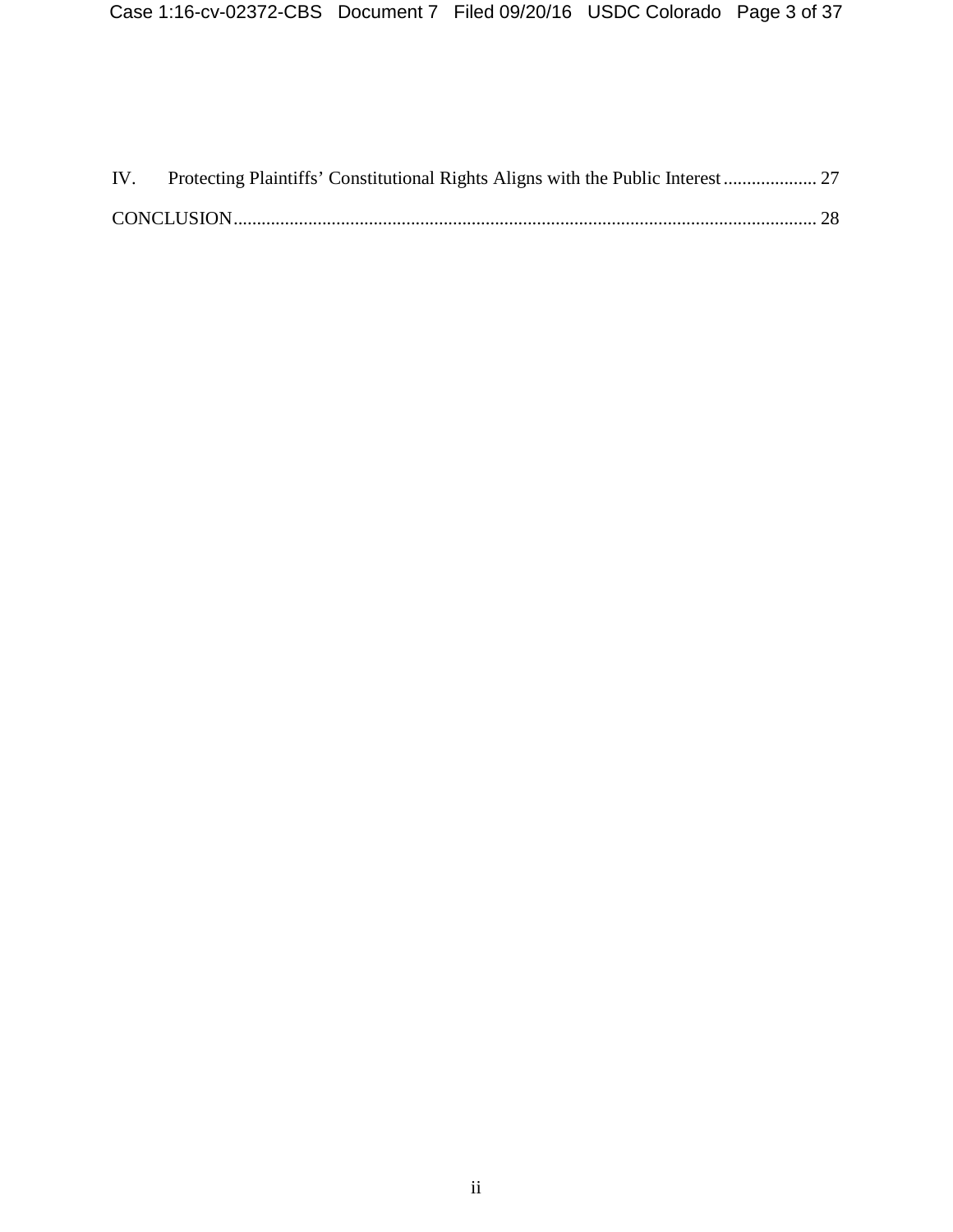# **TABLE OF AUTHORITIES**

# <span id="page-13-0"></span>**Cases:**

| Agency for International Development. v. Alliance for Open Society International, Inc., |
|-----------------------------------------------------------------------------------------|
| American Civil Liberties Union v. Johnson,                                              |
| Anderson v. City of Hermosa Beach,                                                      |
| Ashcroft v. Free Speech Coalition,                                                      |
| Awad v. Ziriax,                                                                         |
| Board of Commissioners, Wabaunsee County. v. Umbehr,                                    |
| Boy Scouts of America v. Dale,                                                          |
| Brown v. Entertainment Merchants Association,                                           |
| Brown v. Entertainment Merchants Association                                            |
| Buehrle v. City of Key West,                                                            |
| Burwell v. Hobby Lobby Stores, Inc.,                                                    |
| Campbell v. Robb,                                                                       |
| Church on the Rock v. City of Albuquerque,                                              |
| City of Boerne v. Flores,                                                               |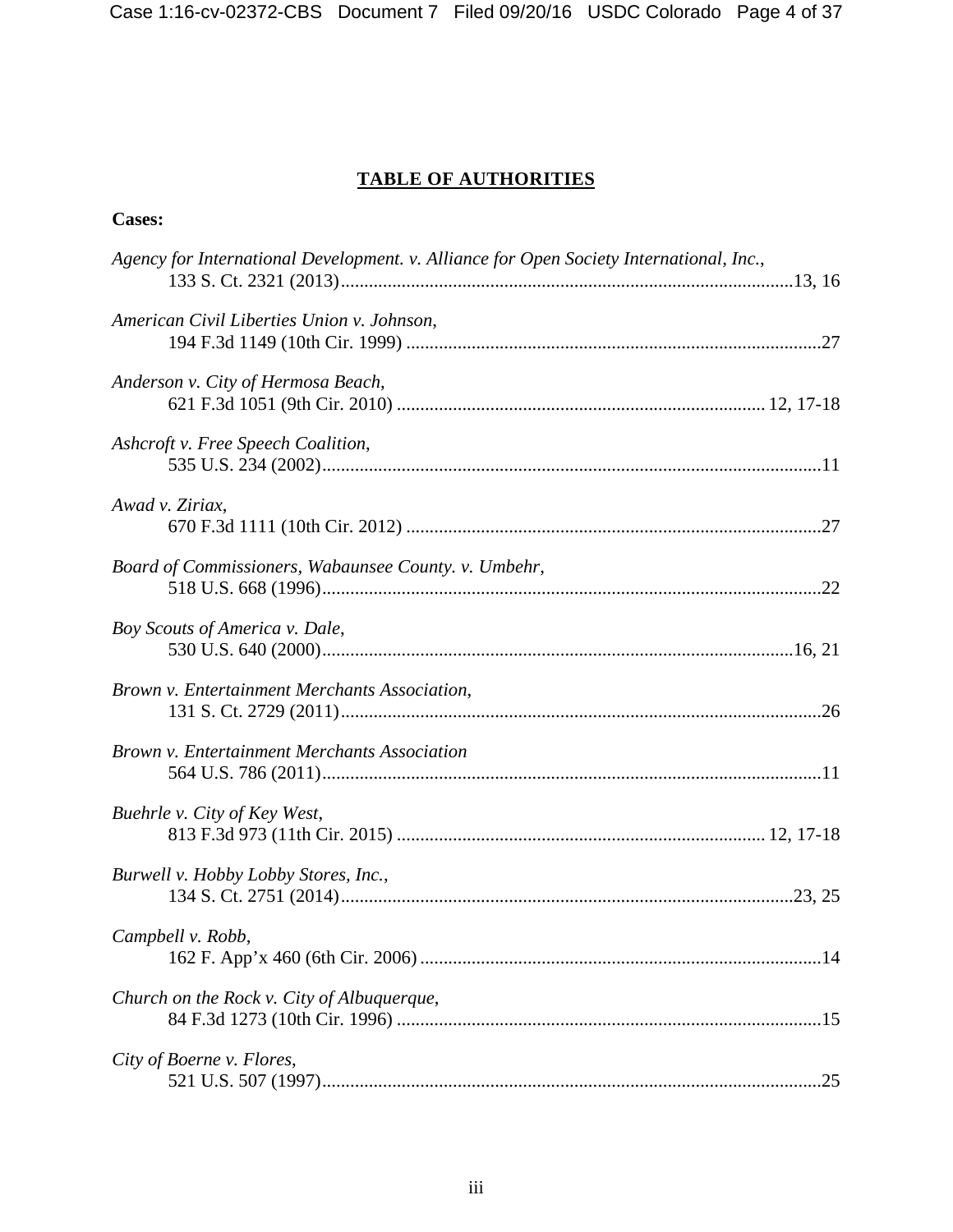| City of Cleburne v. Cleburne Living Center,                                         |
|-------------------------------------------------------------------------------------|
| Clark v. Jeter,                                                                     |
| Cressman v. Thompson,                                                               |
| Cressman v. Thompson,                                                               |
| Curtis Publishing Co. v. Butts,                                                     |
| DeBoer v. Village of Oak Park,                                                      |
| Déjà Vu of Nashville, Inc. v. Metropolitan Government of Nashville,                 |
| Derma Pen, LLC v. 4EverYoung Ltd.,                                                  |
| Doe v. Shurtleff,                                                                   |
| Elrod v. Burns,                                                                     |
| Greene v. McElroy,                                                                  |
| Hands on Originals, Inc. v. Lexington-Fayette Urban County Human Rights Commission, |
| Hurley v. Irish-American Gay, Lesbian & Bisexual Group of Boston,                   |
| Joseph Burstyn, Inc. v. Wilson,                                                     |
| Kaahumanu v. Hawaii,                                                                |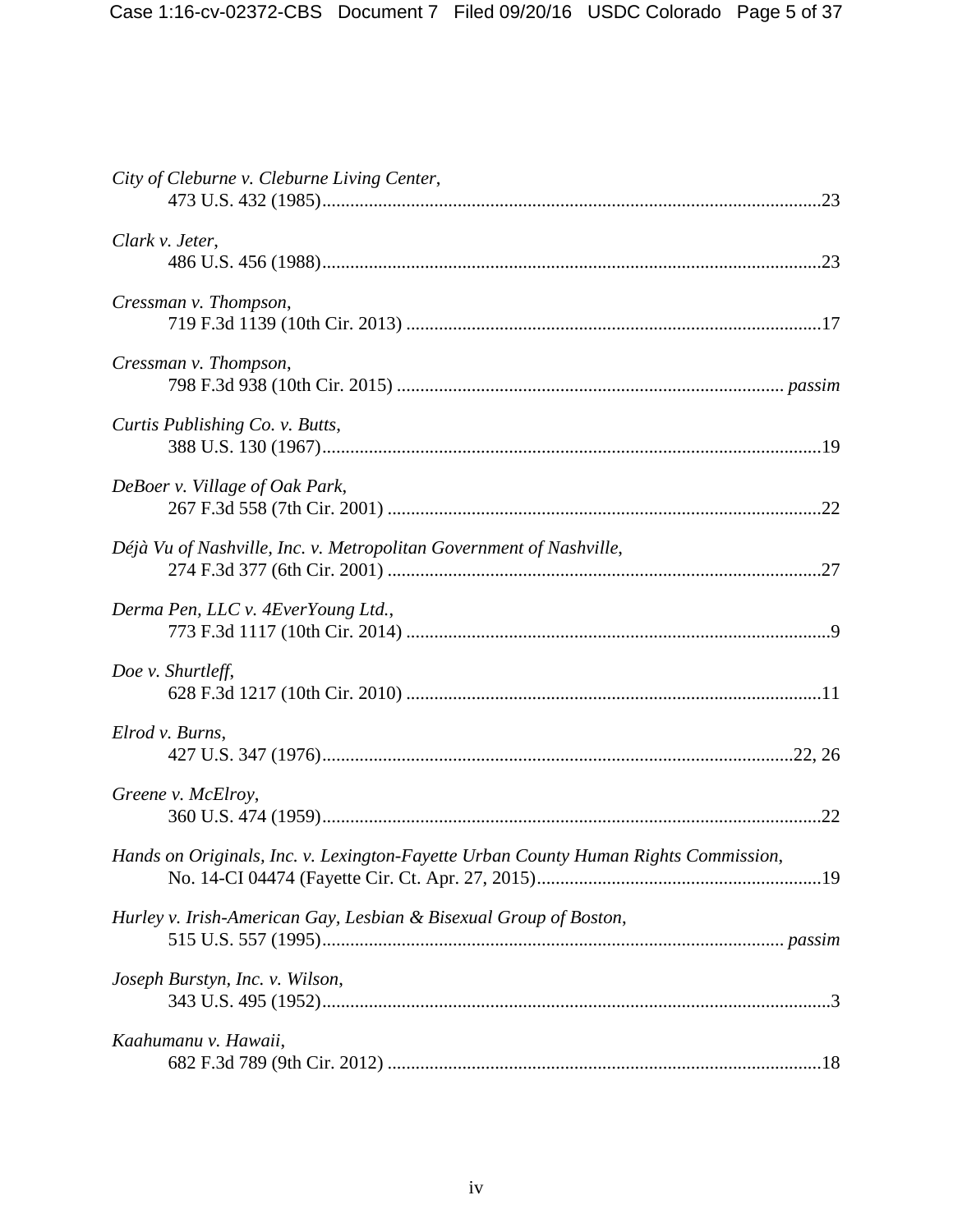| Kaplan v. California,                                                    |  |
|--------------------------------------------------------------------------|--|
| Knox v. Service Employees International Union, Local 1000,               |  |
| Miami Herald Publishing Co. v. Tornillo,                                 |  |
| Near v. Minnesota ex rel. Olson,                                         |  |
| Obergefell v. Hodges,                                                    |  |
| Pacific Frontier v. Pleasant Grove City,                                 |  |
| Pacific Gas & Electric Co. v. Public Utilities Commission of California, |  |
| Perry v. Sindermann,                                                     |  |
| Plyler v. Doe,                                                           |  |
| R.A.V. v. City of St. Paul,                                              |  |
| Redgrave v. Boston Symphony Orchestra,                                   |  |
| Reed v. Town of Gilbert,                                                 |  |
| Reno v. American Civil Liberties Union,                                  |  |
| Roberts v. U.S. Jaycees,                                                 |  |
| Rosenberger v. Rector and Visitors of University of Virginia,            |  |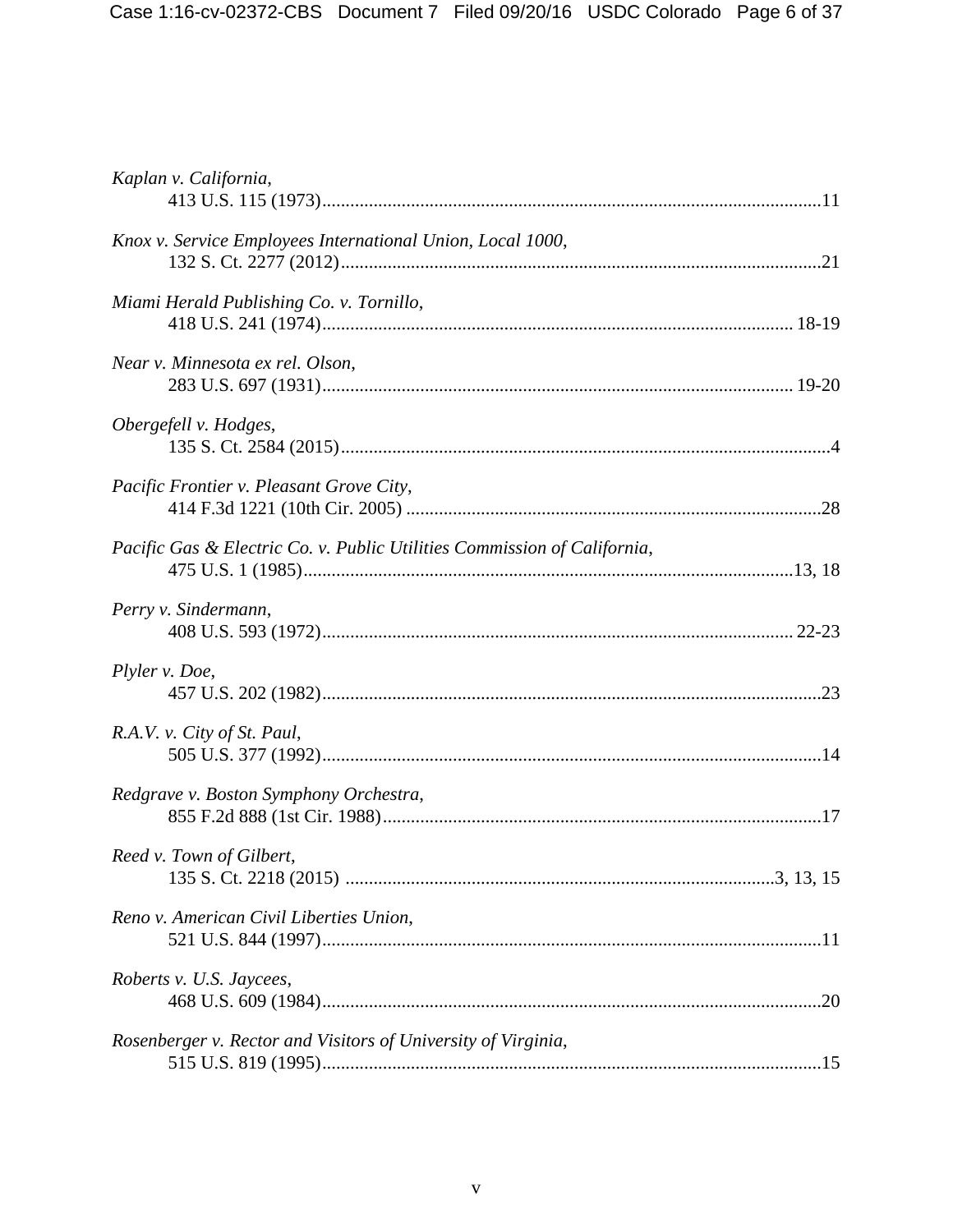| Sorrell v. IMS Health Inc.,                         |
|-----------------------------------------------------|
| Texas v. Johnson,                                   |
| Thornhill v. Alabama,                               |
| Verlo v. Martinez,                                  |
| West Virginia State Board of Education v. Barnette, |
| Wooley v. Maynard,                                  |
| Yes On Term Limits, Inc. v. Savage,                 |
| <b>Statutes and Regulations:</b>                    |
|                                                     |
|                                                     |
|                                                     |
|                                                     |
|                                                     |
|                                                     |
|                                                     |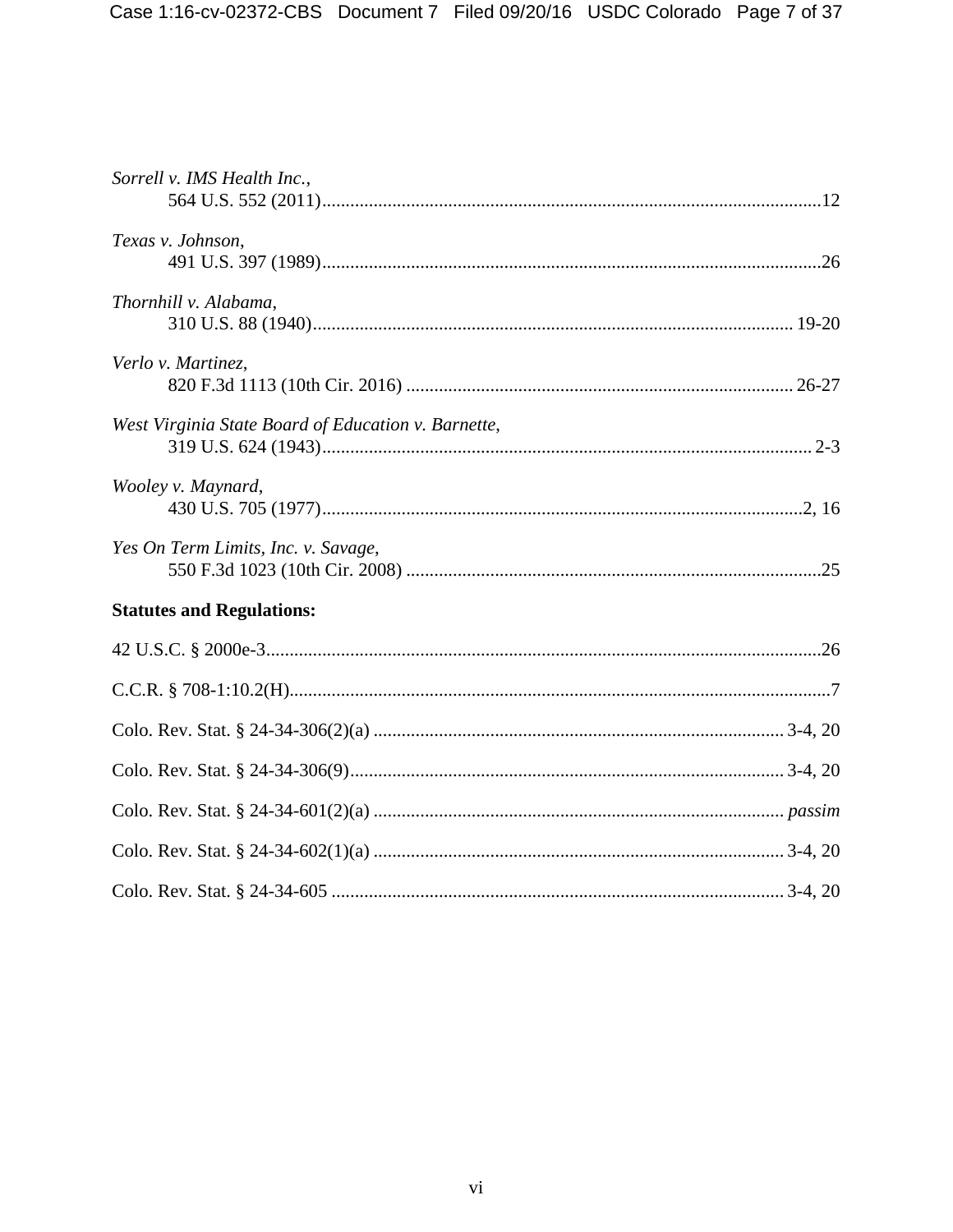#### **INTRODUCTION**

<span id="page-17-0"></span>This motion is about protected expression and Defendants' efforts both to coerce and squelch it. Plaintiff Lorie Smith owns and operates Plaintiff 303 Creative LLC, a small business that specializes in graphic design, website design, marketing, social media management, and related consultation services. Ver. Compl.  $\P$  103-06. Like many other creative professionals, Lorie started her own business to use her design skills in keeping with her unique artistic vision, which—in Lorie's case—is firmly grounded in her Christian faith. Ver. Compl. ¶¶ 101-03. This entrepreneurial venture would allow Lorie not just to *use* her talents in keeping with her faith but to *explain* on 303 Creative's website her reasons for (1) designing websites that spread messages aligned with her religious values and (2) declining to create those that do not. Ver. Compl. ¶¶ 107-10, 113-17, 156-64. But Defendants strip away Plaintiffs' freedom to do both.

Colorado's Anti-Discrimination Act ("CADA") bars businesses from discriminating on the basis of a person's disability, race, creed, color, sex, sexual orientation, marital status, and national origin or ancestry. Colo. Rev. Stat.  $\S 24-34-601(2)(a)$ . This rule should not affect Lorie's religious practices because she decides what expression to create based on its message, not any prospective client's personal characteristics.<sup>[1](#page-17-1)</sup> Ver. Compl. ¶ 111-12. But Defendant's interpretation of CADA puts Lorie at imminent risk of punishment.

Defendants apply CADA's ban on sexual orientation discrimination to require expressive businesses like 303 Creative that design, create, and publish protected expression promoting marriages between one man and one woman to do the same for same-sex marriages. Ver.

<span id="page-17-1"></span> $\frac{1}{1}$  For simplicity's sake, this memorandum refers to both Plaintiffs collectively as "Lorie" whenever possible.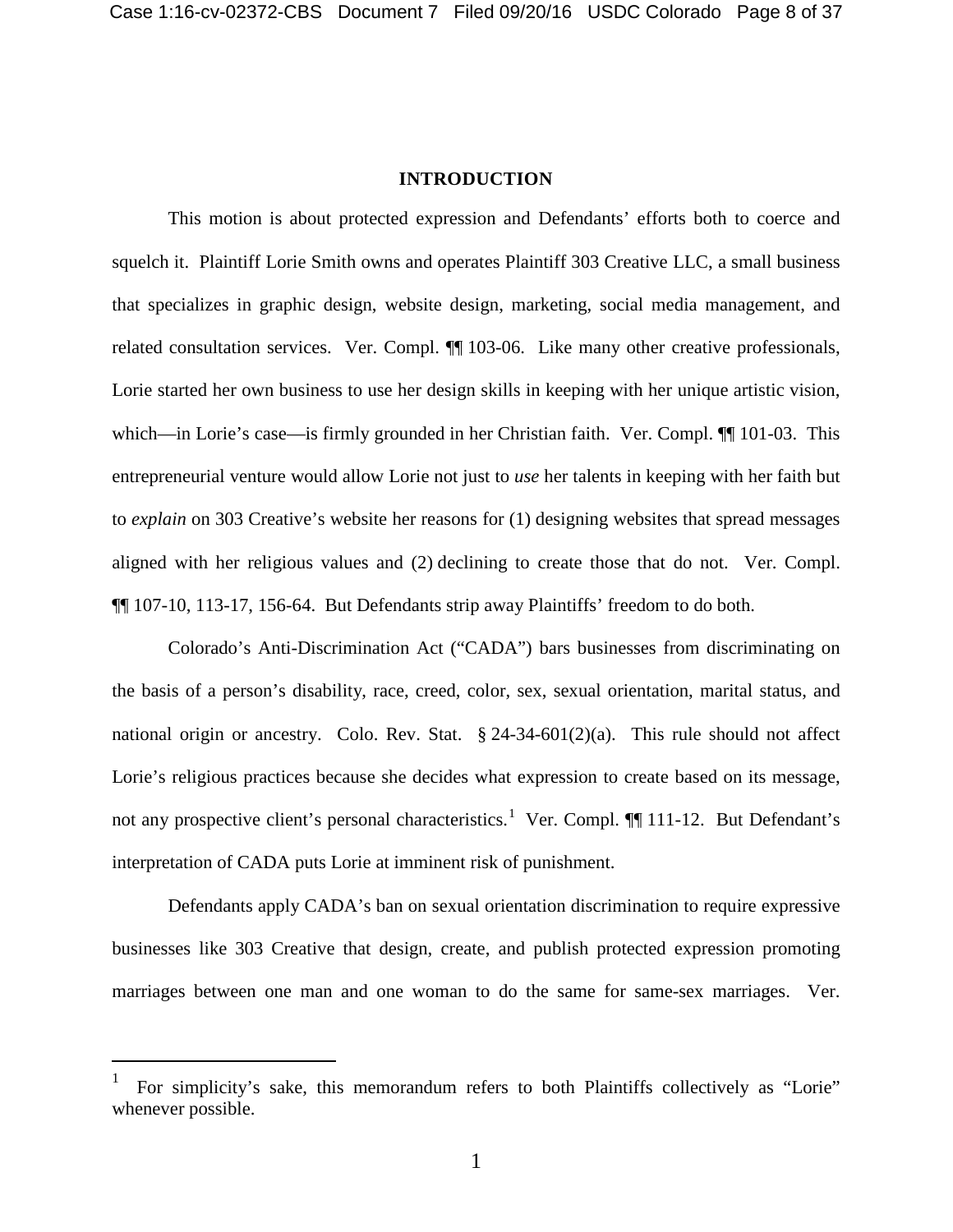Compl. ¶¶ 61-72, 85. Whether a business cleans floors after a wedding ceremony or creates art celebrating it, Defendants treat them exactly the same, so long as they disfavor messages that promote same-sex marriage. Ver. Compl. ¶¶ 61-89. As a result, Defendants' interpretation of CADA requires 303 Creative to create graphic designs and custom webpages for same-sex wedding ceremonies if it does so for weddings between one man and one woman. Ver. Compl. ¶¶ 55-57. It further bans 303 Creative from making statements that suggest it will not create designs or custom webpages promoting and celebrating same-sex weddings.<sup>[2](#page-18-0)</sup> Ver. Compl. ¶¶ 7-9. But expressive businesses, like secular bakeries, that refuse to send religious messages critical of same-sex marriage may create and speak freely because Defendants allow them to operate by different rules. Ver. Compl. ¶¶ 74-84.

This application of CADA to Lorie and 303 Creative violates the First Amendment, the Unconstitutional Conditions Doctrine, and the Equal Protection Clause of the Fourteenth Amendment.<sup>[3](#page-18-1)</sup> A cardinal principle of the Free Speech Clause is that speakers—and, in particular, artists—have the right to control their own speech. The government cannot compel creative professionals to remain silent or speak, let alone force them to send messages they find "morally objectionable." *Wooley v. Maynard*, 430 U.S. 705, 714-15 (1977). Yet Defendants have done just that. They apply CADA to silence Lorie's religious speech about marriage and force her to create graphics, webpages, and text that celebrate a conception of marriage that violates her faith. But the First Amendment's very purpose is to prevent such incursions into the

<span id="page-18-0"></span> <sup>2</sup> For the statements Lorie desires to publish, *see* Ver. Compl. Ex. B.

<span id="page-18-1"></span> $3$  Plaintiffs raise other claims in their Verified Complaint, which they reserve the right to pursue in later stages of the case, but limit their request for a preliminary injunction to these three claims for the sake of brevity.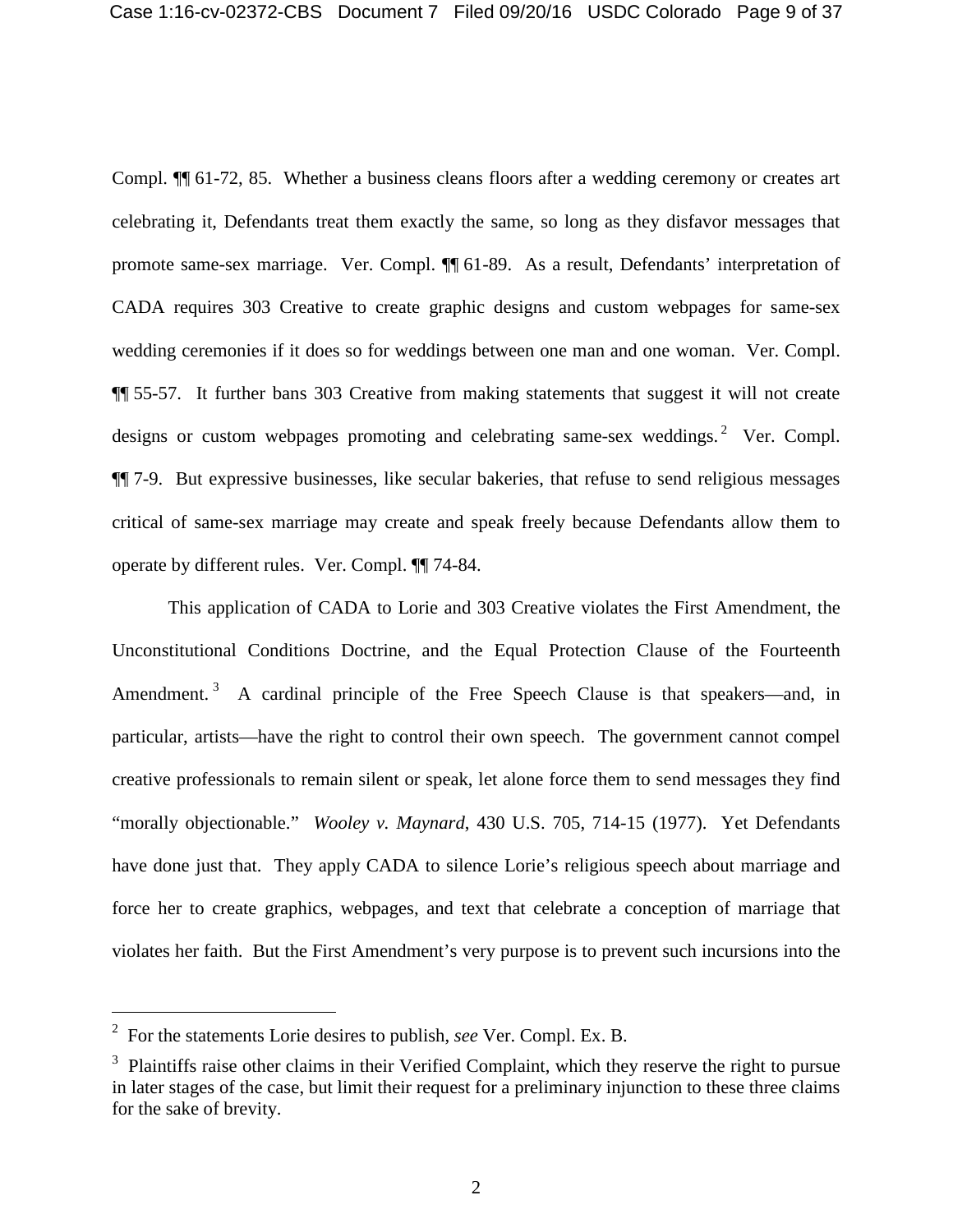"sphere of intellect and spirit," which must be free "from all official control." *W. Va. State Bd. of Educ. v. Barnette*, 319 U.S. 624, 642 (1943).

The Constitution protects this freedom for at least two reasons. First, art inherently involves the "subtle shaping of thought" and thus deserves strong protection. *Joseph Burstyn, Inc. v. Wilson*, 343 U.S. 495, 501 (1952). Here, Lorie wishes to design, create, and publish websites promoting biblical marriage for this very reason—to use her art to impact cultural thought regarding marriage. Ver. Compl. ¶¶ 3-4, 138-46.

Second, any attempt by the government to favor one viewpoint over another demands intense skepticism. *See Reed v. Town of Gilbert*, 135 S. Ct. 2218, 2226 (2015) (explaining that the government "has no power to restrict expression because of its message, its ideas, its subject matter, or its content" (quotation omitted)). Defendants are clearly playing favorites: they permit artists to speak and create messages favoring same-sex marriage and to decline promoting opposing messages but threaten with investigations, re-education training, and fines those who hold a contrary view and who object to promoting competing views. App. in Supp. of Pl.'s Mot. for Prelim. Inj. ("App.") 1-34. But unpopular speech is precisely what the First Amendment exists to protect. *Hurley v. Irish-Am. Gay, Lesbian & Bisexual Grp. of Bos.*, 515 U.S. 557, 574 (1995) (noting that free speech "shield[s] just those choices of content that in someone's eyes are misguided, or even hurtful"). When the government enforces ideological orthodoxy on any topic, no citizen is safe.

In this case, CADA and Defendants' discriminatory enforcement of it impose an impossible choice on Lorie. She can either (1) remain silent on the subject of marriage and abandon her right to create and publish the speech of her choosing, as directed by her religious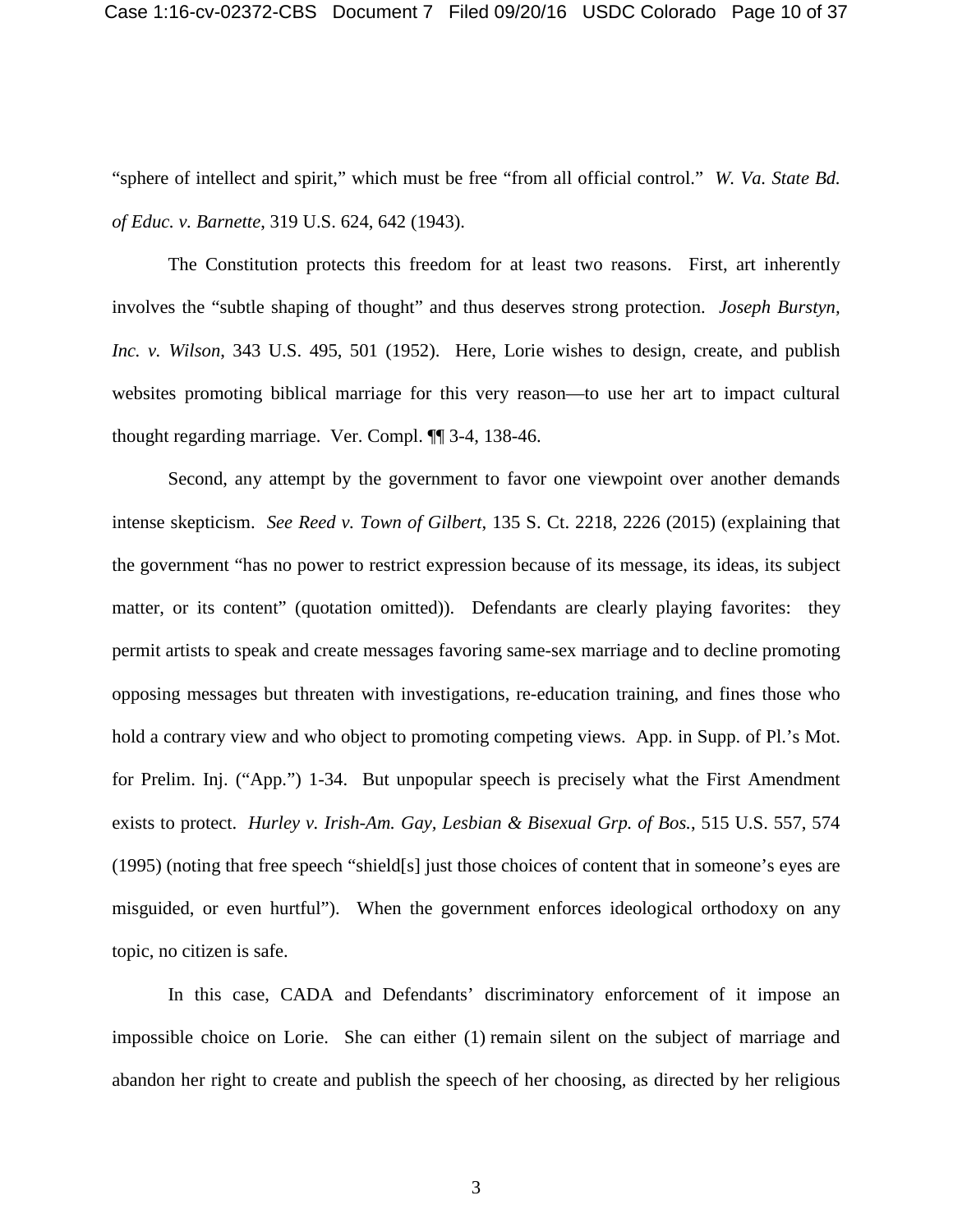beliefs, or (2) speak out on the subject of marriage, exercise her right to create and publish the speech of her choosing, and incur investigations, re-education training, mandatory reporting, and fines of up to \$500 for each violation of CADA. Colo. Rev. Stat. §§ 24-34-306(2)(a), -306(9), -  $602(1)(a)$ ,  $-605$ ; App. 15. No American should be forced to choose between her freedom of speech and such punishments. To prevent irreparable harm to their constitutional rights, Plaintiffs request a preliminary injunction enjoining Defendants from applying CADA to prevent them from (a) designing graphics and custom wedding webpages consistent with their religious beliefs about marriage and (b) publishing their desired statements about God's design for marriage. *See Obergefell v. Hodges*, 135 S. Ct. 2584, 2607 (2015) ("[T]hose who adhere to religious doctrines, may continue to advocate … that, by divine precepts, same-sex marriage should not be condoned").

### **STATEMENT OF FACTS**

<span id="page-20-0"></span>Lorie Smith earned a degree from the University of Colorado Denver and worked for several years for traditional companies doing work in graphic design, website design, and marketing. Ver. Compl. ¶¶ 101-02. But she was never able to use her artistic abilities for a higher purpose in the way she always dreamed. Ver. Compl.  $\P$  103. This troubled Lorie because her Christian faith teaches that every talent comes from God and should be used to honor Him. Ver. Compl. ¶¶ 95-100. So Lorie started her own small business, 303 Creative LLC, to have the freedom to incorporate her faith into her work. Ver. Compl. ¶ 103. She does so in many ways, including treating her customers with dignity and respect and being selective about the messages and events she creates and promotes—always ensuring they are consistent with her religious beliefs. Ver. Compl. ¶¶ 109, 113-17, 130.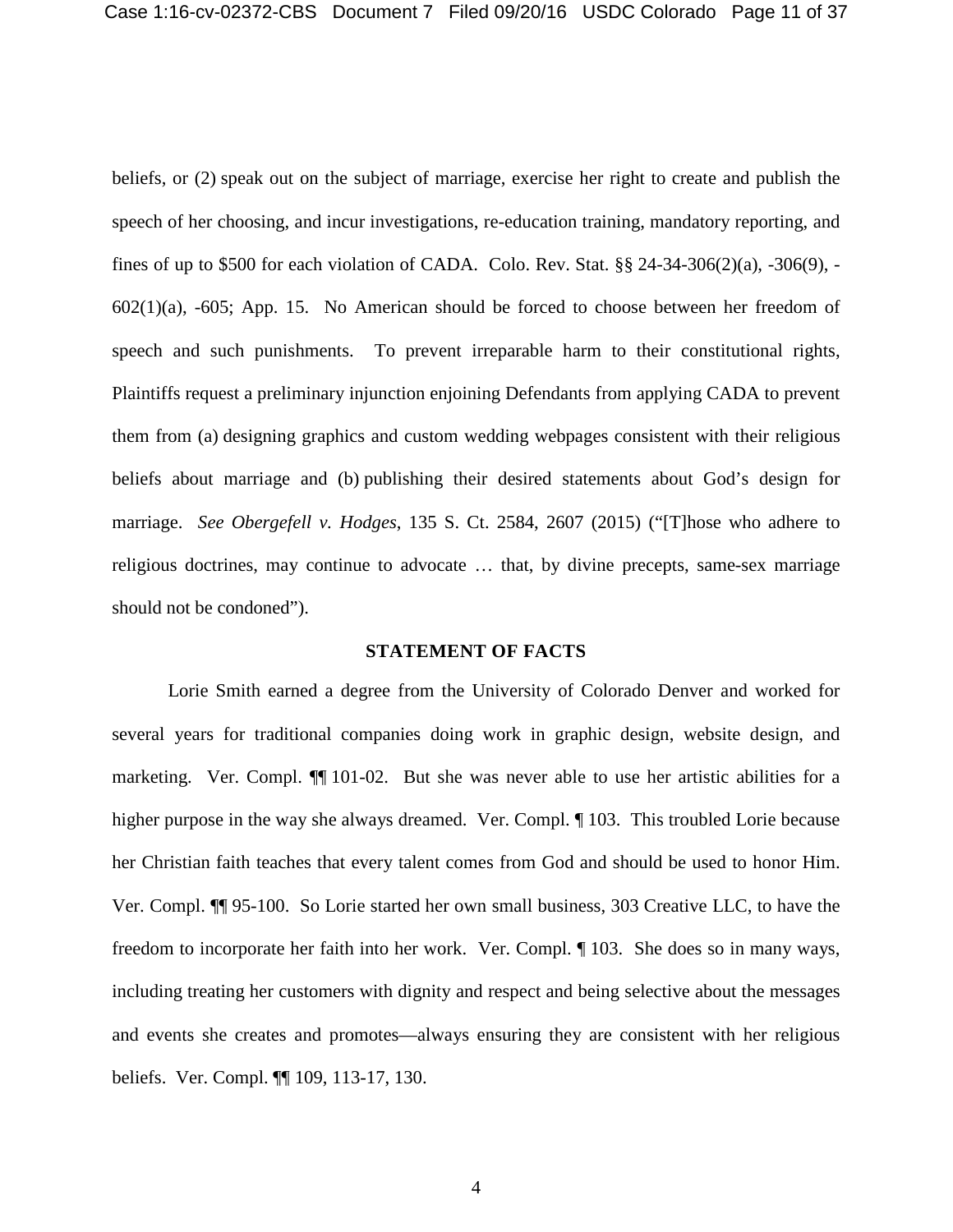As 303 Creative's owner/operator and sole employee, Lorie was thrilled to use her experience with graphic design, website design, social medial management, and marketing to promote only messages aligned with her religious beliefs. Ver. Compl. ¶¶ 110, 113-14. To ensure this was the case and that all prospective clients were fully aware of 303 Creative's religious purpose, Lorie ultimately decided to include a special condition in its "Contract for Services" that allows the refusal to create any artwork, graphics, or textual content that communicates ideas or messages inconsistent with her beliefs. Ver. Compl. ¶ 115.

One key way Lorie felt called to serve God through her work was by designing, creating, and publishing custom wedding websites celebrating the union of a man and a woman. Ver. Compl. ¶¶ 141-46. Society's drift away from a biblical view of marriage was deeply troublesome to her. Ver. Compl. ¶¶ 138-40. Conveying the beauty of God's design for marriage by using her graphic design, web design, and marketing talents to celebrate the unique story of how a bride and groom met, fell in love, and got married was a perfect way for Lorie to convey her religious message about marriage in a compelling way. Ver. Compl.  $\P$  144-47. All of 303 Creative's design work is artistic, expressive, and informational in nature, and its wedding websites would likewise use images, words, graphics, and other modes of expression to tell a couple's unique story. Ver. Compl. ¶¶ 124-126, 147. Lorie also plans to encourage her clients' marriages by sharing biblical truths with the bride and groom throughout the consultative process she uses to learn about them and their relationship. Ver. Compl. ¶¶ 141-42, 147-48.

So Lorie prepared a special addition to 303 Creative's website announcing the expansion of its services to include custom wedding websites. Ver. Compl.  $\P\P$  156-57 & Ex. B. This webpage explains Lorie's excitement about the message of love and commitment told through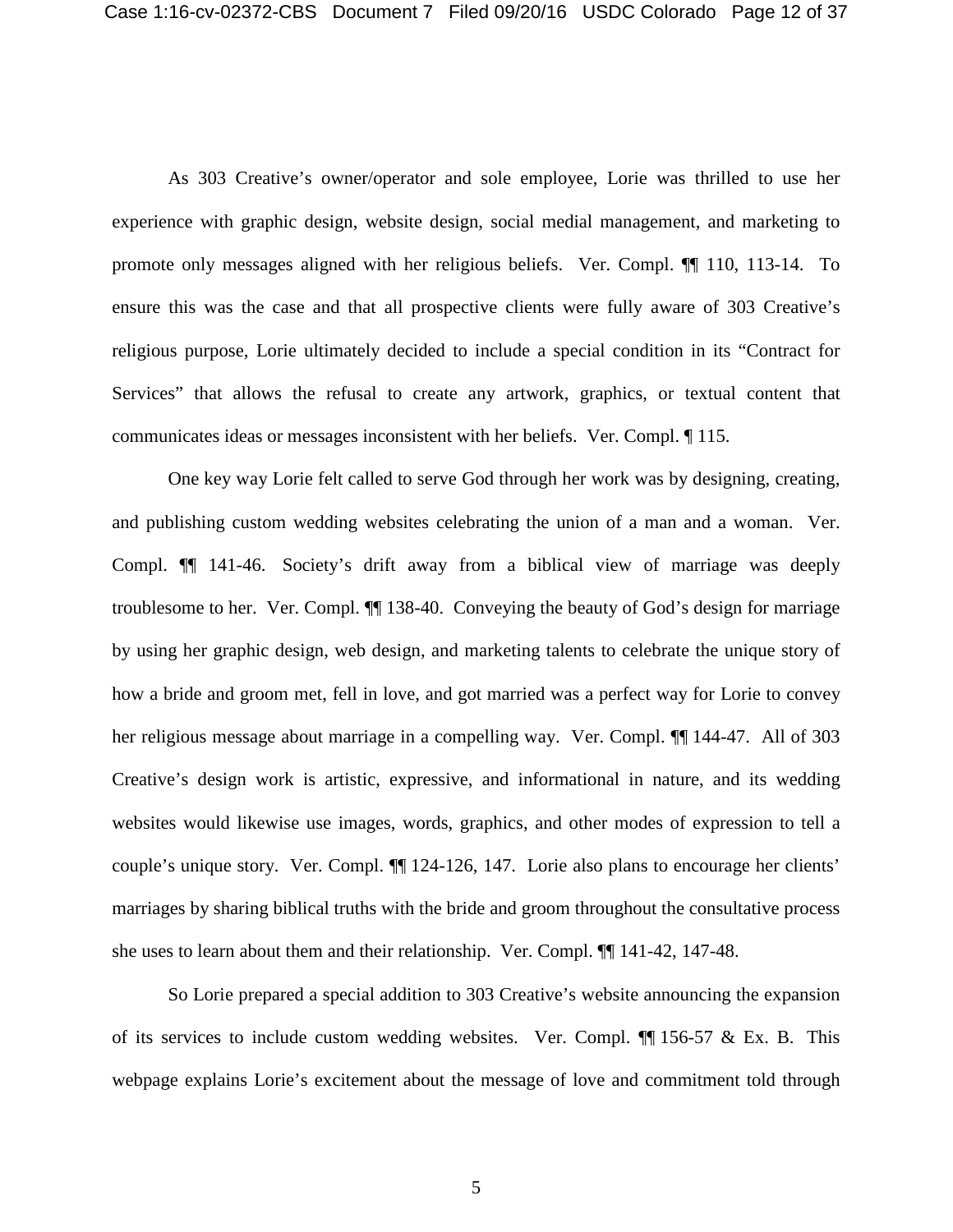each couple's union and her desire to create a wedding website that expresses their distinctive story. Ver. Compl. ¶ 158. It describes Lorie's religious motivation for offering this artistic service and her goal that God's design for marriage between a man and a woman would be clear to anyone viewing the final product. Ver. Compl. ¶¶ 159-61. To be open and transparent about the services Lorie will provide, 303 Creative's website addition also explains that Lorie "will not be able to create websites for same-sex marriages or any other marriage that is not between one man and one woman" because "[d]oing that would compromise [her] Christian witness and tell a story about marriage that contradicts God's true story of marriage—the very story He is calling [her] to promote." Ver. Compl. ¶¶ 162-63. Plaintiffs desire, and are prepared, to publish the religious speech contained on this website immediately. Ver. Compl. ¶¶ 164, 180.

But 303 Creative's webpage for wedding website design services never saw the light of day because of Defendants' application of CADA. Ver. Compl. ¶¶ 166-80. CADA includes a provision—the Banned-Speech Provision—that makes it illegal

directly or indirectly to publish, circulate, issue, display, post, or mail any written, electronic, or printed communication, notice, or advertisement that indicates that the full and equal enjoyment of the … services … of a place of public accommodation will be refused, withheld from, or denied an individual or that an individual's patronage or presence … is unwelcome, objectionable, unacceptable, or undesirable because of disability, race, creed, color, sex, sexual orientation, marital status, national origin, or ancestry.

Colo. Rev. Stat. § 24-34-601(2)(a). Another CADA provision—the Compelled-Speech Provision—makes it "unlawful for a person, directly or indirectly, to refuse, withhold from, or deny to an individual or a group, because of disability, race, creed, color, sex, sexual orientation, marital status, national origin, or ancestry, the full and equal enjoyment of the … services … of a place of public accommodation." *Id.*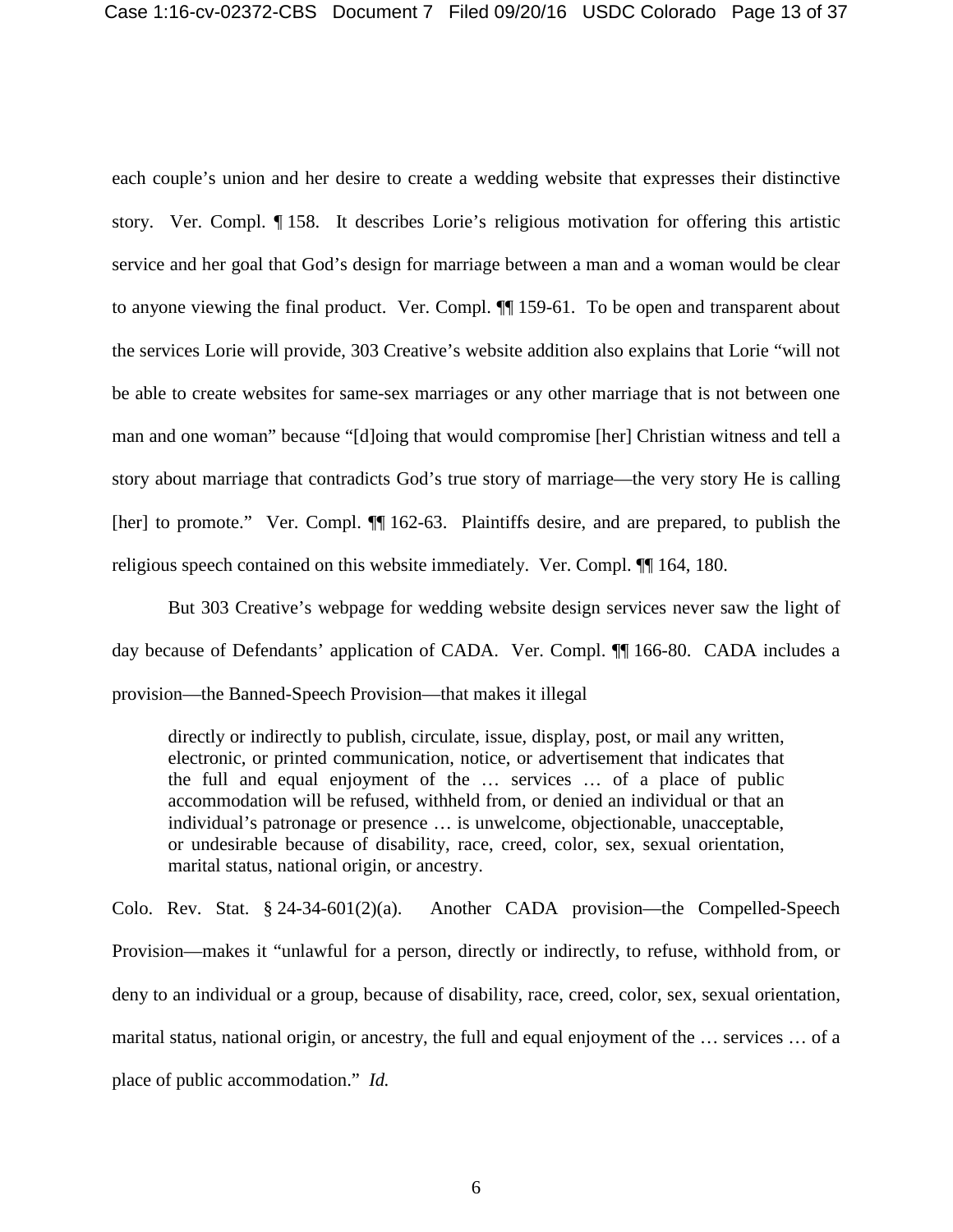Defendants have interpreted these provisions as prohibiting expressive businesses from declining to create speech that celebrates same-sex marriage for religious or moral reasons. Ver. Compl. ¶ 55. But Defendants have allowed expressive businesses that support same-sex marriage to decline to create religious speech critical of the practice. Ver. Compl. ¶¶ 87-89. We know this to be true based on the Colorado Civil Rights Division's disposition of complaints filed against four different Colorado bakeries. When a Christian bakery—Masterpiece Cakeshop—declined to design and create a custom wedding cake for a same-sex marriage, the Civil Rights Division concluded that it engaged in illegal sexual orientation discrimination under CADA. Ver. Compl. ¶¶ 62-72; App. 1-16, 43-52. The Civil Rights Division found it immaterial that the Christian baker would serve anyone regardless of sexual orientation and that he simply could not promote a message at odds with his faith. Ver. Compl. ¶¶ 70-72, 85-86; App. 3, 5, 14, 44-46, 49-51.

Yet when a Christian customer later filed complaints against three other bakeries— Azucar Bakery, Le Bakery Sensual, Inc., and Gateaux, Ltd.—based on their refusal to create religious expression critical of same-sex marriage, the Civil Rights Division found no illegal discrimination under CADA based on creed. Ver. Compl. ¶¶ 73-84; App. 17-34. And it did so despite the fact that creed discrimination encompasses "all aspects of religious beliefs, observances, and practices … [including] *the beliefs or teachings of a particular religion*," 3 C.C.R. § 708-1:10.2(H) (emphasis added). The only way the Civil Rights Division could resolve these matters in favor of the three bakeries was by recognizing (1) a distinction between discriminating based on a customer's protected status and declining a commission based on a disagreeable message and (2) the significance of the secular bakeries' willingness to create other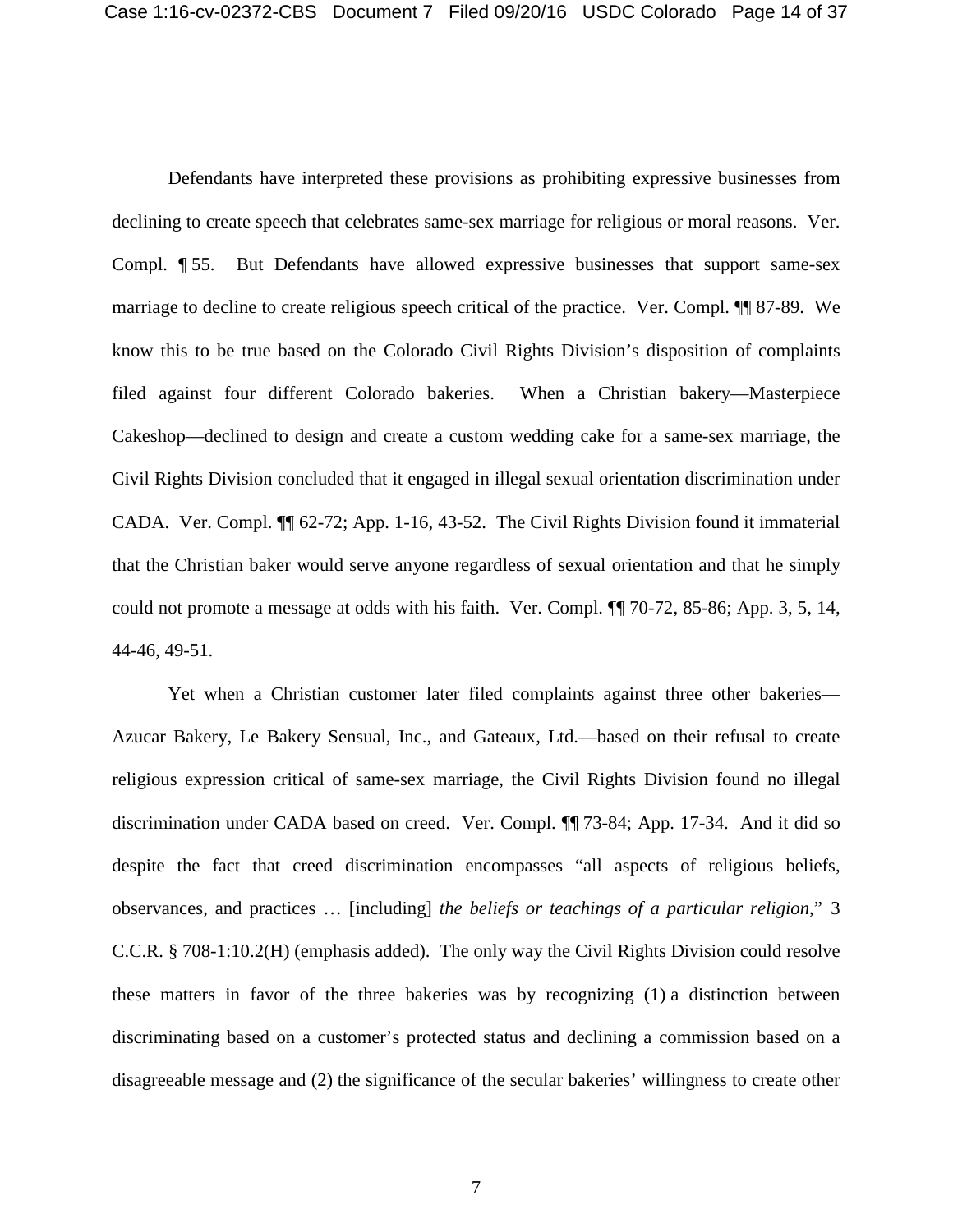items for a member of a protected class. Ver. Compl. ¶¶ 81-84; App. 20. But the Civil Rights Division applies these factors only to expressive businesses that approve of messages promoting same-sex marriage. Ver. Compl. ¶ 86-89. For the Christian bakery who disapproved of messages promoting same-sex marriage, they did not matter. Ver. Compl. ¶¶ 70-72, 85; App. 5- 6, 14, 44-46, 49-51. In stark contrast to the Civil Rights Division's exoneration of three secular bakeries from creed discrimination charges, the Civil Rights Division ruled that the Christian bakery committed unlawful discrimination under CADA. Ver. Compl. ¶¶ 84-89; App. 12-15, 46, 51.

303 Creative is in the same predicament as Masterpiece Cakeshop, the Christian bakery described above. Ver. Compl. ¶¶ 63-72, 85-89. It creates expression and is happy to serve all people without reference to personal characteristics, such as race, creed, sexual orientation, and gender. Ver. Compl. ¶¶ 111-12. What 303 Creative cannot do is create speech that promotes messages at odds with its faith. Ver. Compl. ¶¶ 113-17. This includes graphic designs and custom webpages that demean or disparage individuals, promote sexual immorality, support the destruction of unborn children, incite violence, or promote any type of marriage that is not between one man and one woman. Ver. Compl. ¶ 114. If a commission conflicts with its religious beliefs, Lorie will attempt to refer the prospective client to another graphic and website design company that can be of help. Ver. Compl. ¶ 117. But, according to Defendants, declining to create speech celebrating a same-sex marriage violates CADA. Ver. Compl.  $\P$  68-72; App. 5-6, 14-15, 46, 51. This interpretation of CADA has severely chilled Plaintiffs' protected speech, particularly as CADA's Banned-Speech Provision bans 303 Creative from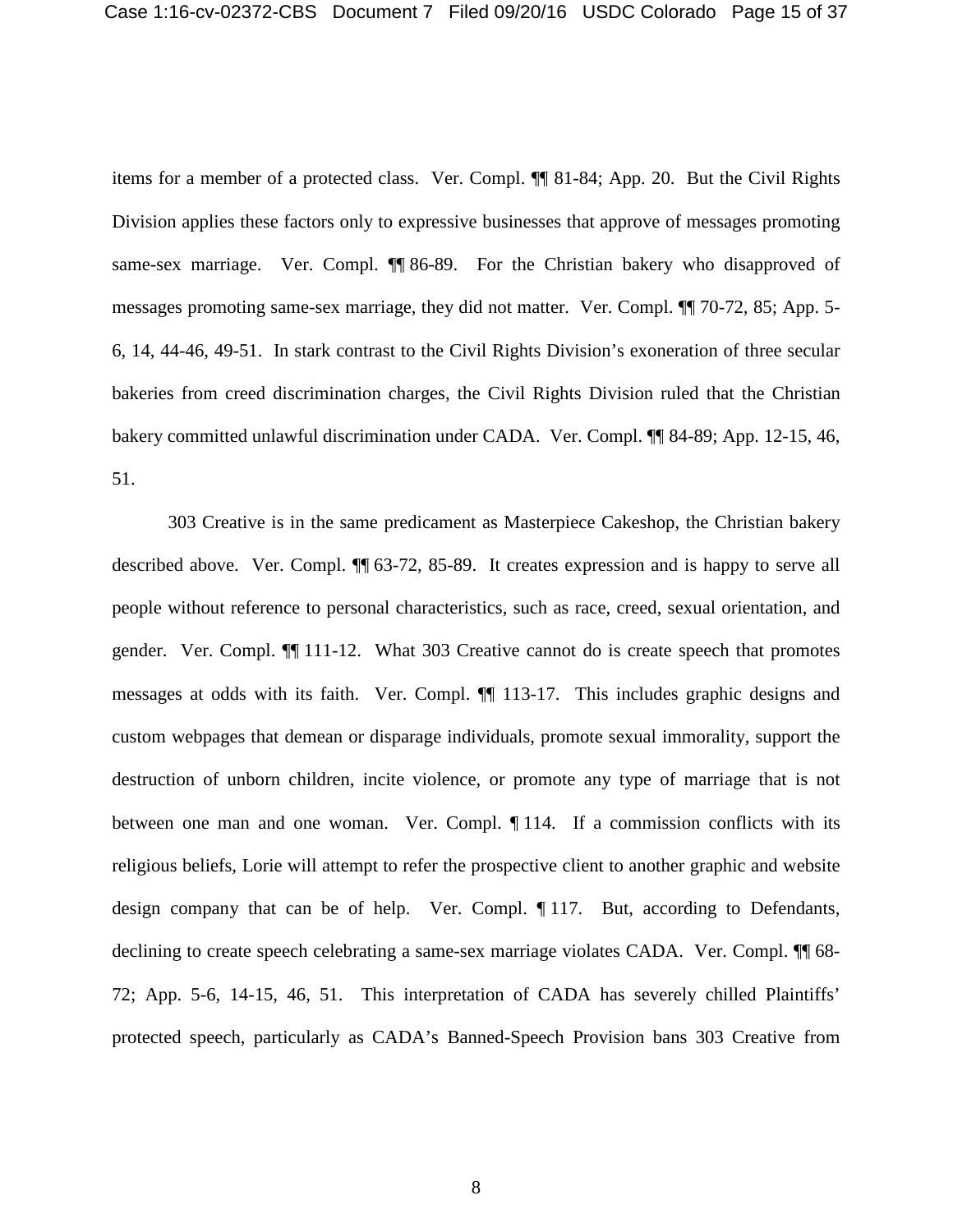directly or indirectly publishing any religious message that could conceivably make same-sex couples feel unwelcome. Ver. Compl. ¶¶ 276-79.

303 Creative is a clear target of Defendants' rule that no expressive business may decline to create speech promoting same-sex marriage on religious or moral grounds or publicly communicate its religious and moral reasons for doing so. Because of this looming threat, Lorie has not made viewable to the public the portion of 303 Creative's website that announces the availability of custom wedding websites and its religious reasons for creating only messages that promote marriage between a man and a woman. Ver. Compl. ¶ 156. But for Defendants' interpretation of CADA, Lorie would have already published this website and began offering creative services for the creation, design, and publication of wedding websites that promote marriages between one man and one woman. Ver. Compl. ¶¶ 177-78. CADA is the only reason that Lorie has not done so. Ver. Compl. ¶ 179. If Plaintiffs obtain the relief requested in their motion, Lorie will immediately publish the website described above and begin work creating, designing, and publishing wedding websites that communicate her religious view of marriage. Ver. Compl. ¶ 180.

### **THE PRELIMINARY INJUNCTION STANDARD**

<span id="page-25-0"></span>To obtain a preliminary injunction, Lorie and 303 Creative must show: (1) a likelihood of success on the merits, (2) irreparable harm, (3) the equities favor a preliminary injunction, and (4) an injunction is consistent with the public interest. *Derma Pen, LLC v. 4EverYoung Ltd.*, 773 F.3d 1117, 1119 (10th Cir. 2014). All four requirements are satisfied here.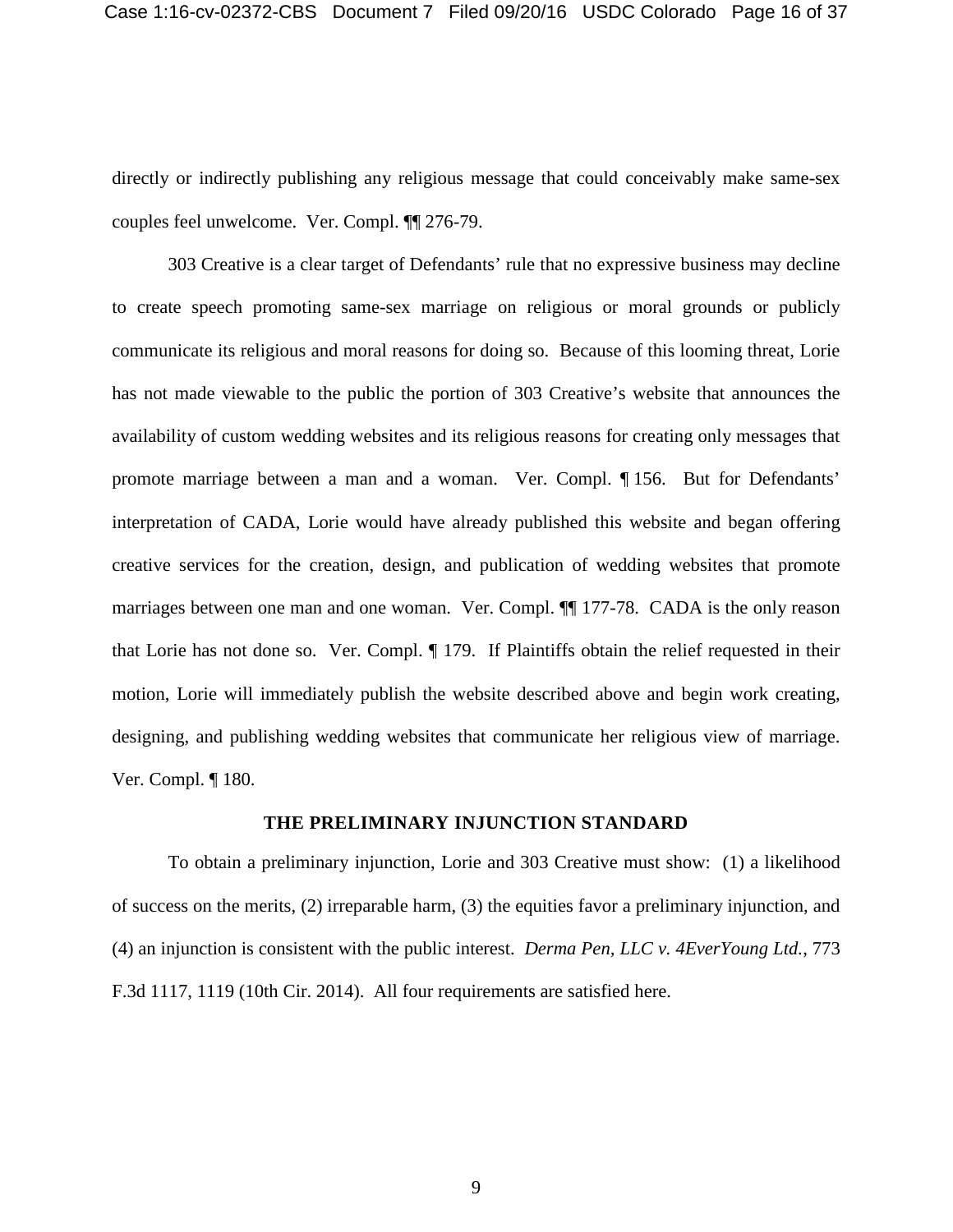#### **ARGUMENT**

#### <span id="page-26-1"></span><span id="page-26-0"></span>I. **Plaintiffs are Likely to Succeed on the Merits of Their Constitutional Claims.**

Plaintiffs are likely to succeed on the merits of their claim that Defendants' application of CADA to ban Lorie from (1) declining to create speech that celebrates same-sex marriage and (2) publishing speech that explains her religious reasons for doing so violates the First Amendment, the Unconstitutional Conditions Doctrine, and the Equal Protection Clause. Any one of these showings would justify a preliminary injunction; the presence of all three demands one.

### <span id="page-26-2"></span>**A. Defendants' Application of CADA Violates Plaintiffs' First Amendment Rights to Freedom of Speech, the Press, and Expressive Association.**

Defendant's application of CADA to Lorie and 303 Creative violates three rights guaranteed by the First Amendment: (1) freedom of speech, (2) freedom of the press, and (3) freedom of expressive association, as explained below.

# **1. Applying CADA to Force Plaintiffs to Design Custom Wedding Websites Promoting and Celebrating Same-Sex Weddings and to Prohibit Them from Publishing Religious Speech About Marriage Violates the Free Speech Clause.**

<span id="page-26-3"></span>Defendants' application of CADA violates the Free Speech Clause of the First Amendment in at least three separate ways. It constitutes prohibited content based discrimination against Lorie's religious speech about marriage. What is more, it compels Lorie to engage in morally-objectionable speech promoting same-sex marriage and bans Lorie from publishing religious speech opposing same-sex marriage.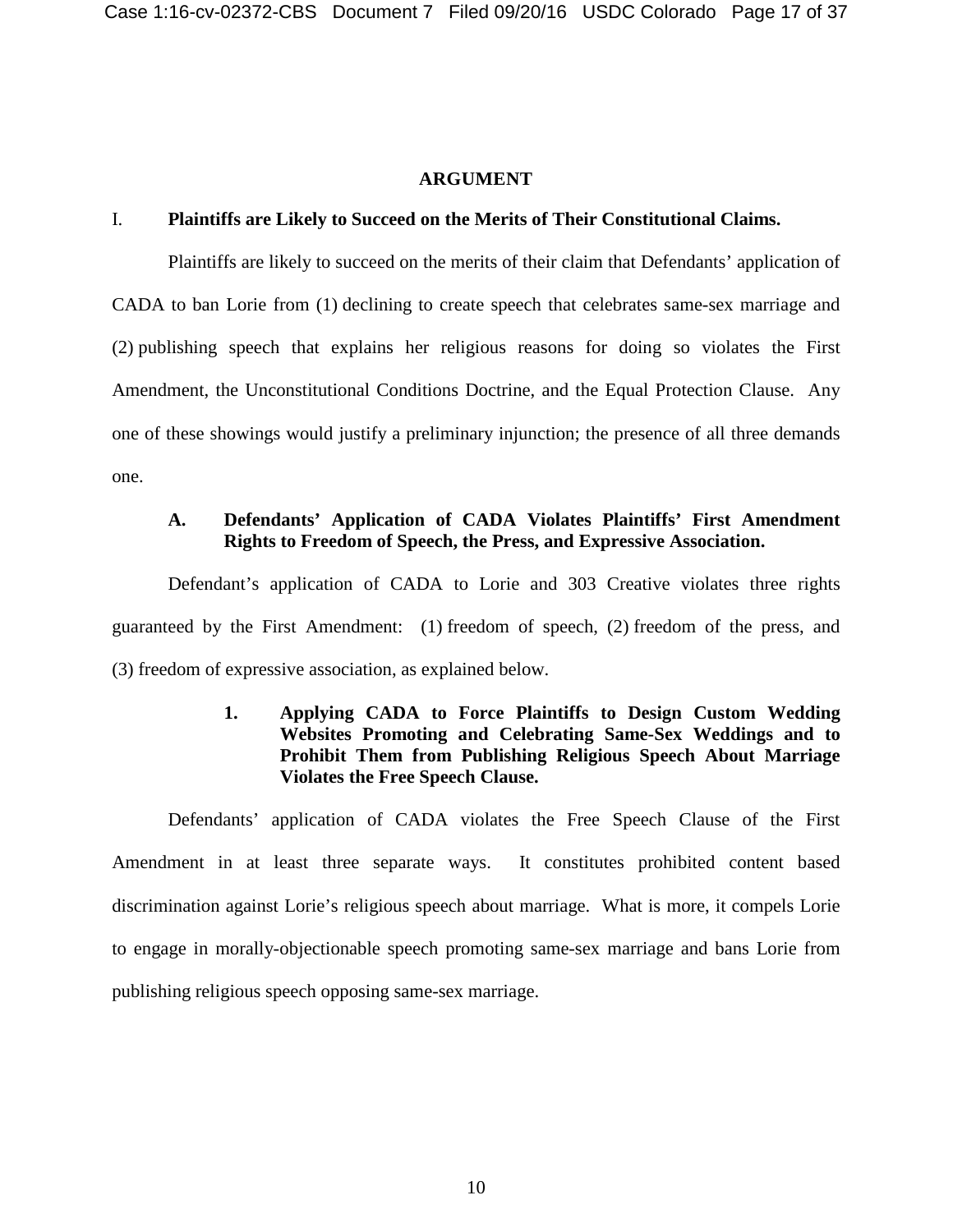## **a. The Free Speech Clause Protects Plaintiffs' Right to Speak and Create Art.**

Lorie's custom wedding webpages, which are composed of images, words, graphics, and other modes of expression, are pure speech protected by the First Amendment. Ver. Compl. ¶ 124; *see Cressman v. Thompson*, 798 F.3d 938, 952 (10th Cir. 2015) (explaining that "[t]he concept of pure speech is fairly capacious" and citing examples). Although the freedom of speech extends well "beyond written … words," it unquestionably includes them. *Hurley*, 515 U.S. 569. The text Lorie writes celebrating the union of a man and a woman, as well as the script Lorie authors explaining her religious reasons for declining to promote same-sex marriage, is thus unquestionably protected by the First Amendment. Ver. Compl. ¶¶ 156-61, 163.

So too are the custom graphics Lorie includes in her webpage designs. Ver. Compl. ¶ 127. For they are simply the modern version of visual media like "pictures, … paintings, drawings, and engravings" that courts have protected as speech for decades. *Kaplan v. California*, 413 U.S. 115, 119 (1973). Lorie's graphic designs are nothing less than "an artist's sale of [her] own original work," which always qualifies as pure speech because Lorie creates custom websites with the graphics in the first instance for each client. *Cressman*, 798 F.3d at 953; *see* Ver. Compl. ¶ 131. [4](#page-27-0) While those websites may contain original and pre-existing

<span id="page-27-0"></span> <sup>4</sup> Numerous courts have found electronic text, images, and graphics to be protected speech. *See, e.g., Brown v. Entm't Merchs. Ass'n*, 564 U.S. 786, 790 (2011) (video games are protected speech); *Ashcroft v. Free Speech Coal.*, 535 U.S. 234, 245-51 (2002) (virtual child pornography is protected speech); *see also Reno v. Am. Civil Liberties Union*, 521 U.S. 844, 870 (1997) (noting that the internet is a "dynamic, multifaceted category of communication" that "includes not only traditional print and news services, but also audio, video, and still images, as well as interactive, real-time dialogue."); *Doe v. Shurtleff*, 628 F.3d 1217, 1222 (10th Cir. 2010) ("The Supreme Court has also made clear that First Amendment protections for speech extend fully to communications made through the medium of the internet.").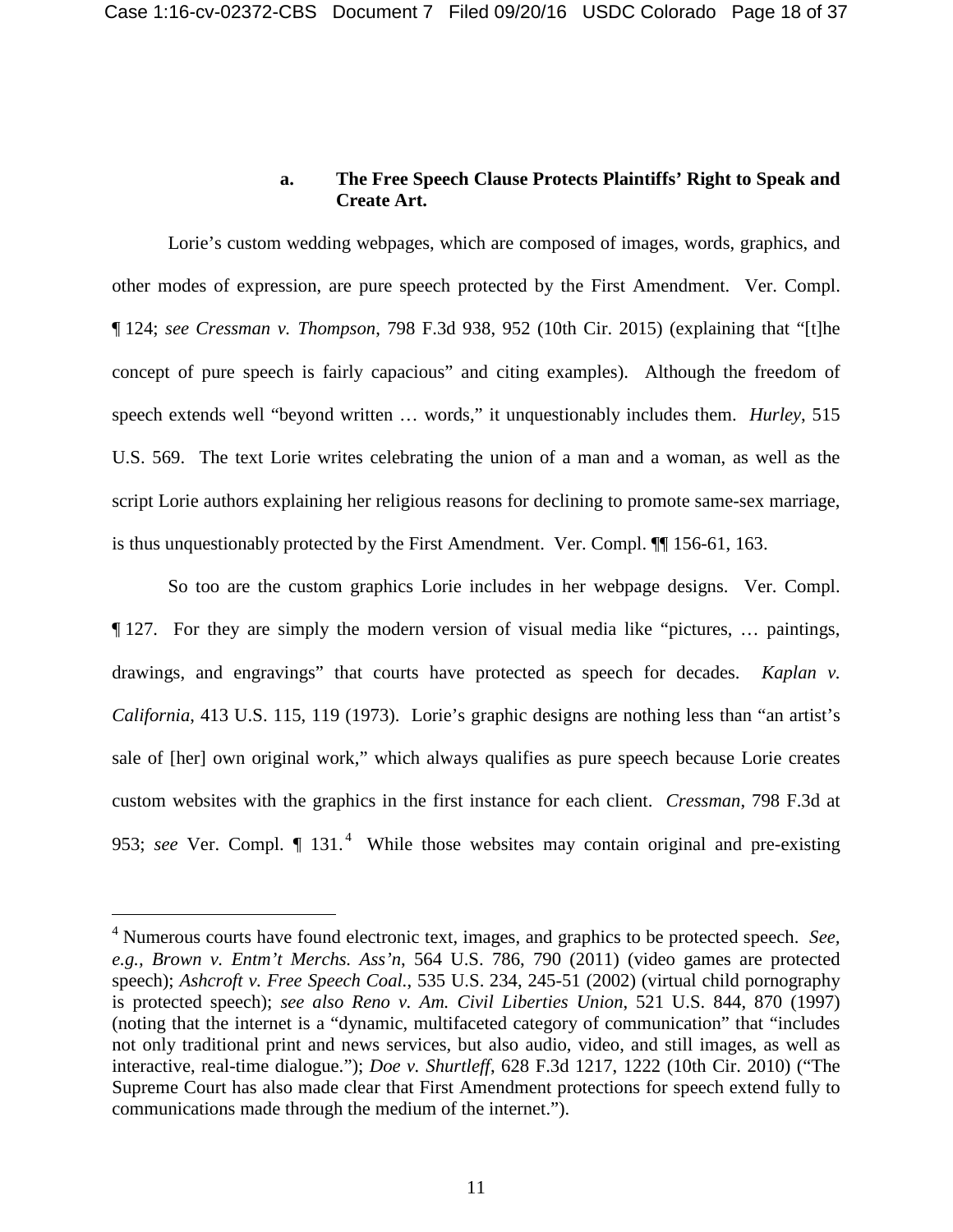content, the website as a whole is a new, original creation. Ver. Compl. ¶¶ 131-32. The meaning of any pre-existing images and videos that Lorie incorporates into her custom website designs are significantly changed by the overarching context. *See Hurley*, 515 U.S. at 569-70 ("[A] private speaker does not forfeit constitutional protection … by failing … to generate, as an original matter, each item featured in the communication."). This artistic practice of web design is the digital equivalent of incorporating another's "pictorial rendition" into "a larger collage," an "expressive act" that the Tenth Circuit has acknowledged results in pure speech. *Id*; *see* Ver. Compl. ¶¶ 132-37.

In short, Lorie's business of graphic and webpage design is inherently expressive in every respect. Ver. Compl. ¶¶ 124-25; c*f. Hurley*, 515 U.S. at 568 (recognizing that parades are inherently expressive). Not only is Lorie's artistic and informational product expressive, so too is her artistic design process, and the business of creating graphics and webpages itself. Ver. Compl. ¶¶ 127-37; *cf. Sorrell v. IMS Health Inc.*, 564 U.S. 552, 570 (2011) ("This Court has held that the creation and dissemination of information are speech within the meaning of the First Amendment."); *Buehrle v. City of Key West*, 813 F.3d 973, 976 (11th Cir. 2015) ("We join the Ninth Circuit in holding that the act of tattooing is sheltered by the First Amendment, in large part because we find tattooing to be virtually indistinguishable from other protected forms of artistic expression."); *Anderson v. City of Hermosa Beach*, 621 F.3d 1051, 1063 (9th Cir. 2010) ("[T]he business of tattooing qualifies as purely expressive activity … and is therefore entitled to full constitutional protection ….").

The Free Speech Clause thus offers Lorie and 303 Creative strong protection against Defendants' speech-coercing and speech-squelching application of CADA. *Cressman*, 798 F.3d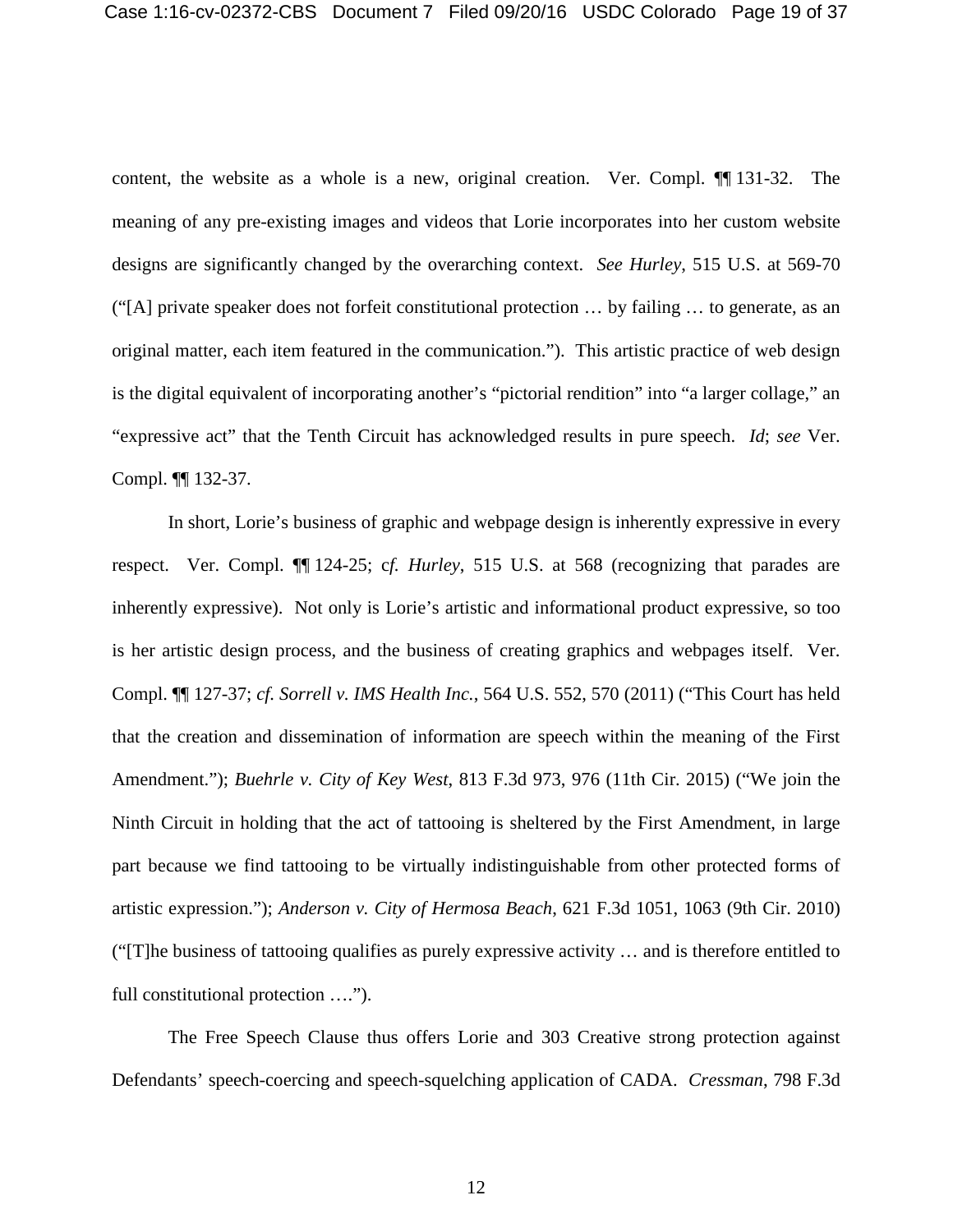at 951 (noting that "'pure speech' activities are rigorously protected regardless of meaning"). Indeed, the right to speak and the right not to speak are simply two sides of the same coin. *See Agency for Int'l Dev. v. Alliance for Open Soc. Int'l, Inc.*, 133 S. Ct. 2321, 2327 (2013) ("At the heart of the First Amendment lies the principle that each person should decide for himself or herself the ideas and beliefs deserving of expression, consideration, and adherence." (quotation omitted)). It would be utterly meaningless for Lorie to publish an explanation of why she cannot design websites for same-sex weddings if Colorado may force her to create them in practice. Ver. Compl. ¶ 163; *see Pac. Gas & Elec. Co. v. Pub. Utilities Comm'n of Cal.*, 475 U.S. 1, 16 (1985) (explaining that free speech "protection would be empty" if "the government could require speakers to affirm in one breath that which they deny in the next").

### **b. As Applied to 303 Creative, CADA Unconstitutionally Restricts Speech Based on Its Content.**

"Content-based laws—those that target speech based on its communicative content—are presumptively unconstitutional and may be justified only if the government proves that they are narrowly tailored to serve compelling state interests." *Reed*, 135 S. Ct. at 2226. Defendants apply CADA in a content-based manner by targeting speech critical of same-sex marriage for censure and punishment, while allowing speech in favor of same-sex marriage to flourish. Ver. Compl. ¶¶ 68-72, 189-98; Aff. of Lorie Smith in Supp. of Pl.'s Mot. for Prelim. Inj. ("Aff.") ¶¶ 13-31; App. 35-42.

"Government regulation of speech is content based if a law applies to particular speech because of the topic discussed or the idea or message expressed." *Reed*, 135 S. Ct. at 2227. Because CADA guards against discrimination based on a narrow set of characteristics, that is certainly true here. Colo. Rev. Stat. § 24-34-601(2)(a). Only ideas or messages related to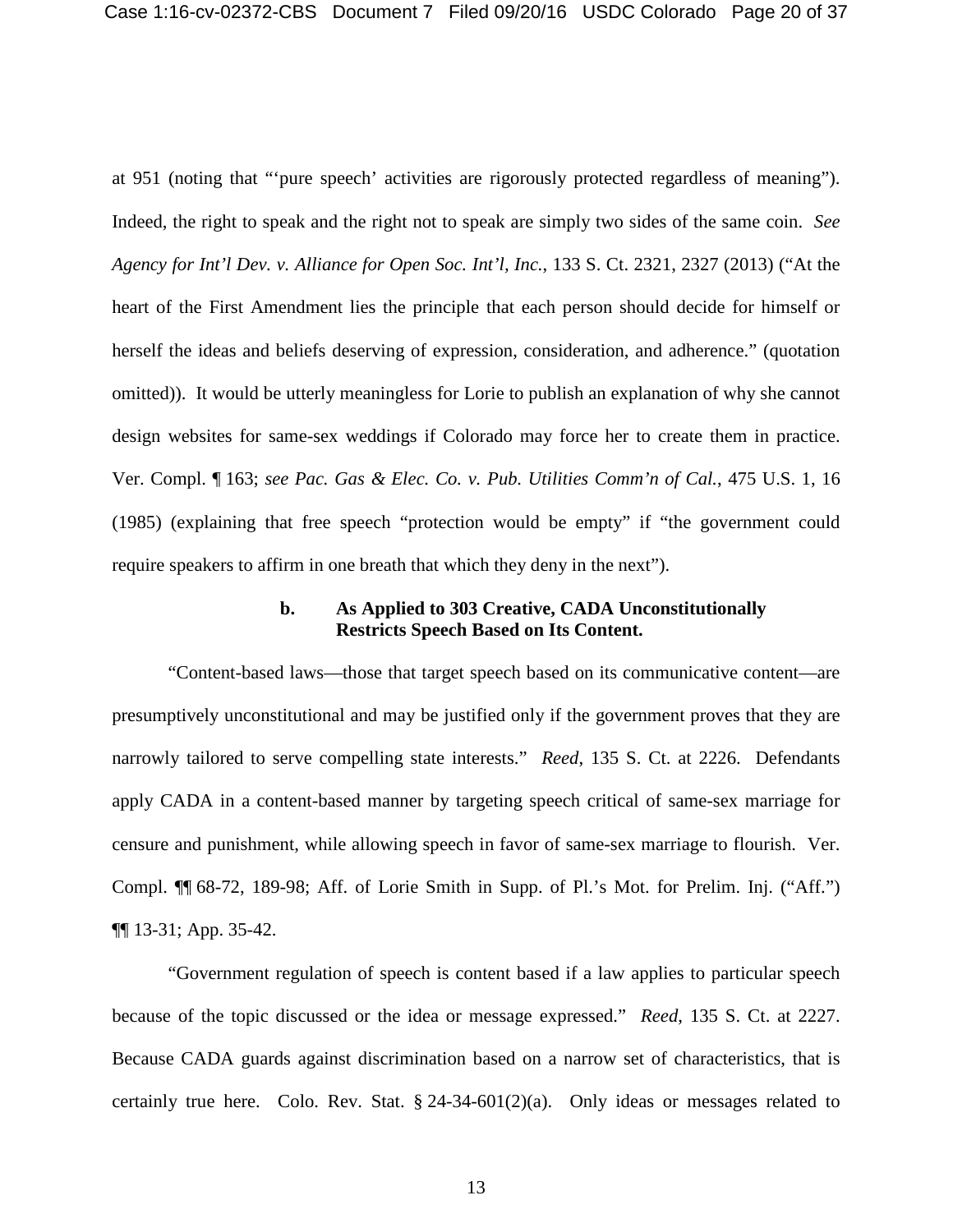protected characteristics may implicate CADA's Banned-Speech or Compelled-Speech Provisions. For example, CADA does not require a Democrat speech writer to draft a speech for a Republican because political affiliation is not a protected characteristic. But sexual orientation is protected, so under Defendants' interpretation of CADA 303 Creative is forced to design, create, and publish custom wedding websites that promote and celebrate a same-sex wedding. Ver. Compl. ¶ 68; App. 14-15, 46, 51. In short, the message determines whether CADA applies. But the First Amendment does not allow Colorado to impose "special prohibitions on … speakers who express views on disfavored subjects" without first overcoming strict scrutiny. *R.A.V. v. City of St. Paul*, 505 U.S. 377, 391 (1992); *cf. Campbell v. Robb*, 162 F. App'x 460, 468 (6th Cir. 2006) (ruling that the Fair Housing Act's similar publication ban is content based).

The content-based nature of CADA is confirmed by Defendants' past enforcement actions. When a Christian bakery declined to design and create a cake celebrating a same-sex union because it communicated an unwelcome message about marriage, the Civil Rights Division ruled that it must "cease and desist from discriminating against ... same-sex couples." App. 13, 15. But when three secular bakeries declined commissions to create cakes with a religious message critical of same-sex marriage for a Christian patron based on their unwelcome message, the Civil Rights Division found no evidence of unlawful discrimination because the "denial was based on the explicit message that the [customer] wished to include on the cakes." App. 20. This interpretation of CADA is inherently content based.

According to Defendants, whether an expressive business may decline a commission based on its message depends solely on its view of same-sex marriage. Expressive businesses that oppose same-sex marriage and decline an order based on its opposing message violate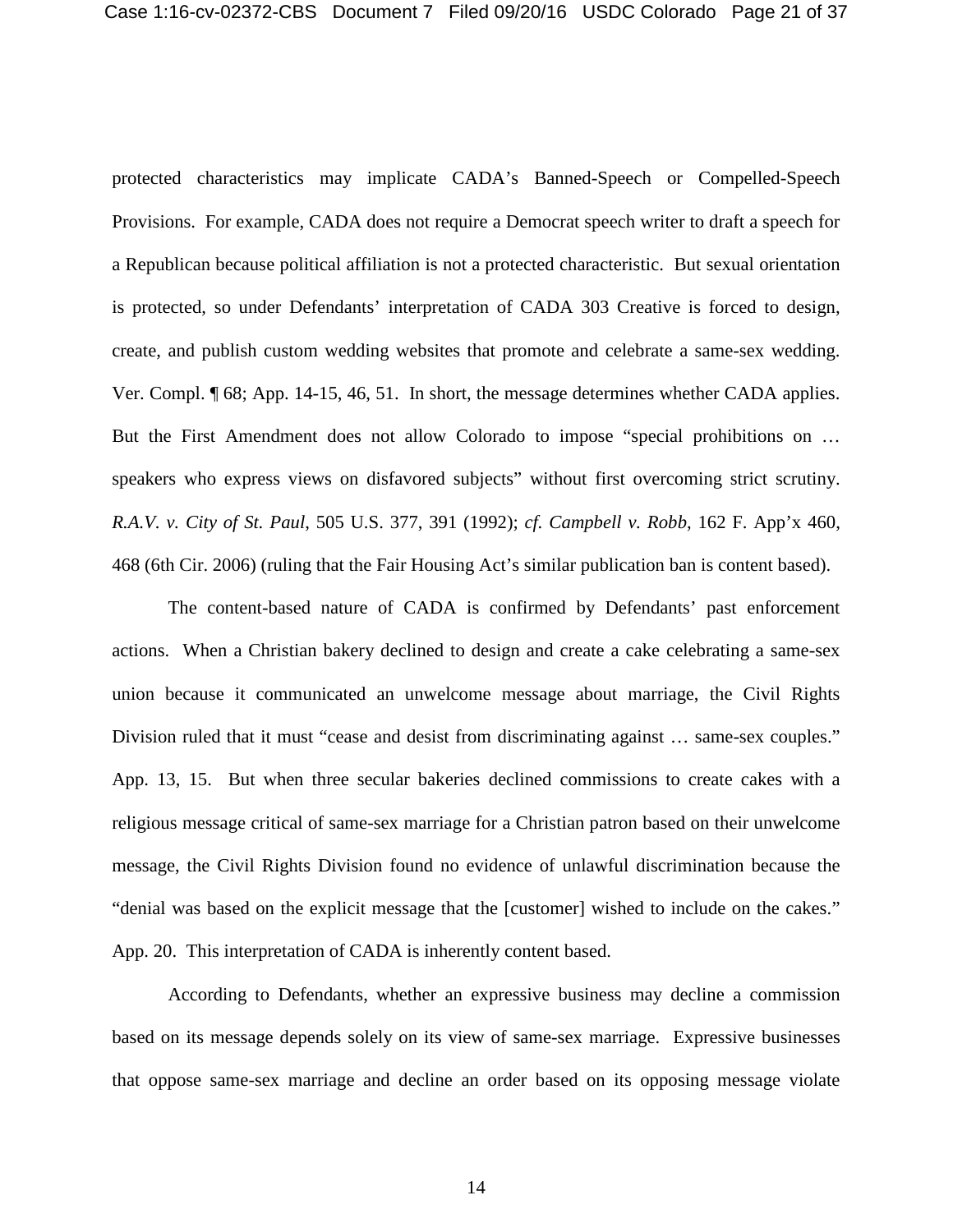CADA, whereas those who support same-sex marriage and decline an order based on its opposing message do not. Ver. Compl. ¶¶ 63-89; App. 1-34, 43-52. This is blatant viewpoint discrimination—the most egregious form of content discrimination possible—because Defendants differentiate among similarly situated expressive businesses based solely on their "specific motivating ideology or … opinion or perspective." *Reed*, 135 S. Ct. at 2230 (quotation omitted); *Rosenberger v. Rector & Visitors of Univ. of Va.*, 515 U.S. 819, 829 (1995) ("When the government targets not subject matter, but particular views taken by speakers on a subject, the violation of the First Amendment is all the more blatant."); *Church on the Rock v. City of Albuquerque*, 84 F.3d 1273, 1279 (10th Cir. 1996) (explaining that viewpoint discrimination occurs when "[t]he prohibited perspective, not the general subject matter" trigger[s] the decision to bar … private expression (quotation omitted)).

Just as Defendants force artists to *create* expression celebrating same-sex marriage under the Compelled-Speech Provision, they apply the Banned-Speech Provision to ban any *speech* "directly or indirectly" suggesting artists—like Lorie—would decline such a commission based on their religious viewpoint. Ver. Compl. ¶¶ 57-58.But when the government "favor[s] some speakers over others" due to preference for certain content—in this case, speech favorable towards same-sex marriage—strict scrutiny applies. *Reed*, 135 S. Ct. at 2230 (quotation omitted). And rightly so, for the First Amendment's very purpose is to prevent the government from wielding laws "to suppress disfavored speech." *Id.* at 2229; *see also id.* (recognizing that content-based laws may serve "invidious, thought-control purposes" (quotation omitted)).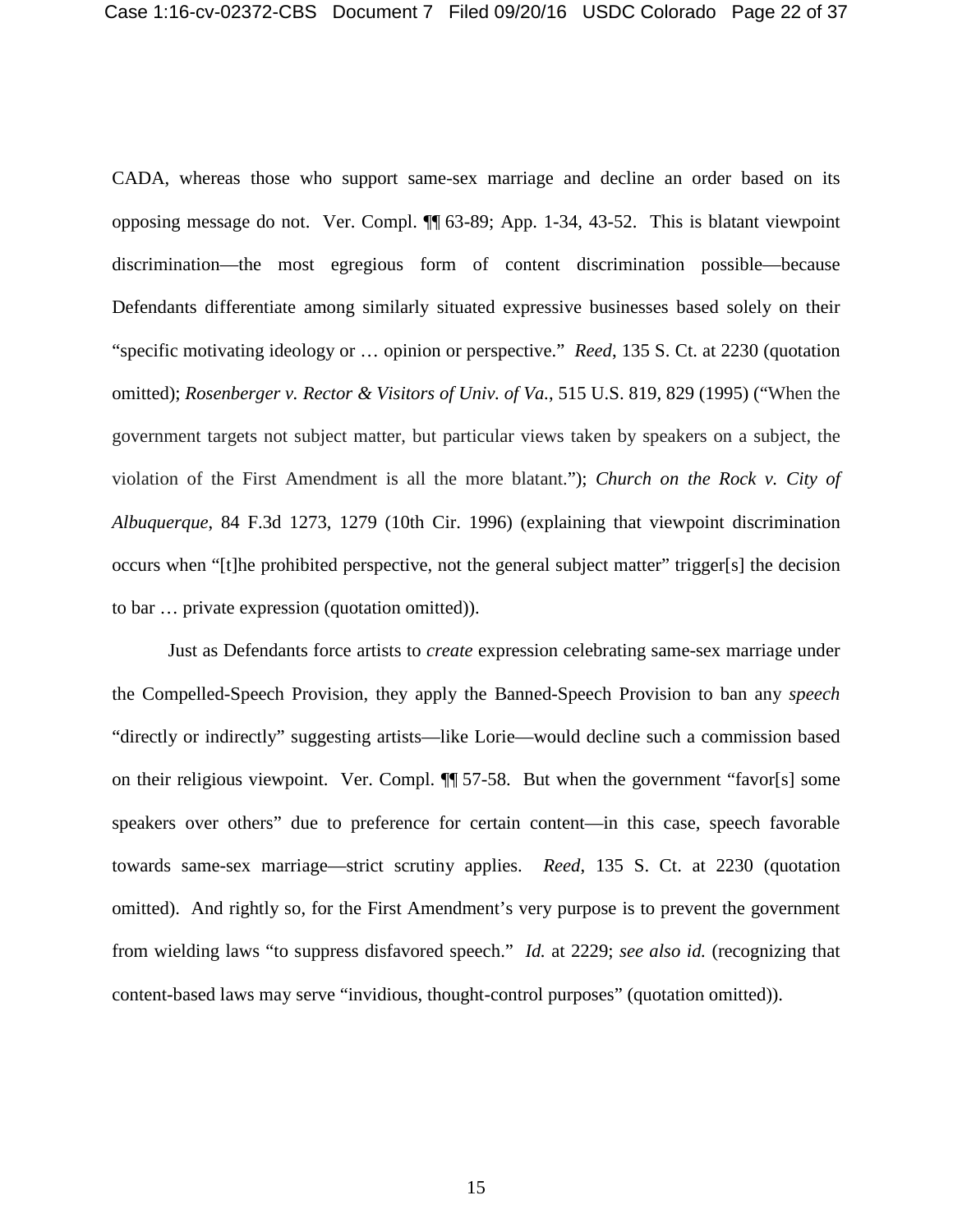# **c. Defendants' Application of CADA Unlawfully Forces 303 Creative to Create Speech.**

The Free Speech Clause grants "both the right to speak freely and the right to refrain from speaking at all." *Wooley*, 430 U.S. at 714. This latter aspect, known as the compelled speech doctrine, bars the government from coercing unwanted expression. *See Alliance for Open Soc.*, 133 S. Ct. at 2327 ("It is … a basic First Amendment principle that freedom of speech prohibits the government from telling people what they must say." (quotation omitted)).

The First Amendment's ban on compelled speech applies just as strongly to public accommodation laws as it does to any other statute. For instance, the Supreme Court in *Hurley,*  515 U.S. at 572-74, held that Massachusetts' public accommodation law could not be used to force the organizers of a St. Patrick's Day parade to admit an LGBT contingent expressing an unwanted message. The Court held that any effort to declare the parade "sponsors' speech itself to be the public accommodation" was bound to fail because the state "may not compel affirmance of a belief with which the speaker disagrees." *Id.* at 573. Lorie, like the parade organizers in *Hurley*, has "the autonomy to choose the content of [her] own message" and cannot be compelled to express an unwanted message by the state. *Id.*; *see also See Boy Scouts of Am. v. Dale*, 530 U.S. 640 (2000) (invalidating public accommodation law for compelling speech).

A more straightforward violation of the compelled speech doctrine than Defendant's mandate that 303 Creative design, create, and publish custom websites celebrating same-sex weddings is hard to fathom. Making out a compelled-speech claim in the Tenth Circuit requires that "a party … establish (1) speech; (2) to which he objects; that is (3) compelled by some governmental action." *Cressman*, 798 F.3d at 951. All three factors are met here. First, 303 Creative's custom wedding websites are pure speech, as explained above. *See supra* Part I.A.1.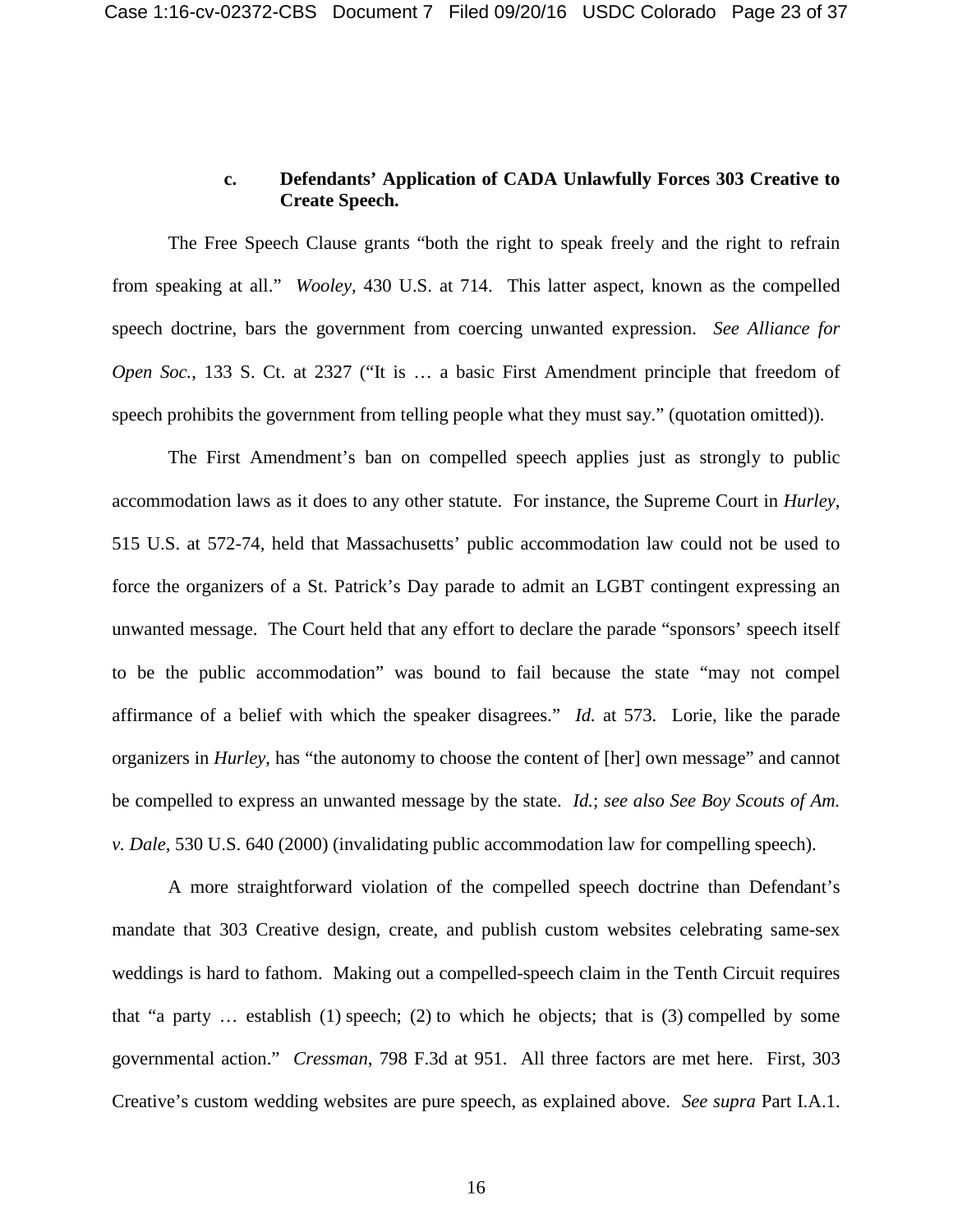Second, it is clear that 303 Creative has strong religious objections to creating speech that promotes same-sex marriage. Ver. Compl. ¶¶ 132-42, 151-56. In fact, it desires to publish speech explaining that such unions "contradict[] God's true story of marriage—the very story He is calling [303 Creative] to promote." Ver. Compl. ¶ 156. Third, Defendants seek to compel 303 Creative to design, create, and publish that speech. Defendants' prosecution of Masterpiece Cakeshop proves that they require expressive businesses that object to same-sex marriage—like 303 Creative—to create and publish speech promoting same-sex weddings if they create and publish speech celebrating weddings between one man and one woman. *See supra* pp. 7-8, 14-15. But the compelled speech doctrine prevents a speaker from "being forced to speak rather than to remain silent" about same-sex marriage. *Cressman v. Thompson*, 719 F.3d 1139, 1152 (10th Cir. 2013) (quotation omitted).

That is particularly true where, as here, the design, creation, and publication of artistic expression is concerned. *See Redgrave v. Bos. Symphony Orchestra*, 855 F.2d 888, 905 (1st Cir. 1988) ("[T]he law's typical reluctance to force private citizens to act, … augments its constitutionally based concern for the integrity of the artist."). The Free Speech Clause protects not only the pure speech 303 Creative creates, but also its process for creating that pure speech. Ver. Compl. ¶¶ 123-37; *see Cressman*, 798 F.3d at 954 (noting that artistic "creation is itself an act of self-expression"); *Buehrl*e, 813 F.3d at 977 (refusing to "draw[] a distinction between the process of creating a form of pure speech (such as writing or painting) and the product of these processes (the essay or the artwork) in terms of the First Amendment protection afforded." (quoting *Anderson*, 621 F.3d at 1061)). Because Lorie wants to design custom webpages for the express purpose of honoring God's design for marriage, Ver. Compl. ¶¶ 2-4, 161, a critical part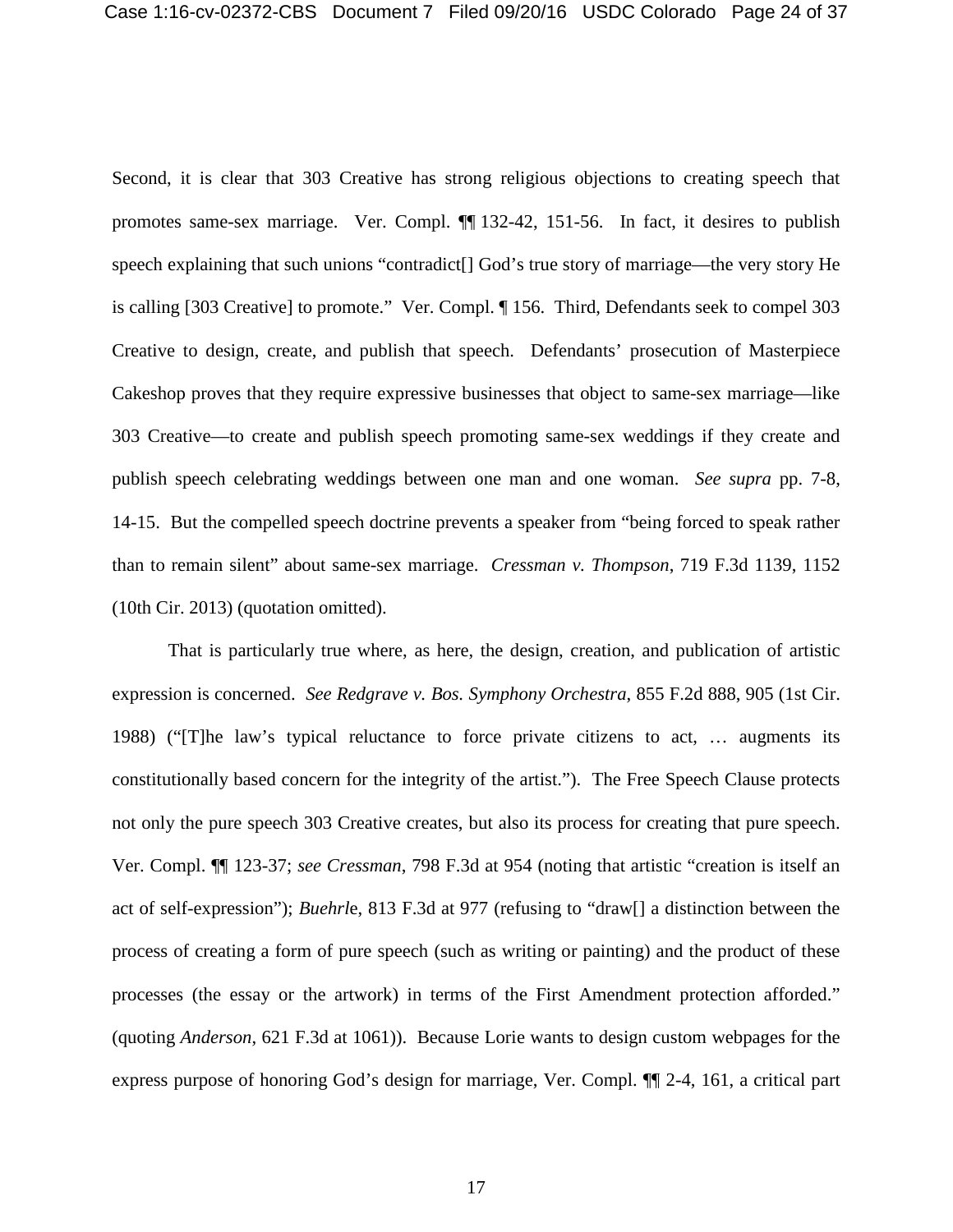of her creative process is subject matter selection: Lorie will use the unique stories of marital unions between a man and a woman to communicate, in an engaging way, the beauty of biblical marriage to the public. Ver. Compl. ¶ 147. Modifying Lorie's artistic subject matter to include same-sex weddings fundamentally changes her message about marriage. Weddings are inherently expressive events that celebrate "the uniting of two people in a committed long-term relationship." *Kaahumanu v. Hawaii*, 682 F.3d 789, 799 (9th Cir. 2012). It is impossible for Lorie to communicate that such unions should *only* be between a man and a woman if Colorado may force her to design and create custom websites promoting and celebrating same-sex weddings. Ver. Compl.  $\P$  160-63. After all, Lorie is proud of her artistic work and an important means of defining her religious message about marriage is placing the text "Designed by 303Creative.com" on all of her custom wedding websites. Ver. Compl. ¶ 152.

Defendants will invariably claim that these free speech protections do not apply because (1) Lorie's speech belongs to her clients and (2) 303 Creative is a for-profit business. But neither argument holds water. Federal courts have rejected the peculiar notion that free speech protections apply only to those who commission an expressive work and not to the artist who creates it. *Buehrle*, 813 F.3d at 977 ("The First Amendment protects the artist who paints a piece just as surely as it protects … the buyer who purchases it …."); *Anderson*, 621 F.3d at 1062 (recognizing that both the artist and the patron "are engaged in expressive activity"). Moreover, *Hurley*, 515 U.S. at 574, made clear that freedom not to engage in or publish unwanted speech is "enjoyed by business corporations generally." For at least forty years, the Supreme Court has defended for-profit businesses from compelled speech. *See, e.g.*, *Pac. Gas*, 475 U.S. at 5-6 (protecting a for-profit electric company); *Miami Herald Pub. Co. v. Tornillo*, 418 U.S. 241, 258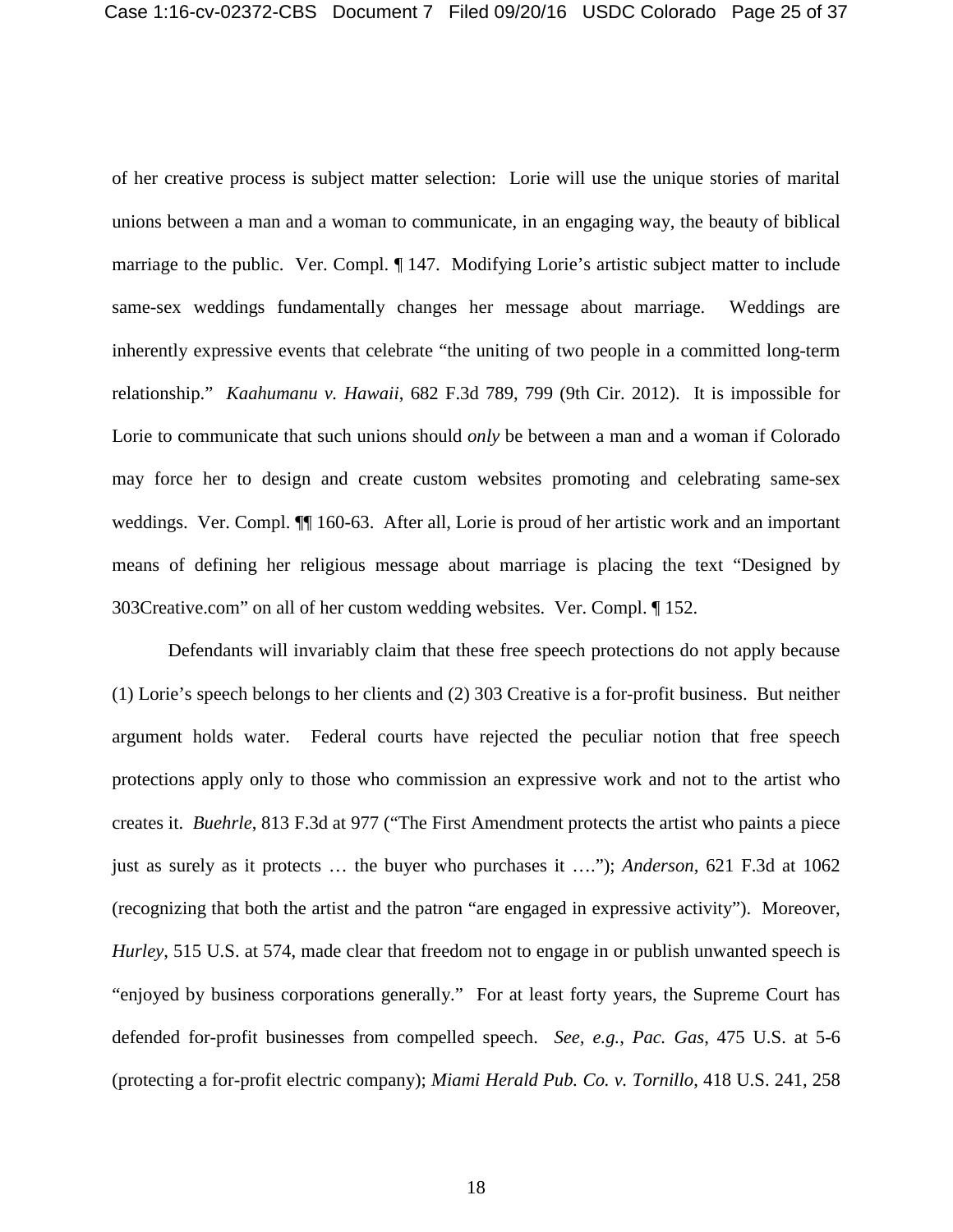(1974) (shielding a for-profit newspaper). In keeping with this precedent, a trial court in Kentucky invalidated the application of a public accommodation law to compel an expressive business to print t-shirts for a gay-pride festival. *Hands on Originals, Inc. v. Lexington-Fayette*  Urban Cnty. Human Rights Comm'n, No. 14-CI 04474 (Fayette Cir. Ct. Apr. 27, 201[5](#page-35-1)).<sup>5</sup> This Court should do the same here because Defendants are compelling Lorie's speech in the same unlawful manner.

### **2. Defendants' Application of CADA's Banned-Speech Provision Violates Plaintiffs' Rights Under the Free Press Clause.**

<span id="page-35-0"></span>The chief purpose of the Free Press Clause is "to prevent previous restraints upon publication." *Near v. Minnesota ex rel. Olson*, 283 U.S. 697, 713 (1931). Although some perceive this clause as protecting only news media, the freedom of press is "a guarantee to individuals of their personal right to make their thoughts public and put them before the community." *Curtis Pub'g Co. v. Butts*, 388 U.S. 130, 149 (1967). It protects 303 Creative's right to publish religious speech on its website explaining why same-sex marriage should not be condoned without fear of retribution or censorship. Ver. Compl. ¶ 163; *see id.* at 151 (explaining the right of free press protects speakers against "fear [of] physical or economic retribution solely because of what they choose to think and publish"); *Thornhill v. Alabama*, 310 U.S. 88, 101-02 (1940) (noting the freedom of press protects the ability "to discuss publicly and truthfully all matters of public concern without previous restraint or fear of subsequent punishment").

But Defendants apply CADA's Banned-Speech Provision to forbid Lorie from publishing religious speech critical of same-sex marriage on 303 Creative's website because that speech

<span id="page-35-1"></span> $\frac{1}{5}$ The *Hands on Originals* opinion is available at http://perma.cc/75FY-Z77D.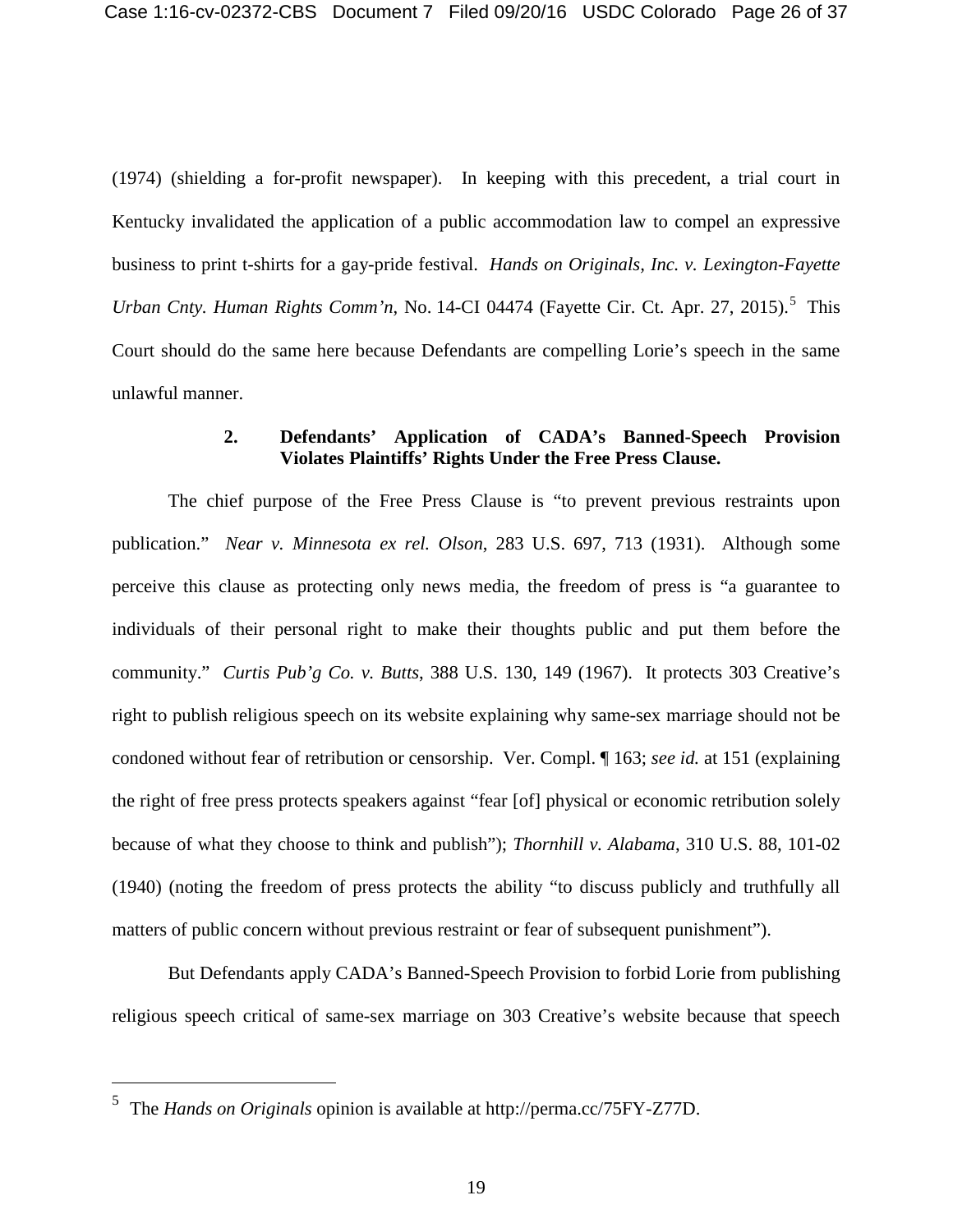might "directly or indirectly" indicate that requests for custom same-sex wedding websites would be "unwelcome" or "denied." Colo. Rev. Stat. § 24-34-601(2)(a); *see* Ver. Compl. ¶¶ 57- 58. And they do so on pain of investigations, re-education training, reporting requirements, and fines of up to \$500 for each violation. Colo. Rev. Stat. §§ 24-34-306(2)(a), -306(9), -602(1)(a), - 605; Ver. Compl. ¶¶ 50-54; App. 15. Defendants' application of CADA to expressive businesses is the only reason that Lorie has not published speech on 303 Creative's website explaining her religious reasons for promoting only marriages between a man and a woman. Ver. Compl. ¶¶ 178-80. This restraint on Lorie's right to publish violates the Free Press Clause. *See Thornhill v. Alabama*, 310 U.S. 88, 101-02 (1940) (explaining that "any action of the government" that prevents the "free and general discussion of public matters" violates the Free Press Clause).

It is no answer to say that Lorie's speech may be proscribed because 303 Creative is a business or that CADA makes such speech about marriage illegal. As the Supreme Court explained in *Near*, 283 U.S. at 720-21, over eighty years ago,

[c]haracterizing [Plaintiffs'] publication as a business, and the business as a nuisance, does not permit an invasion of the constitutional immunity against restraint…. Nor can it be said that the constitutional freedom from previous restraint is lost because charges are made of derelictions which constitute crimes…. The freedom … from previous restraint has never been regarded as limited to such animadversions as lay outside the range of penal enactments.

## **3. Defendants' Application of CADA's Compelled-Speech Provision Violates Plaintiffs' Freedom of Expressive Association.**

<span id="page-36-0"></span>Implicit in the First Amendment is a "right to associate with others in pursuit of a wide variety of political, social, economic, educational, religious, and cultural ends." *Roberts v. U.S. Jaycees*, 468 U.S. 609, 622 (1984). Lorie's collaboration with individuals who desire custom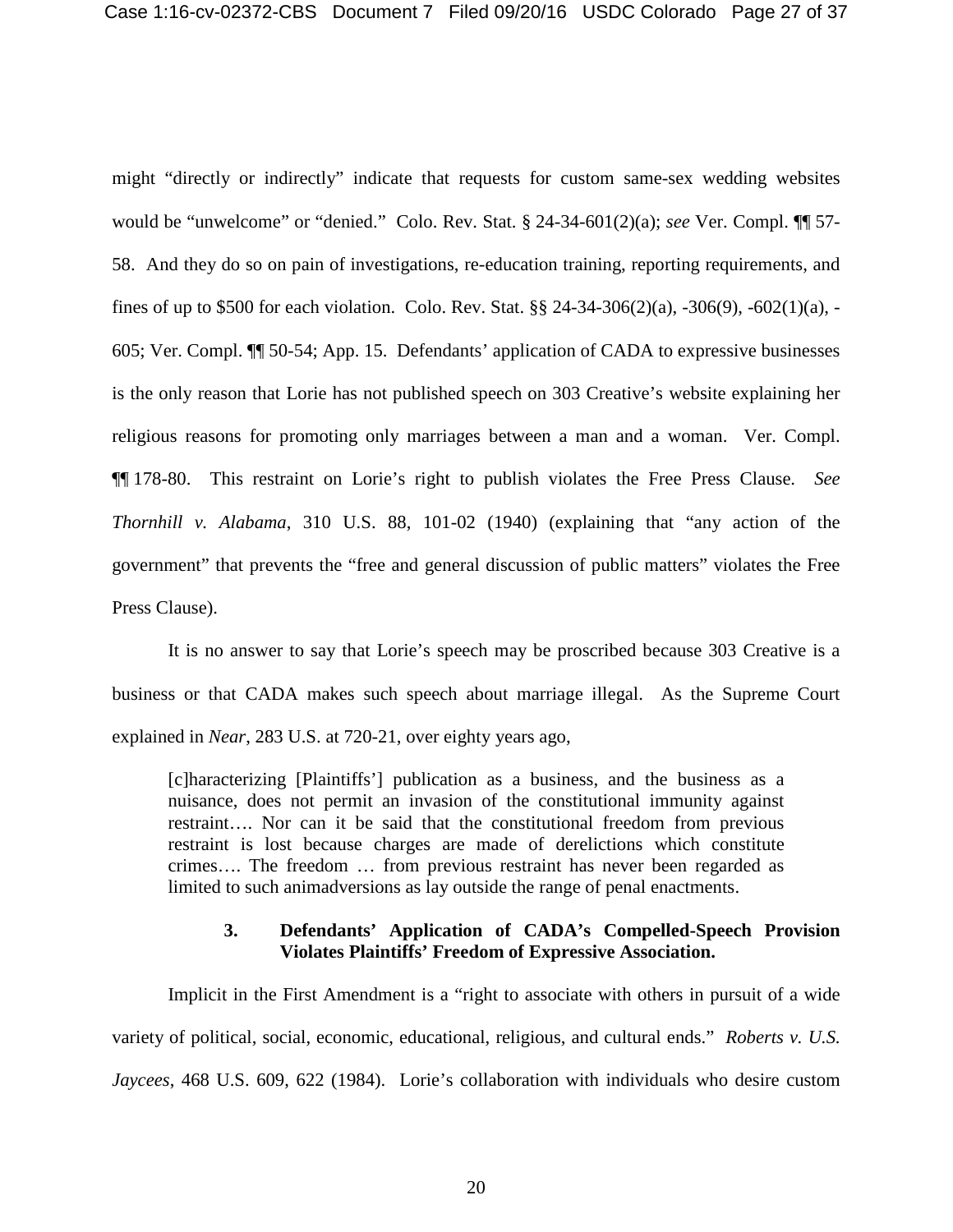wedding websites that reflect the beauty of God's design for marriage is expressive association of the classic sort between artist and patron. Ver. Compl. ¶¶ 127-31, 147; *see Boy Scouts of Am. v. Dale*, 530 U.S. 640, 648 (2000) (noting that only "some form of expression" with others is required to raise a free association claim). Importantly, the freedom of expressive association includes a right "not to associate." *Id.* (quotation omitted). Defendants violate that right here by applying CADA's Compelled-Speech Provision to require Lorie to engage in expressive associations with persons seeking to promote a view of marriage that directly opposes her own.

Just like in *Dale*, where applying a public accommodation law to force the Boy Scouts to associate with a gay scoutmaster would send the conflicting message that "homosexual conduct [is] a legitimate form of behavior," *Dale*, 515 U.S. at 653, requiring Lorie to design, create, and publish custom websites celebrating same-sex weddings would send the message that she condones same-sex marriage. This would undoubtedly "affect[] in a significant way" Lorie's ability to reflect the unique beauty of one-man-one-woman marriage through the artistic design of custom wedding websites. *Id.* at 648; *see* Ver. Compl. ¶¶ 158-61. Indeed, it would force Lorie either "to propound a point of view contrary to [her] beliefs" or stop collaborating with those who share her expressive purpose of promoting only marriage between a man and a woman. *Dale*, 515 U.S. at 654; *see* Ver. Compl. ¶¶ 160-61. But "the ability of like-minded individuals to associate for the purpose of expressing commonly held views may not be curtailed." *Knox v. Serv. Emps. Int'l Union, Local 1000*, 132 S. Ct. 2277, 2288 (2012).As the Supreme Court held in *Dale*, CADA does not justify such a "severe intrusion" into Lorie's freedom of expressive association. 515 U.S. at 642.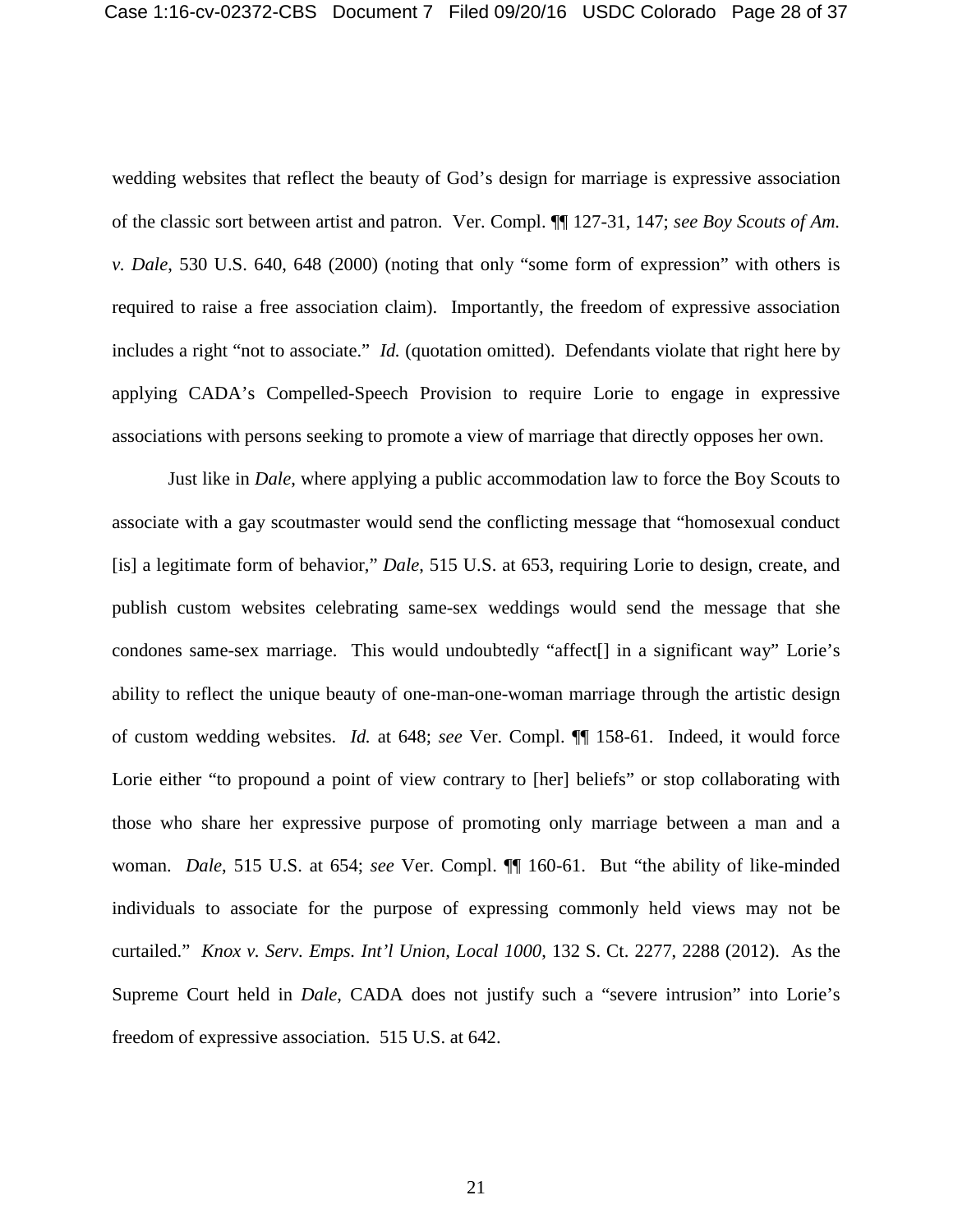# <span id="page-38-0"></span>**B. Defendants' Application of CADA Forces Lorie to Choose Between Operating an Expressive Business in Colorado and Her First Amendment Rights in Violation of the Unconstitutional Conditions Doctrine.**

Defendants cannot force Lorie to forgo the exercise of her First Amendment rights as a condition of operating an expressive business in Colorado. *See Greene v. McElroy*, 360 U.S. 474, 492 (1959) (noting that the "right … to follow a chosen profession free from unreasonable governmental interference comes within the 'liberty' and 'property' concepts" of the Due Process Clause); *see also Perry v. Sindermann*, 408 U.S. 593, 597 (1972) (explaining the government "may not deny a benefit to a person on a basis that infringes his constitutionally protected interests"). The unconstitutional conditions doctrine bars the state not just from prohibiting Lorie's exercise of her rights to free speech, the press, and expressive association outright, but also from "deter[ing], or chilling" the exercise of those rights. *Bd. of Comm'rs, Wabaunsee Cnty. v. Umbehr*, 518 U.S. 668, 674 (1996) (quotation omitted); *see also Elrod v. Burns*, 427 U.S. 347, 358 n.11 (1976) (explaining the unconstitutional conditions doctrine applies "however slight the inducement … to forsake [constitutional] rights"). Here, Defendants have severely chilled Lorie's exercise of her First Amendment rights by applying CADA to force her to design, create, and publish custom wedding websites promoting same-sex weddings if she does so for weddings between one man and one woman. Ver. Compl. ¶¶ 10-11.

A fundamental principle of First Amendment law is that the government may not dilute a private person's speech "by forcing the inclusion of all views on" a given topic. *DeBoer v. Vill. of Oak Park*, 267 F.3d 558, 572 (7th Cir. 2001) (citing *Hurley*, 515 U.S. at 575-76). Yet Defendants have conditioned Lorie's right to operate a business that creates expression about marriage between a man and a woman on her agreement to create unwanted expression about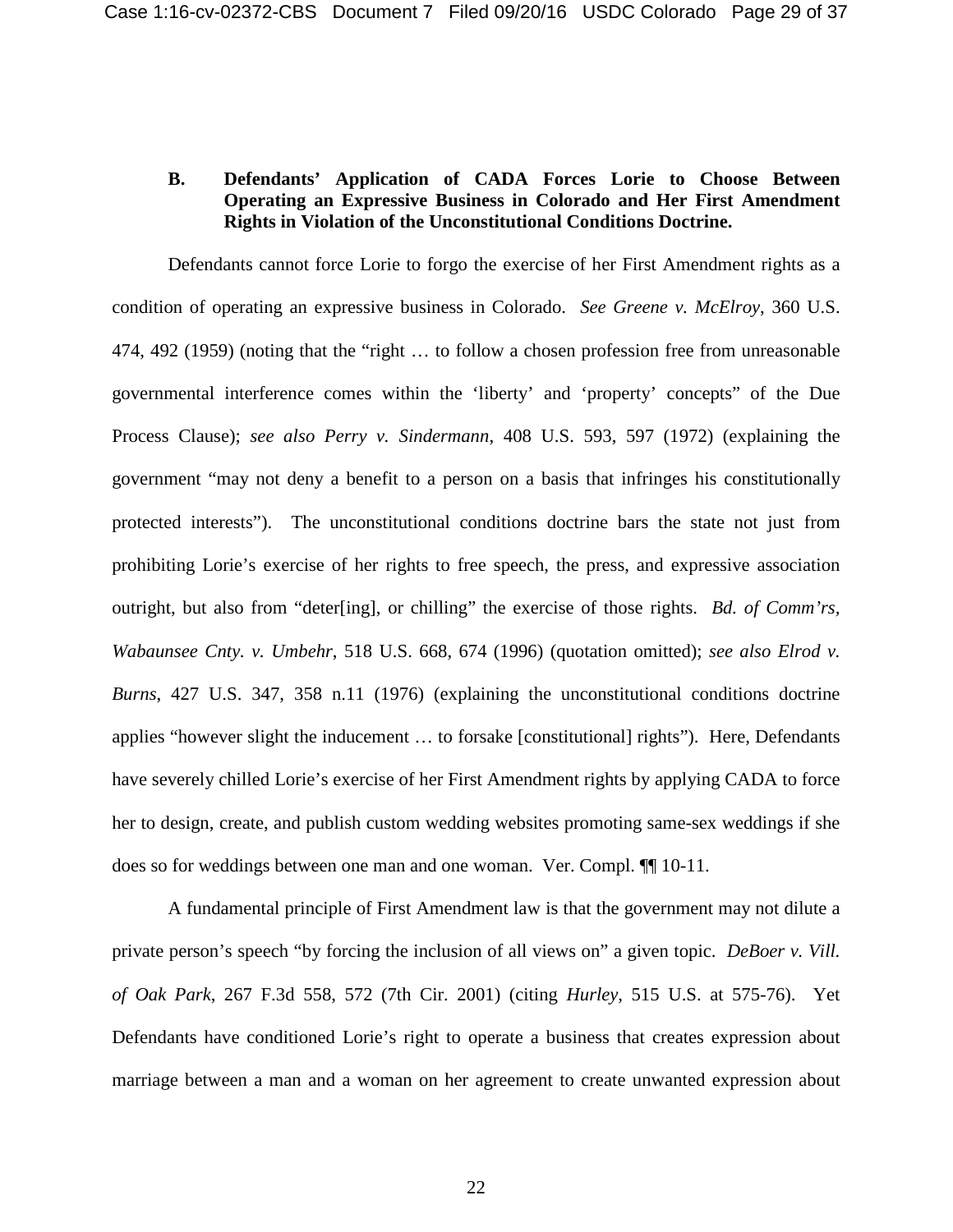same-sex weddings. Ver. Compl. ¶¶ 6-13; *cf. Hobby Lobby*, 134 S. Ct. at 2783 (expressing concern that the Affordable Care Act would "effectively exclude [some religious] people from full participation in the economic life of the Nation."). This indirect attempt to force Lorie to design and create speech promoting same-sex marriage, something Defendants plainly could not do directly, violates the unconstitutional conditions doctrine. *See Perry*, 408 U.S. at 597 (explaining the government cannot deny a benefit to "produce a result [it] could not command directly") (quotation omitted)).

# <span id="page-39-0"></span>**C. Defendants' Application of CADA Only to Expressive Businesses That Disfavor Same-Sex Marriage Violates the Equal Protection Clause.**

The Equal Protection Clause is "essentially a direction that all persons similarly situated should be treated alike." *City of Cleburne v. Cleburne Living Ctr.*, 473 U.S. 432, 439 (1985). Distinctions among similarly-situated groups that affect fundamental rights "are given the most exacting scrutiny," *Clark v. Jeter*, 486 U.S. 456, 461 (1988), and discriminatory intent is presumed, *see Plyler v. Doe*, 457 U.S. 202, 216-17 (1982) ("[W]e have treated as presumptively invidious those classifications that … impinge upon the exercise of a 'fundamental right.'"). Because Defendants' disparate application of CADA impinges Plaintiffs' rights to free speech, the press, and expressive association, discriminatory intent is presumed here. *See supra* Part I.A.

Defendants apply CADA's Compelled-Speech Provision only to expressive businesses like 303 Creative that disfavor messages promoting same-sex marriage. The *only* business that Defendants have prosecuted for declining to create speech promoting an unwelcome message is a Christian bakery that declined to create a custom wedding cake celebrating a same-sex marriage. Ver. Compl. ¶¶ 63-72; App. 1-16, 43-52. Defendants deemed three similarly situated secular bakeries who refused to create cakes criticizing same-sex marriage for a Christian patron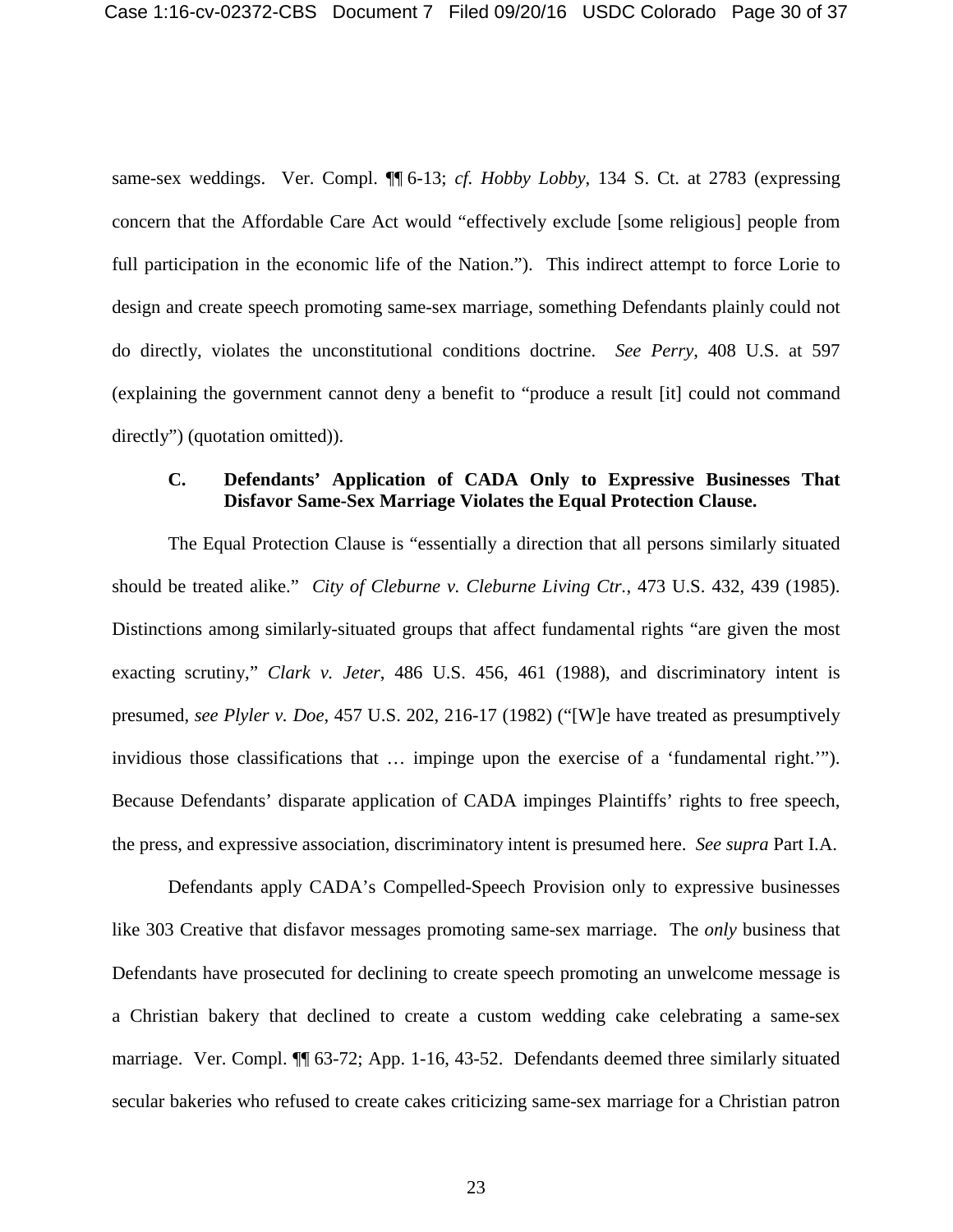in compliance with CADA because (1) their denials were based on an unwelcome message and (2) the bakeries would create other items for Christians. Ver. Compl. ¶¶ 80-84. And Defendants have admitted that a bakery owned by an African-American could refuse to create a custom cake sending a white-supremacist message for the Aryan Nation and a bakery owned by a Muslim baker could reject a custom cake order from the Westboro Baptist Church denigrating the Quran, presumably for the same reasons. App. 8-9. But Defendants deemed it immaterial that the Christian bakery also declined to create a custom same-sex wedding cake based on its unwelcome message about marriage and was more than happy to create other items for gay and lesbian customers. Ver. Compl. ¶¶ 66-69; App. 5. 303 Creative is in the exact same position: it declines to create custom wedding websites promoting same-sex marriages but is happy to create other websites for gay and lesbian clients that do not conflict with its religious beliefs. Ver. Compl. ¶¶ 110-14. Yet Defendants apply CADA's Compelled-Speech Provision to force 303 Creative to design, create, and publish custom wedding websites promoting and celebrating same-sex weddings.

Moreover, Defendants do not apply CADA's Banned-Speech Provision to expressive businesses that strongly advocate the acceptance of same-sex marriage and whose messages "directly or indirectly" indicate that requests from religious customers with opposing beliefs would be "unwelcome" or "denied." Colo. Rev. Stat. § 24-34-601(2)(a); Aff. ¶[13-31; App. 35-42. Nicole Nichols Photography, a Denver-based photography company, for example, has published speech criticizing "religion" for "not always recogniz[ing]" same-sex marriage, praising the *Obergefell* decision, and announcing its participation in the Denver Pridefest. Ver. Compl. ¶¶ 192-97; Aff. ¶¶ 26-31; App. 40-42. But, just as with the three secular bakeries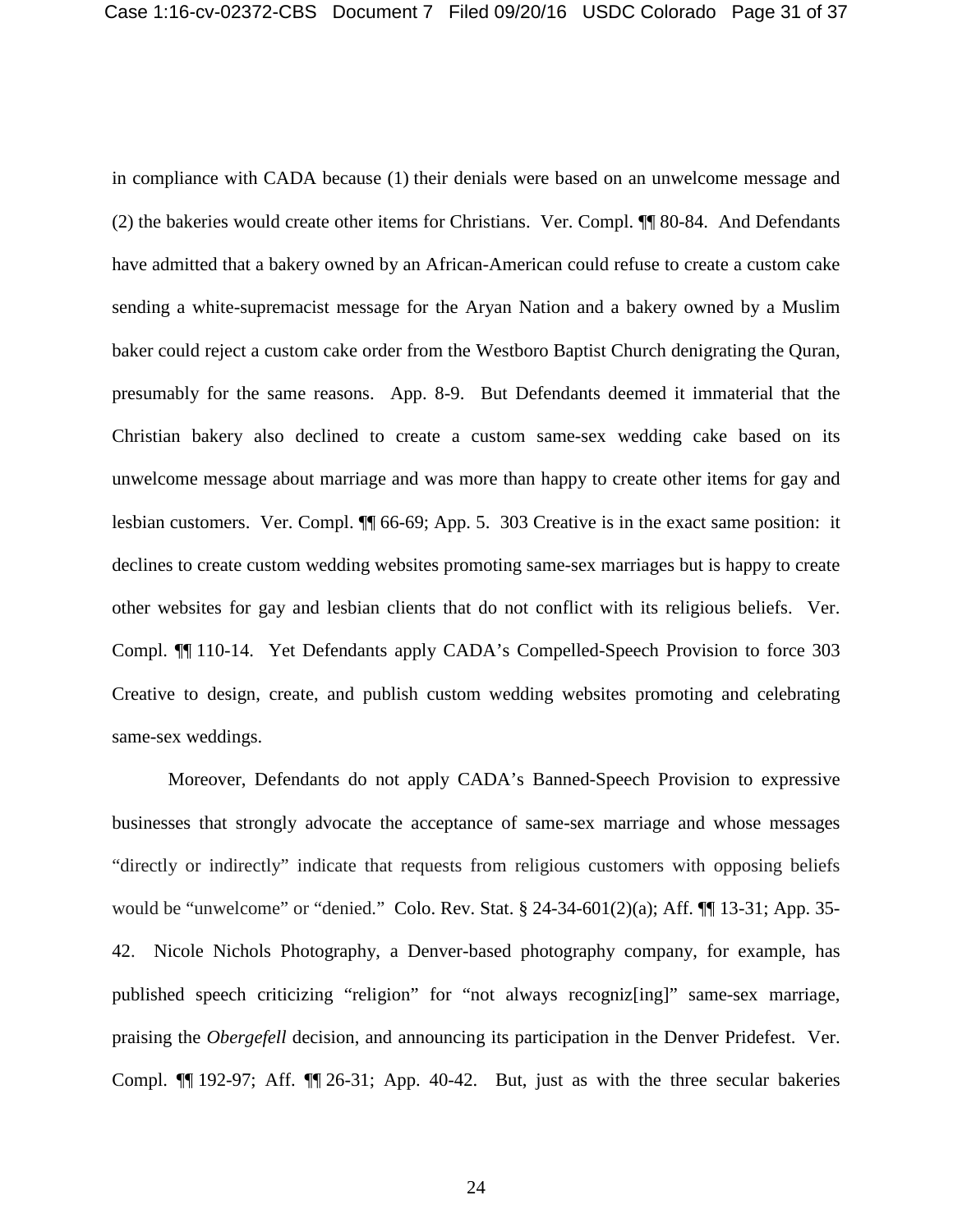discussed above, Defendants would consider this speech compliant with CADA. App. 17-34. Only speech by expressive businesses like 303 Creative that find same-sex marriage morally objectionable is banned. App. 1-16, 43-52. This disparate treatment of similarly situated expressive businesses for no rational, let alone compelling, reason violates the Equal Protection Clause.

#### **D. Defendants' Application of CADA Fails Strict Scrutiny**

<span id="page-41-0"></span>Because Defendants' application of CADA to Plaintiffs violates their fundamental constitutional rights, it must satisfy strict scrutiny, "the most demanding test known to constitutional law." *City of Boerne v. Flores*, 521 U.S. 507, 509 (1997). To satisfy this standard, Defendants must show that their application of CADA is narrowly tailored to serve a compelling state interest. *Yes On Term Limits, Inc. v. Savage*, 550 F.3d 1023, 1028 (10th Cir. 2008). An interest in eliminating discrimination is not compelling in the abstract. The Court must "look beyond broadly formulated interests" in prohibiting discrimination and consider Defendants' interest in applying CADA to 303 Creative, "in other words, to look to [Defendants'] marginal interest in enforcing" CADA here. *Burwell v. Hobby Lobby Stores, Inc.*, 134 S. Ct. 2751, 2779 (2014).

As the Supreme Court explained in *Hurley*, applying public accommodation laws to expressive activity does not serve a valid, let alone a compelling, state interest. 515 U.S. at 578- 79 (it would be a "decidedly fatal objective" to apply a public accommodation law to coerce government-favored messages from speakers). CADA's failure to satisfy the compelling interest test is further cemented by the fact that custom wedding website designs are available from expressive businesses nationwide: allowing 303 Creative to speak freely will not limit anyone's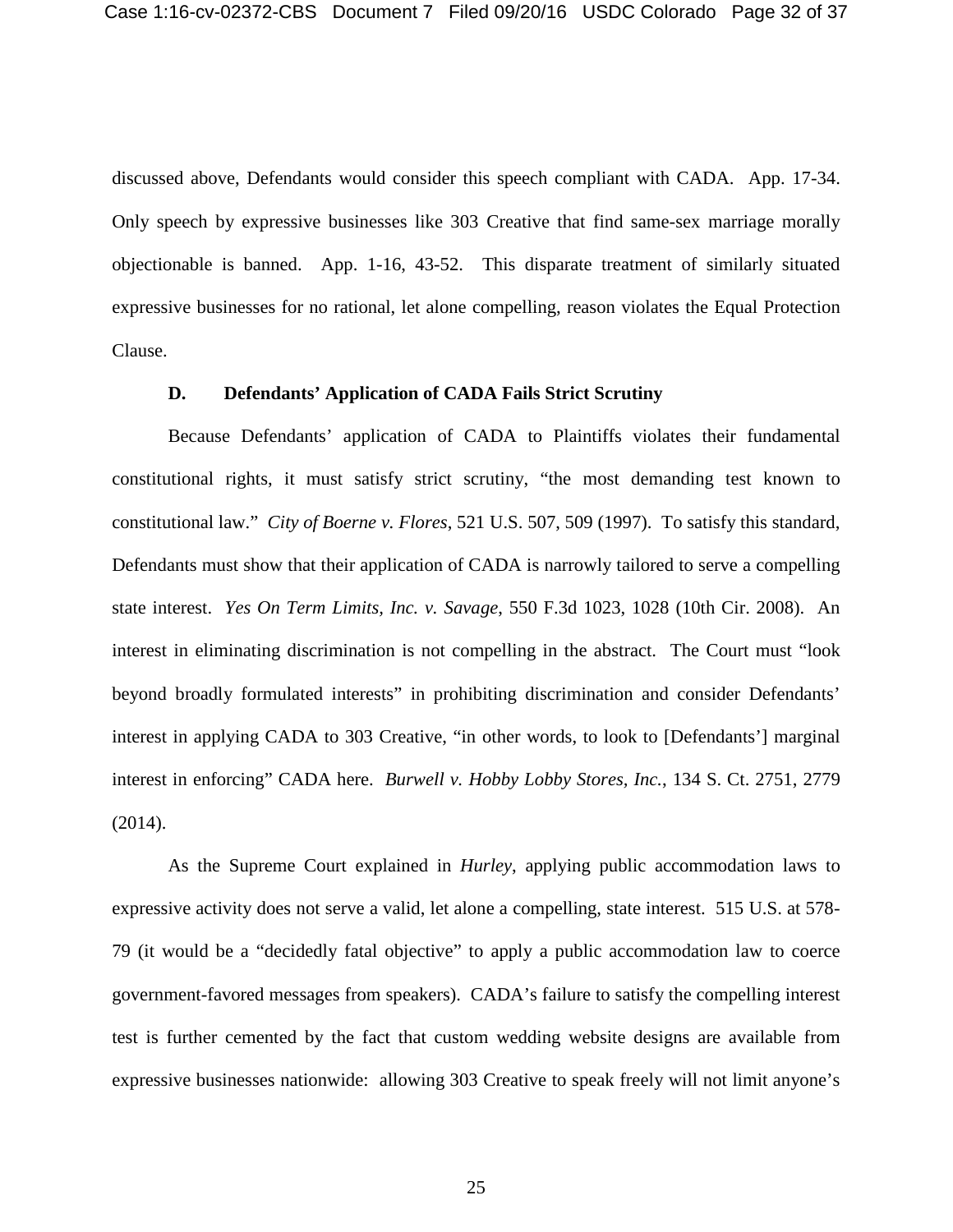access to them. Ver. Compl. ¶¶ 181-84. Nor do Defendants serve a valid state interest by banning 303 Creative's publication of religious speech about God's design for marriage simply because others may find it "offensive or disagreeable." *Texas v. Johnson*, 491 U.S. 397, 414 (1989).

CADA is also far from narrowly tailored. Colorado could, for example, employ a far narrower publication ban, such as the one contained in 42 U.S.C. § 2000e-3, which relates only to discriminatory statements about employment—the means by which citizens support their families. But instead, Colorado compels 303 Creative to design, create, and publish custom wedding websites promoting same-sex weddings—a pure luxury—against its will and bans it from publishing any speech that might "directly or indirectly" make some feel "unwelcome." Such broad speech-coercing and speech-squelching measures are not tailored in any sense. Defendants cannot demonstrate that they are "actually necessary" to solve "an 'actual problem,'" as the Constitution requires. *Brown v. Entm't Merch. Ass'n*, 131 S. Ct. 2729, 2738 (2011).

# <span id="page-42-0"></span>**II. Plaintiffs are Experiencing, and Will Continue to Experience, Irreparable Harm as a Direct Result of Defendants' Unconstitutional Application of CADA.**

It is well established that "the loss of First Amendment freedoms, for even minimal periods of time, unquestionably constitutes irreparable injury." *Verlo v. Martinez*, 820 F.3d 1113, 1127 (10th Cir. 2016) (quoting *Elrod v. Burns*, 427 U.S. 347, 373 (1976)) (alteration omitted). Here, Defendants' unconstitutional application of CADA has, and continues to, directly result in Lorie (1) not engaging in speech by designing and creating custom wedding websites promoting marriage between a man and a woman, (2) not publishing the portion of 303 Creative's website announcing those services and expressing her religious beliefs about marriage, and (3) not associating with other persons for the purpose of expressing their shared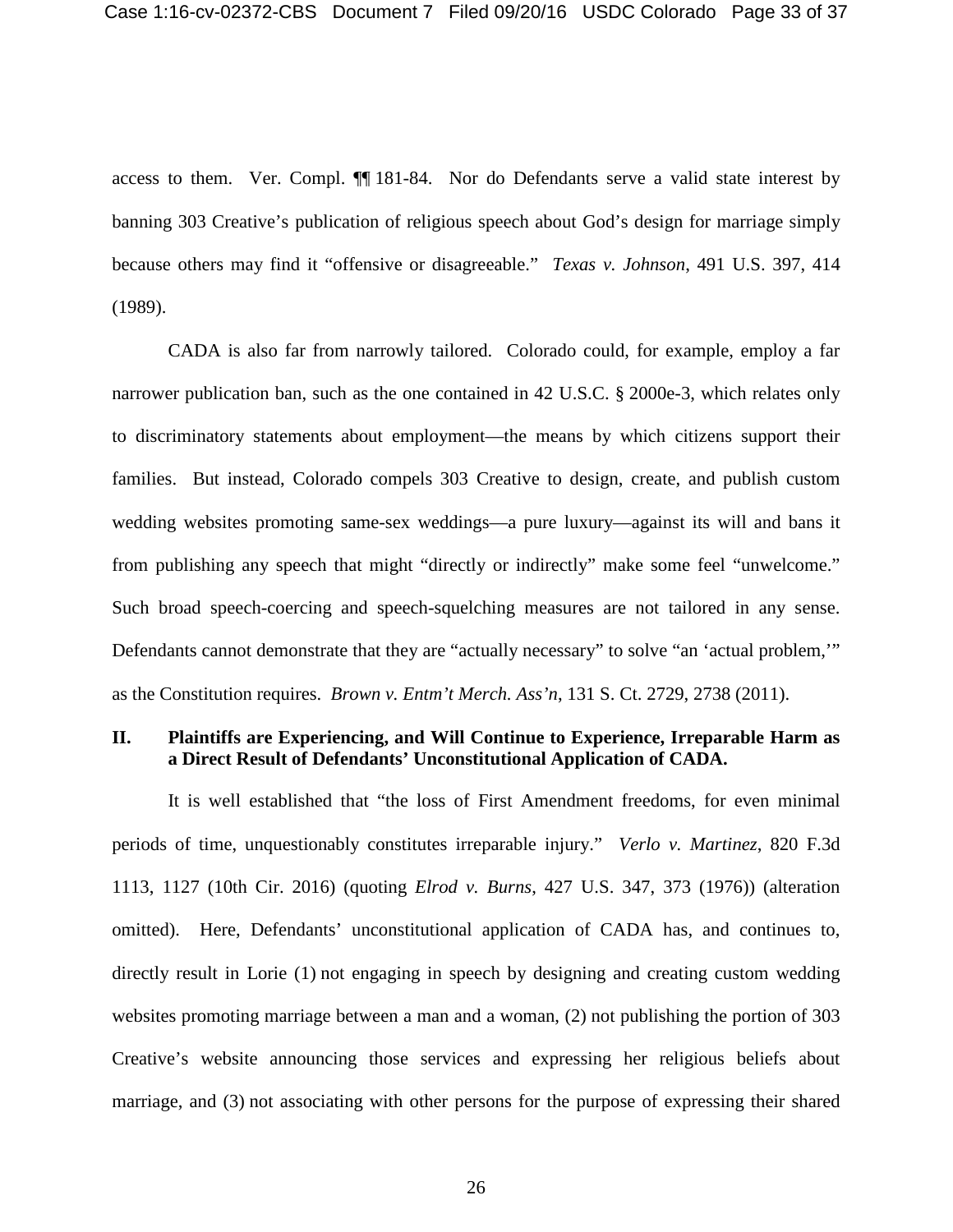views about the beauty of God's design for marriage. Ver. Compl. ¶¶ 177-80, 277, 279, 281, 285, 319-321. This deprivation of 303 Creative's First Amendment rights to free speech, freedom of the press, and expressive association automatically establishes the irreparable injury required for a preliminary injunction. *See Verlo*, 820 F.3d at 1127 ("[W]hen an alleged constitutional right is involved, most courts hold that no further showing of irreparable injury is necessary." (quoting *Awad v. Ziriax*, 670 F.3d 1111, 1131 (10th Cir. 2012))).

### <span id="page-43-0"></span>**III. The Equities Favor Enjoining Defendants' Unconstitutional Application of CADA.**

The equities in this case weigh decidedly in 303 Creative's favor. As the Tenth Circuit explained in a comparable context, "[t]he threatened injury to [303 Creative's] constitutionally protected speech outweighs whatever damage the preliminary injunction may cause Defendants' inability to enforce what appears to be an unconstitutional" application of CADA. *Am. Civil Liberties Union v. Johnson*, 194 F.3d 1149, 1163 (10th Cir. 1999). Here, Defendants can point to no "damage" to their interests whatsoever because they already permit expressive businesses who favor same-sex marriage to decline to create art expressing a contrary view. A preliminary injunction will simply place 303 Creative—an expressive business with an opposing viewpoint—on equal footing. Aff. ¶¶ 13-31; App. 35-42. In short, "no substantial harm to others can be said to inhere in [the] enjoinment" of Defendants' unequal application of CADA. *Déjà Vu of Nashville, Inc. v. Metro. Gov't of Nashville*, 274 F.3d 377, 400 (6th Cir. 2001).

## <span id="page-43-1"></span>**IV. Protecting Plaintiffs' Constitutional Rights Aligns with the Public Interest.**

"[I]t is always in the public interest to prevent the violation of a party's constitutional rights." *Verlo*, 820 F.3d at 1127 (quotation omitted). As shown above, Defendants have violated, and will continue violating, Lorie's First and Fourteenth Amendment rights to create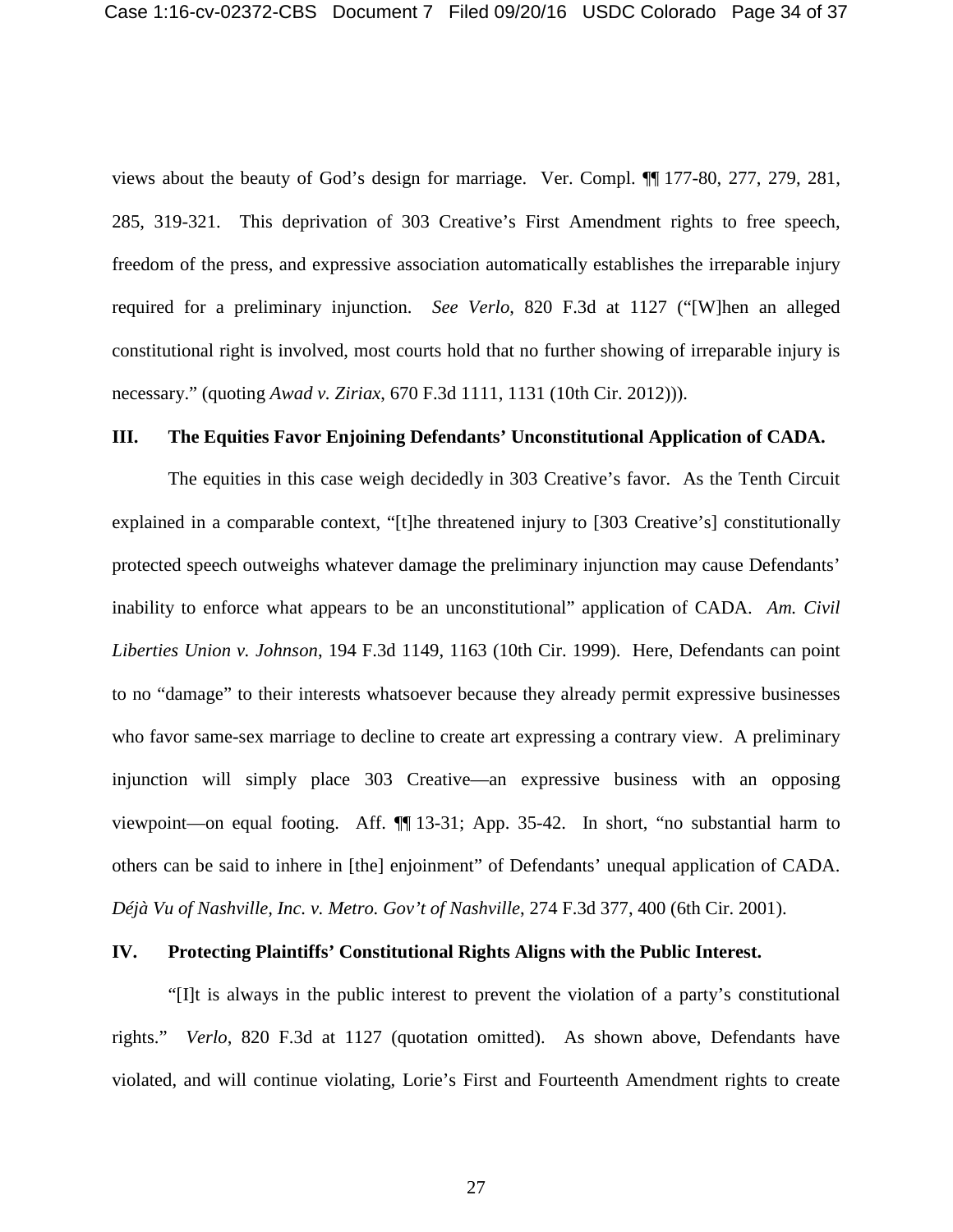and publish speech expressing the beauty of God's design for marriage and join in expressive associations with persons who share her expressive purpose. Because "[v]indicating [Lorie's] First Amendment freedoms is clearly in the public interest," *id.* (quoting *Pac. Frontier v. Pleasant Grove City*, 414 F.3d 1221, 1237 (10th Cir. 2005)), all four prongs of the preliminary injunction standard weigh in Plaintiffs' favor.

# **CONCLUSION**

<span id="page-44-0"></span>This case is about speech and how much we value it. No matter how commendable their goals, Defendants cannot pursue them in an unconstitutional manner. Colorado may prohibit invidious discrimination without resorting to art manipulation, speech bans, and idea extraction. A preliminary injunction is warranted here to preserve Lorie's First and Fourteenth Amendment rights. Plaintiffs respectfully request that the Court issue one as soon as possible.

Respectfully submitted this 20th day of September, 2016.

*s/ Jeremy D. Tedesco*

Jeremy D. Tedesco (Arizona Bar No. 023497) Jonathan A. Scruggs (Arizona Bar No. 030505) Samuel D. Green (Arizona Bar No. 032586) Katherine L. Anderson (Arizona Bar No. 033104) ALLIANCE DEFENDING FREEDOM 15100 N. 90th Street Scottsdale, AZ 85260 (480) 444-0020 (480) 444-0028 (facsimile)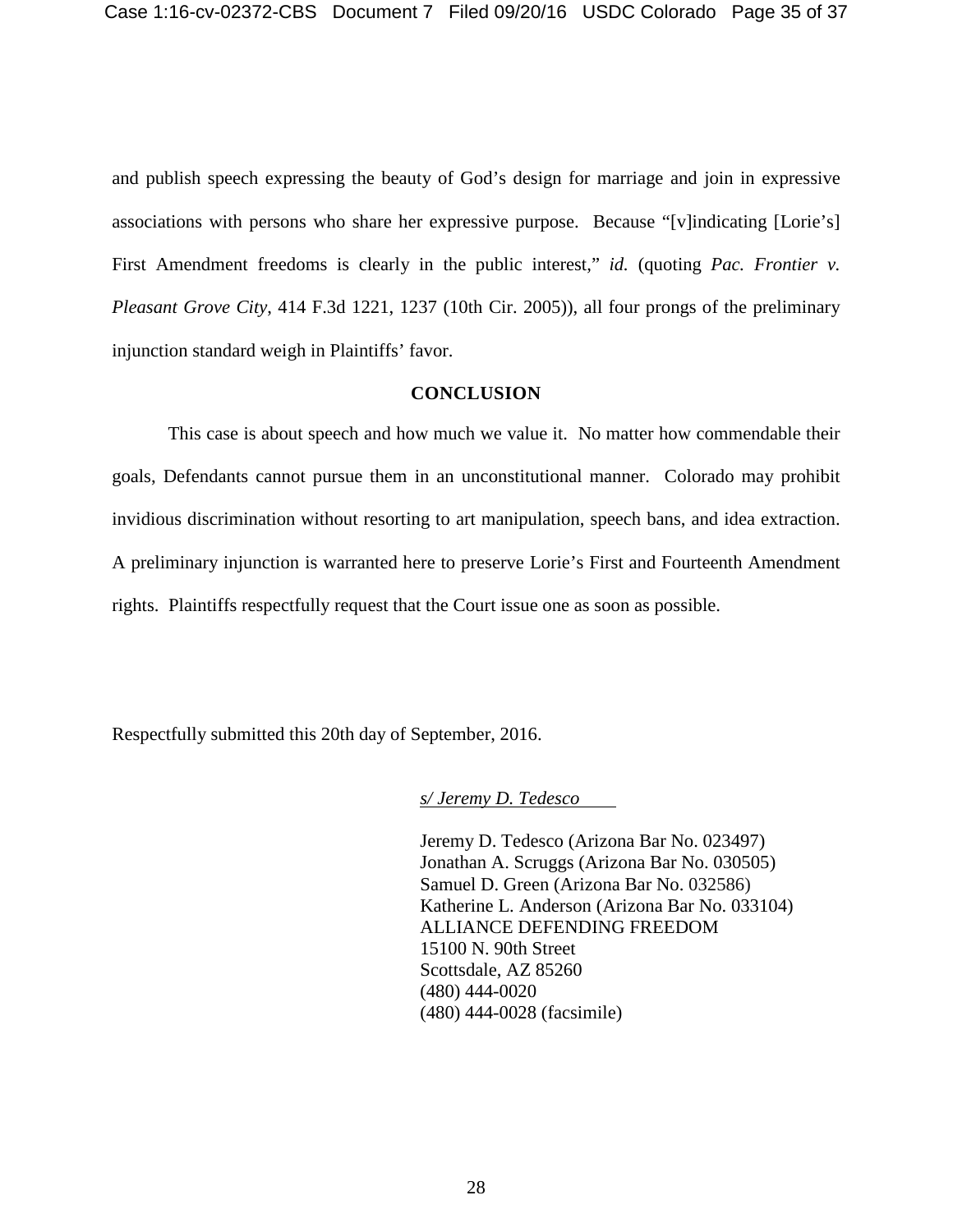jtedesco@ADFlegal.org jscruggs@ADFlegal.org sgreen@ADFlegal.org kanderson@ADFlegal.org

David A. Cortman (Georgia Bar No. 188810) Rory T. Gray (Georgia Bar No. 880715) ALLIANCE DEFENDING FREEDOM 1000 Hurricane Shoals Road, NE, Suite D-1100 Lawrenceville, GA 30043 (770) 339-0774 (770) 339-6744 (facsimile) dcortman@ADFlegal.org rgray@ADFlegal.org Attorneys for Plaintiffs

Michael L. Francisco (Colorado Bar No. 39111) MRD Law 3301 West Clyde Place Denver, CO 80211 (303) 325-7843 (303) 723-8679 (facsimile) MLF@mrdlaw.com

Attorneys for Plaintiffs